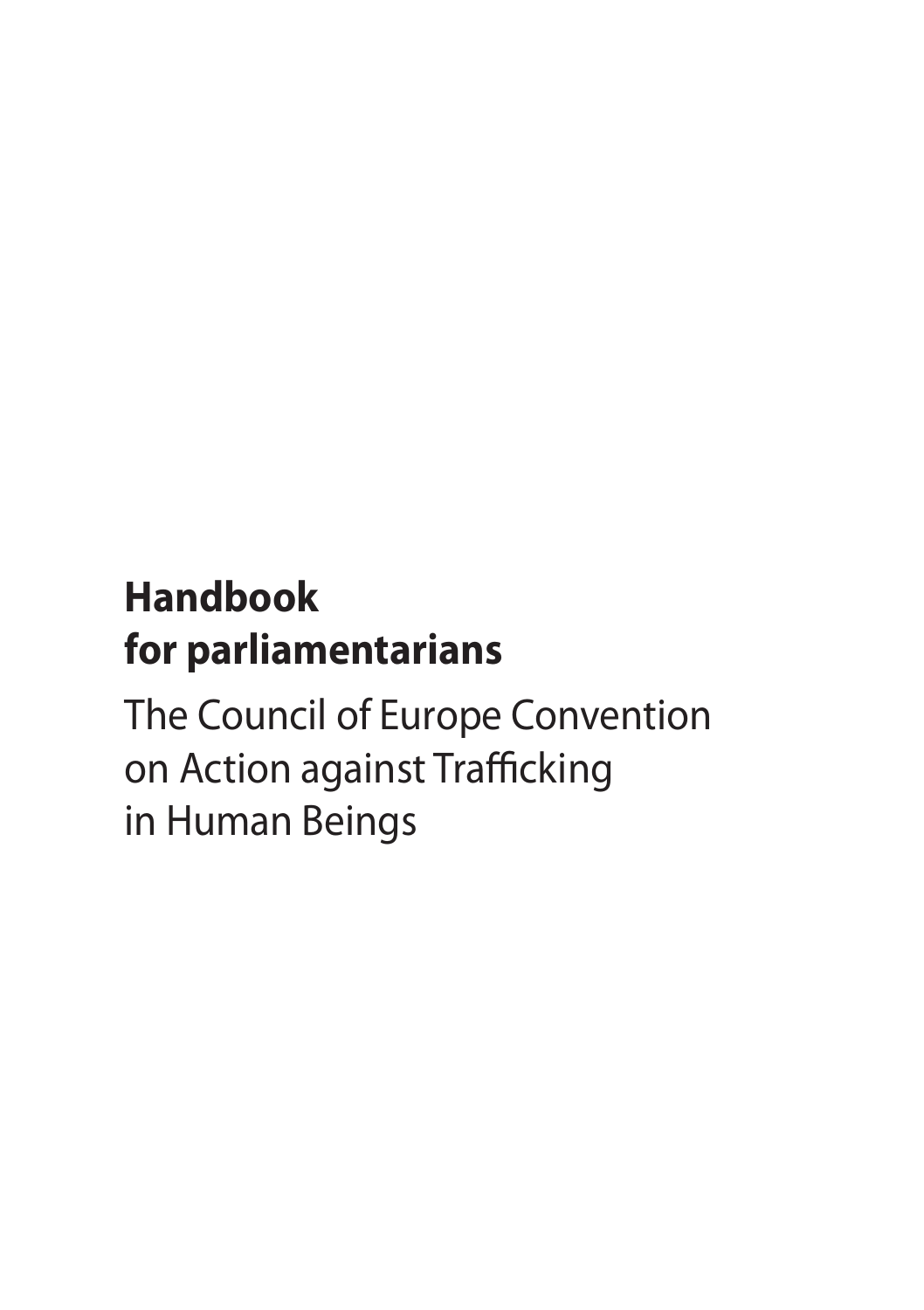Document drafted by Mrs Rosario Pardo, consultant expert, in collaboration with the Secretariat of the Committee on Equal Opportunities for Women and Men of the Parliamentary Assembly of the Council of Europe

Secretariat of the Committee on Equal Opportunities for Women and Men

Parliamentary Assembly of the Council of Europe F-67075 Strasbourg Cedex Tel: +33 (0)3 88 41 35 17 Fax: +33 (0)3 88 90 21 56 52 http://assembly.coe.int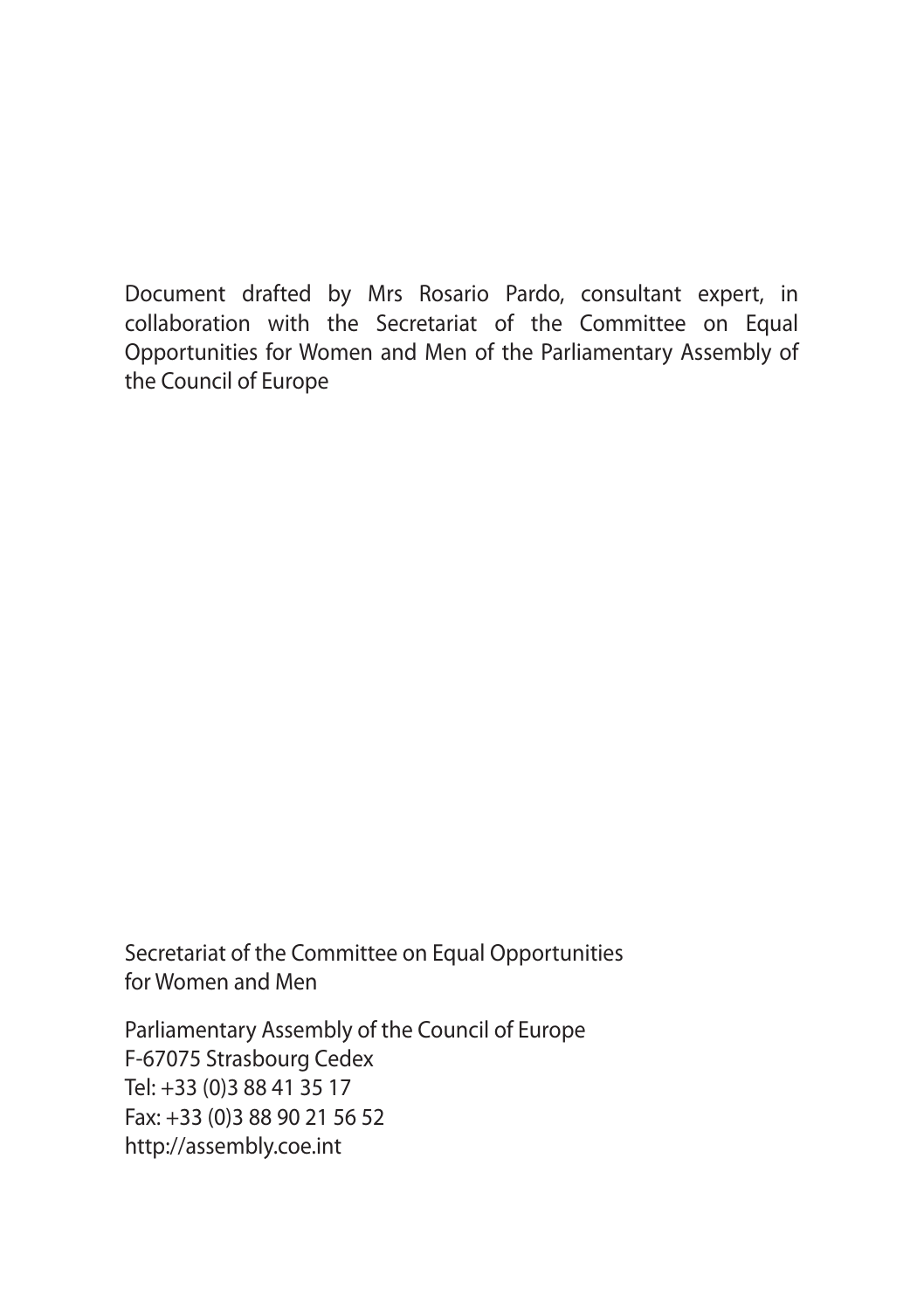## **Contents**

| The convention: purposes, scope, non-discrimination                  |  |
|----------------------------------------------------------------------|--|
|                                                                      |  |
|                                                                      |  |
|                                                                      |  |
|                                                                      |  |
|                                                                      |  |
| International co-operation and co-operation with civil society  48   |  |
|                                                                      |  |
|                                                                      |  |
|                                                                      |  |
| Postface by the Deputy Secretary General of the Council of Europe 55 |  |
| Appendix I: the Council of Europe Convention on Action               |  |
|                                                                      |  |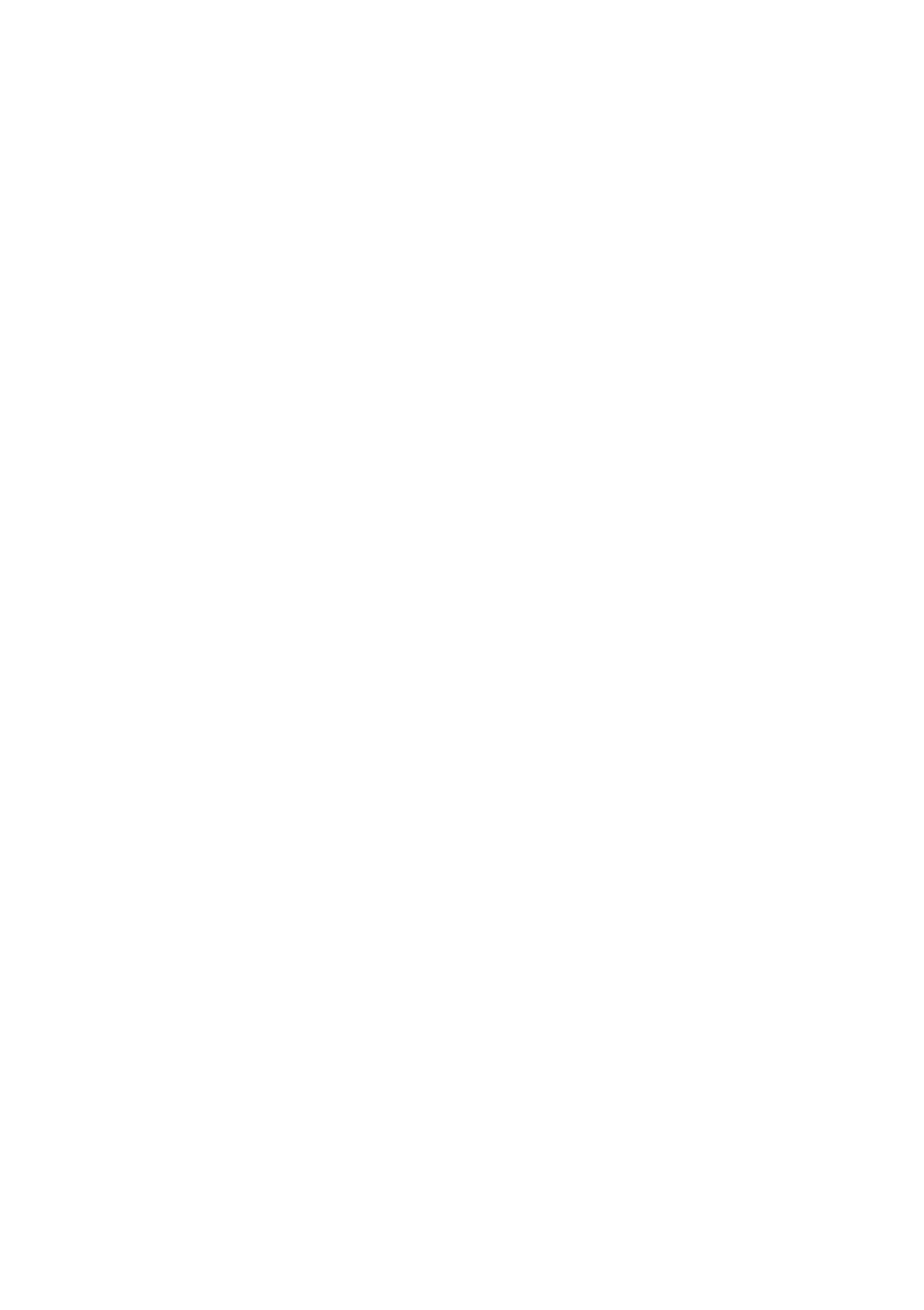## **The Council of Europe**

The Council of Europe (www.coe.int) is the continent's oldest political organisation. Founded in 1949, it has 46 member states, representing more than 800 million Europeans, and five observers (Canada, the Holy See, Japan, Mexico and the United States of America).

The main aims of the organisation are:

- $\triangleright$  to protect human rights, parliamentary democracy and the rule of law in all member states;
- $\triangleright$  to develop continent-wide agreements to approximate member countries' social and legal practices;
- $\triangleright$  to promote awareness of a European identity based on shared values and cutting across different cultures.

Since November 1990, the accession of 21 countries of central and eastern Europe has given the Council of Europe a genuine pan-European dimension. Since then, its main job has become to act as a political anchor and human rights watchdog for Europe's post-communist democracies, to assist them in carrying out and consolidating political, legal and constitutional reform in parallel with economic reform, and to provide know-how in areas such as human rights, local democracy, education, culture and the environment.

The Council of Europe has its permanent headquarters in Strasbourg (France). By Statute, it has two constituent organs: the Committee of Ministers, composed of the Ministers of Foreign Affairs of the member states, and the Parliamentary Assembly, comprising delegations from the national parliaments.

The 630 men and women who constitute the Council of Europe Parliamentary Assembly (www.assembly.coe.int) come together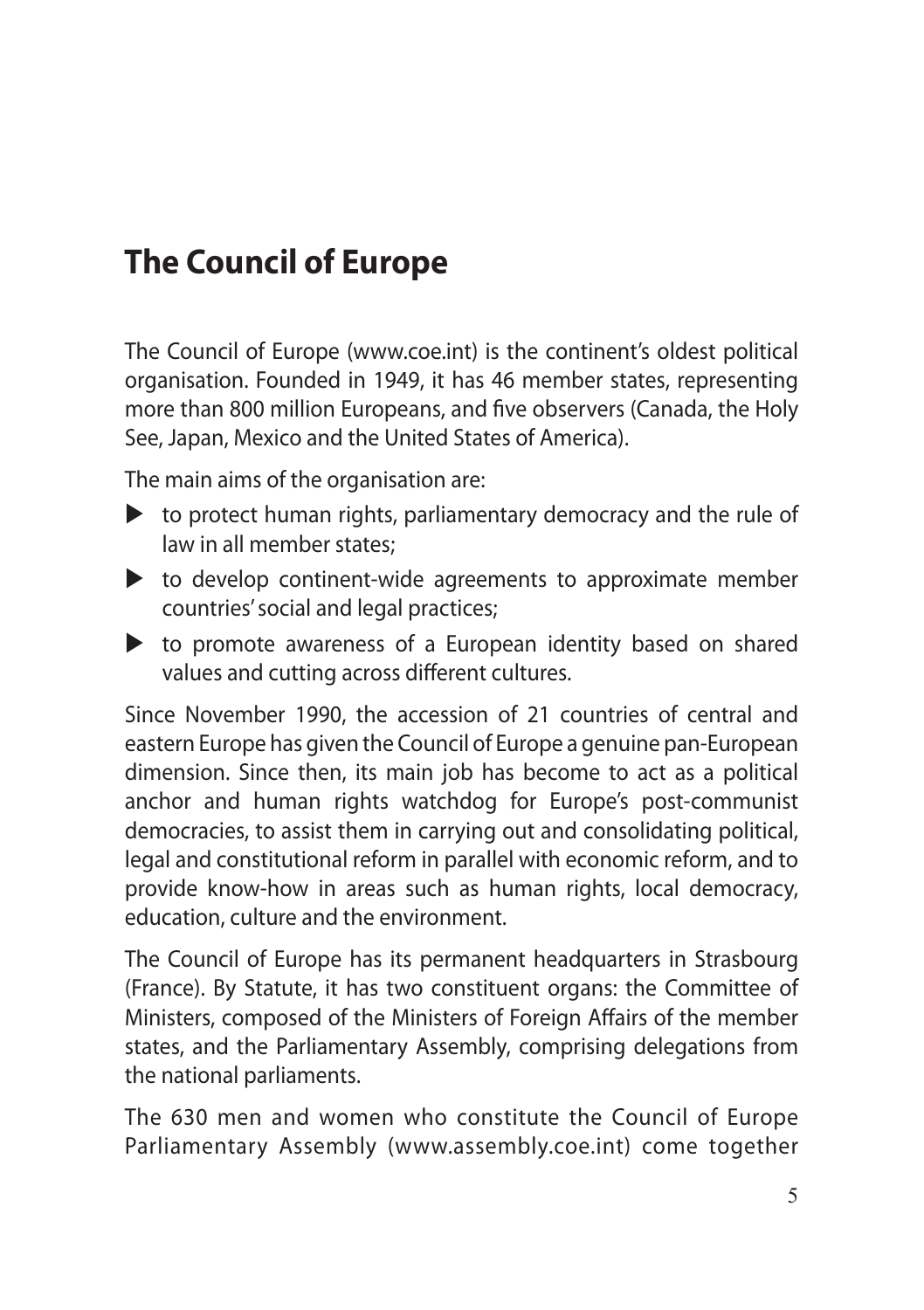four times a year from the parliaments of the organisation's member states to debate the issues of the moment, to request action from Europe's governments, and to hold those governments to account. They speak, in the name of the 800 million Europeans whom they represent, on any subject they choose, and Europe's governments – represented in the Council of Europe by the Committee of Ministers – are obliged to answer them. They are the democratic conscience of Greater Europe.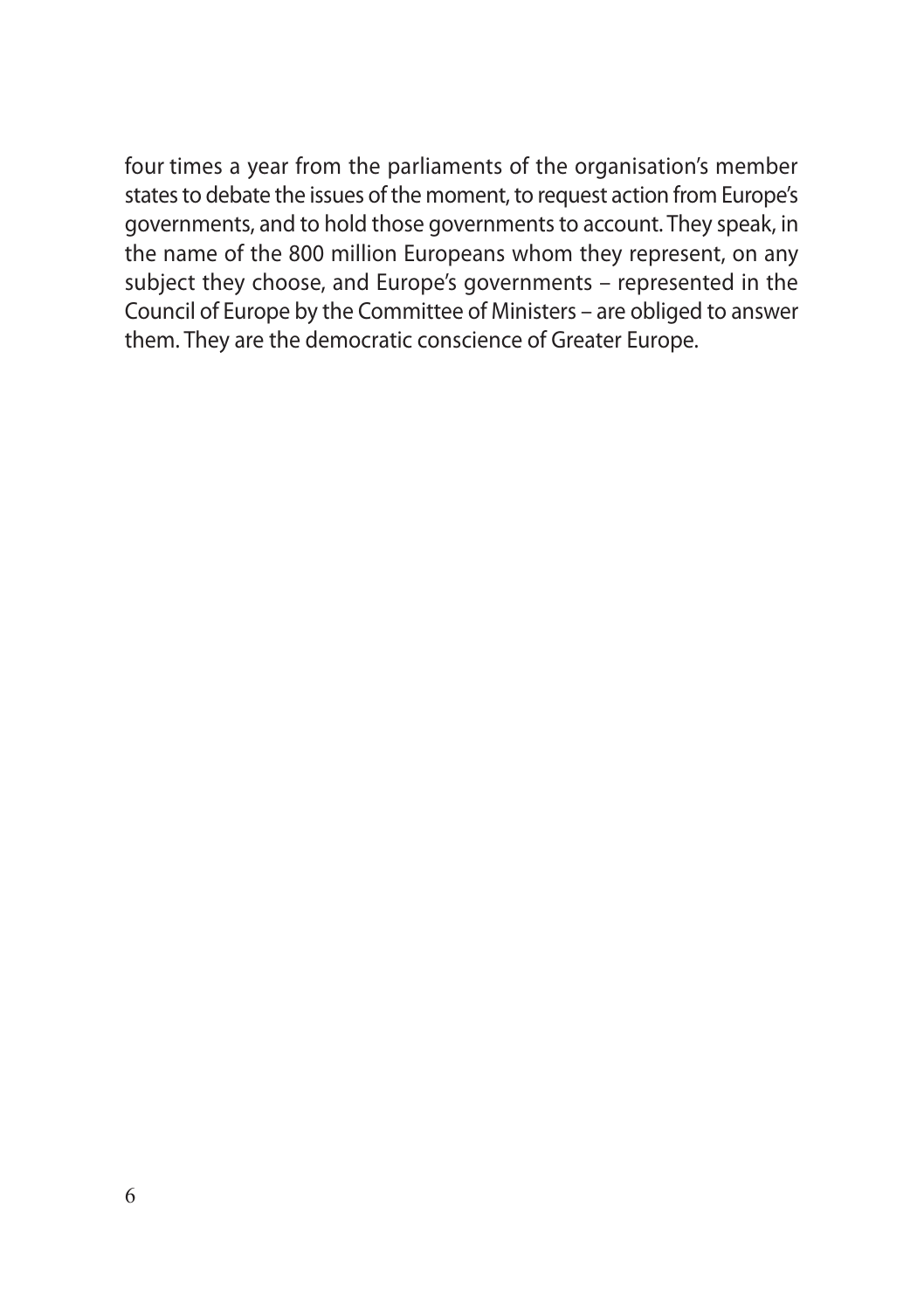## **Preface by the President of the Parliamentary Assembly**

Every year, thousands of women, children and men are victims of human trafficking, whether for sexual exploitation or other purposes, both within and beyond the borders of their country. This phenomenon has taken on such unprecedented proportions that it can be described as a new form of slavery.

The Council of Europe decided to elaborate a new European convention to serve as a proper tool for combating trafficking in human beings. The convention was opened for signature in Warsaw on 16 May 2005, on the occasion of the 3rd Summit of Heads of State and Government of the Council of Europe.

The Council of Europe Parliamentary Assembly is firmly committed to the Council's Campaign to Combat Trafficking in Human Beings, launched in 2006, and particularly supports efforts to promote the signing and ratification of the new convention.

This handbook is intended as a practical tool for parliamentarians. It is designed to suggest working approaches for elected representatives who want to combat this scourge and promote the convention. It comprises an outline of the phenomenon of trafficking in human beings, a description of the main provisions of the convention – concerning the prevention of trafficking, the protection of victims and the prosecution of traffickers – and a series of questions and answers. To enable parliamentarians to have concrete references, the handbook quotes examples of legislation as a guide, without prejudging the assessment of this legislation by the Group of Experts against trafficking in human beings (GRETA), the monitoring system set up under the convention.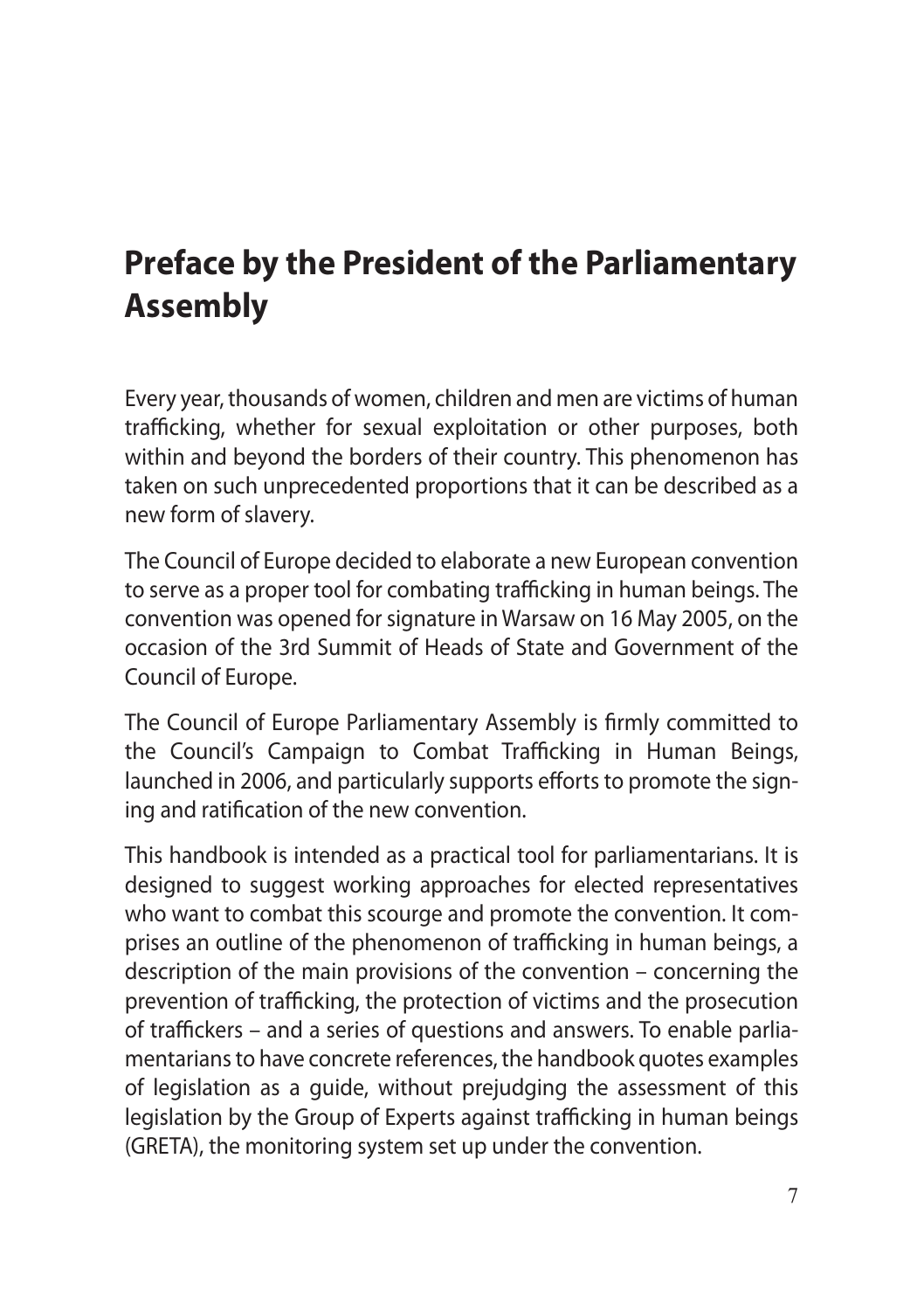Because it is time to do away with the twofold persecution of trafficking victims, exploited as they are by their tormentors and treated as criminals in countries in which they are subjected to what is nothing short of slavery, I would urge you to use the handbook to convince yourrespective governments and/or parliaments to sign and/or ratify the Council of Europe Convention on Action against Trafficking in Human Beings as soon as possible.

> René van der Linden *President of the Parliamentary Assembly of the Council of Europe*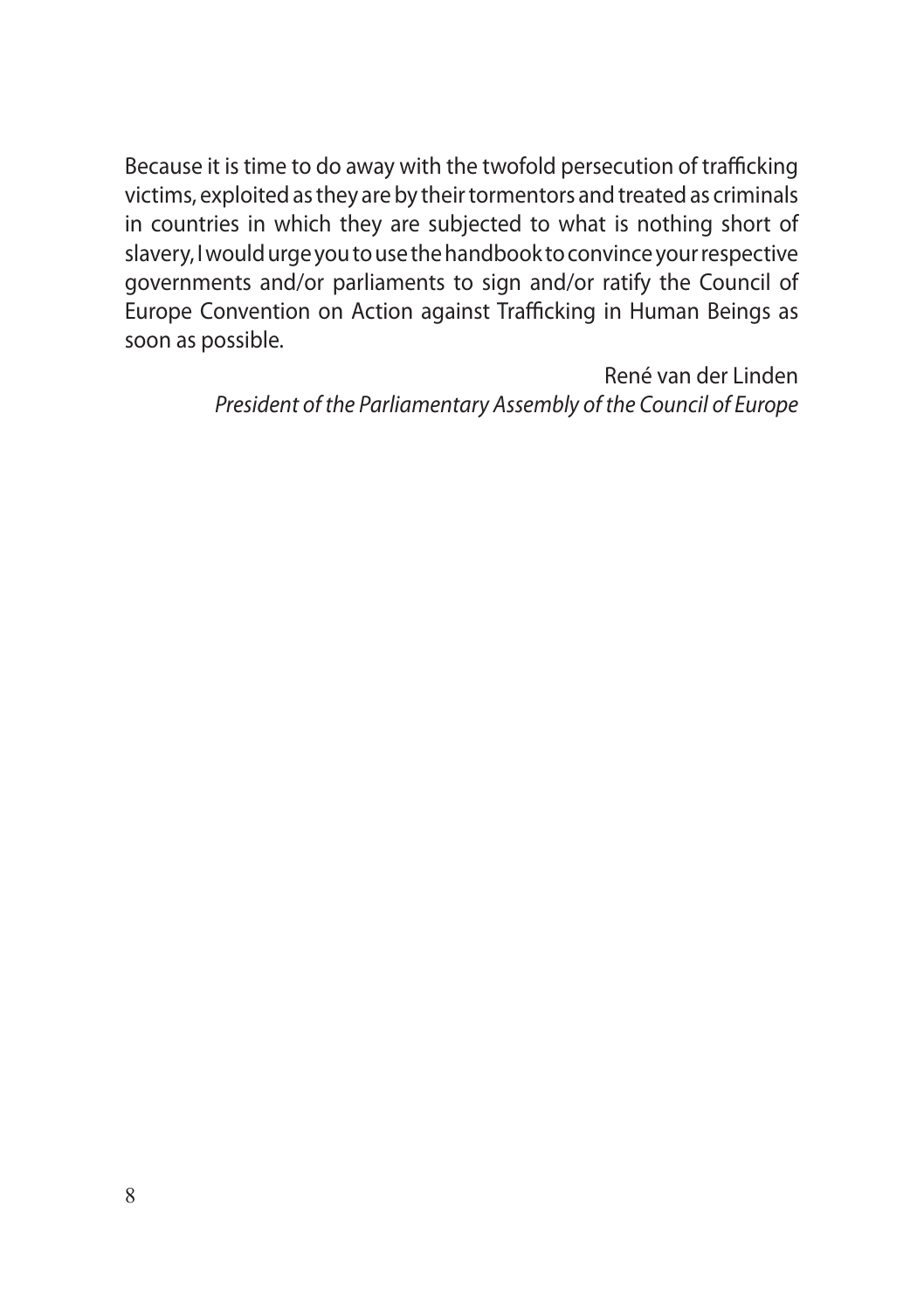## **Overview**

### **Trafficking in human beings: an attack on human rights**

Every year, hundreds of thousands of women, children and men are trafficked into conditions amounting to slavery. Due to the multiform nature and secrecy of this type of crime, it is very difficult to know exactly how many people have been subjected to trafficking in Europe. Police forces, NGOs and international organisations all agree that statistics are not accurate. On the other hand, two facts are quite clear: the first is that women and children are the main victims of this trade, and the second is that trafficking is constantly increasing.

Trafficking has to be fought in Europe just as vigorously as drugs and money laundering are currently fought. Indeed, trafficking in human beings is today a global business and the source of lucrative profits for the traffickers and crime syndicates. According to certain estimates, trafficking in human beings is the third largest illicit money-making venture in the world after trafficking of weapons and drugs. According to the International Labour Organization (ILO), the total illicit profits produced in one year by trafficked labourers are estimated to be about US\$32 billion. It is therefore urgent that this crime is properly prosecuted and that preventive measures are taken to avoid it spreading any further.

Trafficking in human beings is an affront to human dignity, which often involves psychological terror and physical violence. Trafficking encompasses issues of human rights and rule of law enforcement and crime control, of inequality and discrimination, of corruption, economic deprivation and migration. Action to combat this assault on humanity is one of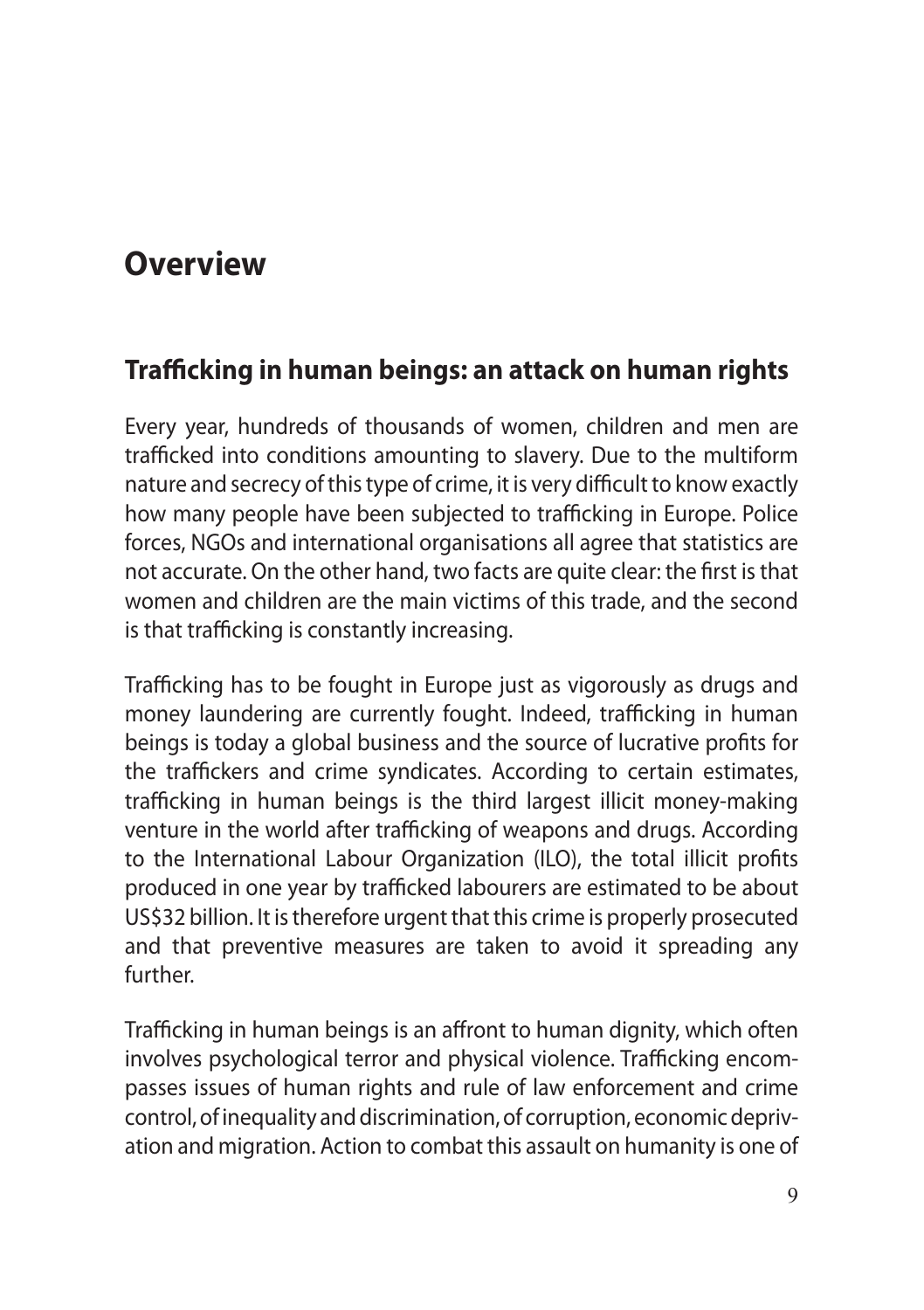a number of fronts on which the Council of Europe is battling on behalf of human rights and human dignity.

As either countries of origin, of transit or of destination, trafficking in human beings affects all the Council of Europe member states. This is why the organisation is well placed to ensure that its members adopt measures to fight it, paying particular attention to the protection of the rights of victims.

Indeed, to be effective, a strategy for combating this phenomenon must adopt a multi-disciplinary approach incorporating prevention, protection of human rights of victims and prosecution of traffickers, while at the same time seeking to harmonise relevant national laws and ensure that these laws are applied uniformly and effectively.

Protection of and assistance to victims are paramount in any anti-trafficking strategy. Anti-trafficking initiatives that focus exclusively on law enforcement can leave victims exposed to further exploitation and sometimes criminal prosecution themselves. States must hold all perpetrators accountable whether recruiters, intermediaries or users of exploited persons. Trafficking inside national borders must be taken no less seriously than global trafficking.

By its very nature, trafficking nearly always involves several states. To address the question effectively, international co-operation is a must. Co-operation among countries of origin, of transit and of destination is fundamental for human trafficking to be eliminated. Individual countries address the question from different angles, use different tools and achieve different results.

Finally, legal measures to combat trafficking will fail without mechanisms to implement and monitor the laws.

*What can parliaments do to fight against trafficking in human beings?*

 National parliaments have a very important role to play in the fight against trafficking in human beings as they can create the political and legislative climate for the successful development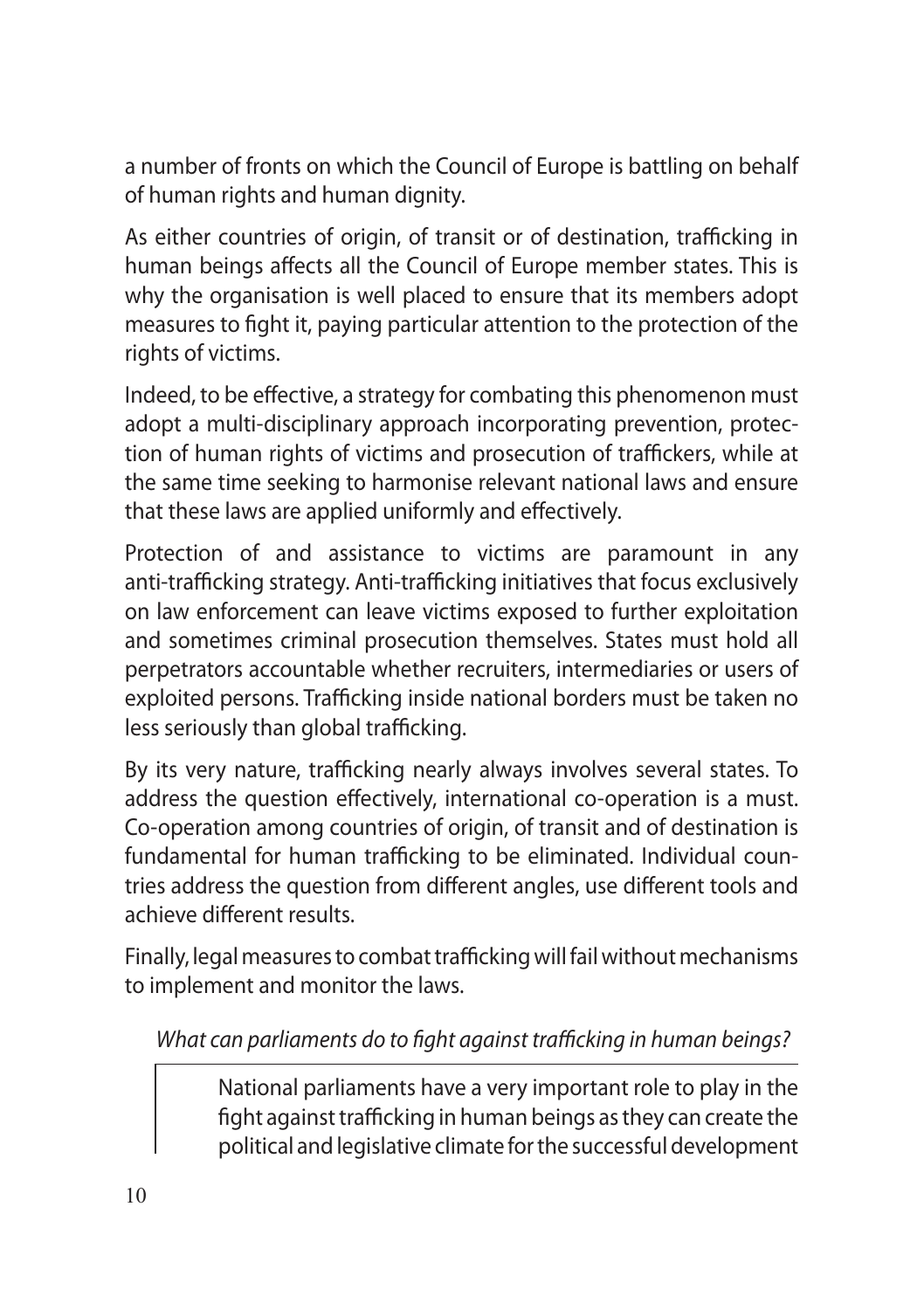and implementation of anti-trafficking initiatives. For example, parliaments can:

- ratify the Council of Europe convention on the subject and any other international instrument related to trafficking in human beings;
- promote the signature by their governments of this convention and any other international instrument related to trafficking in human beings;
- draft and ratify bilateral and multilateral agreements to make certain acts criminal offences, as harmonisation facilitates action against crime. These agreements could also give mutual assistance in criminal matters providing for, among others, cooperation in investigating criminal activities, prosecuting offenders, implementing extradition agreements and seizing illicit proceeds;
- $\triangleright$  strengthen and review national legislation and law enforcement to end trafficking in human beings, taking into account the need to prosecute not only the traffickers but also the consumers of the "services" that victims of trafficking are forced to provide;
- allocate sufficient funds for anti-trafficking programmes, which include prevention measures, implementation of assistance programmes, awareness raising campaigns as well as the protection of victims and compensation for the suffering;
- $\triangleright$  ensure that there are legal instruments in place which prohibit the trafficking of persons for the purpose of organ or tissue transplantation and the trafficking of organs and tissues themselves;
- adopt and ratify international agreements to ensure full cooperation with other states and with international agencies, including law enforcement agencies, in order to combat organ trafficking.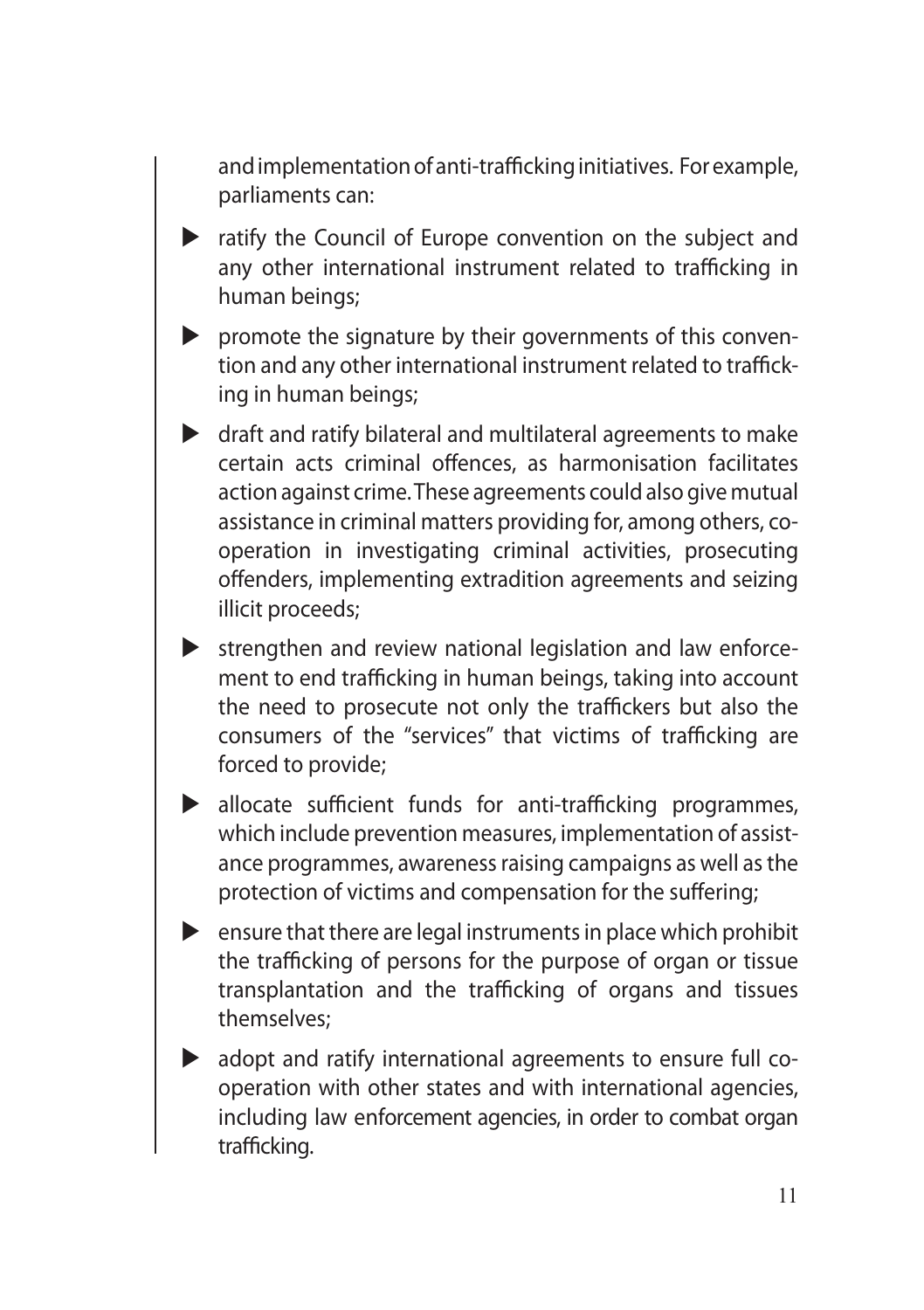### **Action of the Council of Europe**

Given that one of the primary concerns of the Council of Europe is the safeguarding and protection of human rights and human dignity, and that trafficking in human beings directly undermines the values on which the Council of Europe is based, it is logical that finding solutions to this problem is a top priority for the organisation.

The Council of Europe has been sounding the alarm for over ten years, drawing the attention of member states and other international organisations to the vital need for co-operation to combat trafficking.

As far back as 1991, a Seminar on Action against Trafficking in Women, considered as a violation of human rights and human dignity, was organised by the Council of Europe. That same year, the Committee of Ministers adopted Recommendation No. R (91) 11 on sexual exploitation, pornography and prostitution of, and trafficking in, children and young adults, which was the first international instrument dealing comprehensively with these matters.

Then, through the Group of Experts on traffic in women (1992-93), which reported to the Steering Committee for Equality between Women and Men (CDEG), the Council of Europe identified the most urgent areas for action, which were included in a plan of action against trafficking in women. The plan proposed areas for reflection and investigation in view of making recommendations to the member states on legislative, judicial and punishment aspects of trafficking; on assisting, supporting and rehabilitating its victims and on prevention programmes.

In Recommendation 1325 (1997) on traffic in women and forced prostitution in Council of Europe member states, the Assembly recommended that the Committee of Ministers elaborate a convention on traffic in women and forced prostitution, which would also be open for signature by states not members of the Council of Europe. This convention should focus on human rights, stipulating repressive measures to combat trafficking through harmonisation of laws especially in the penal field, opening new channels for improved police and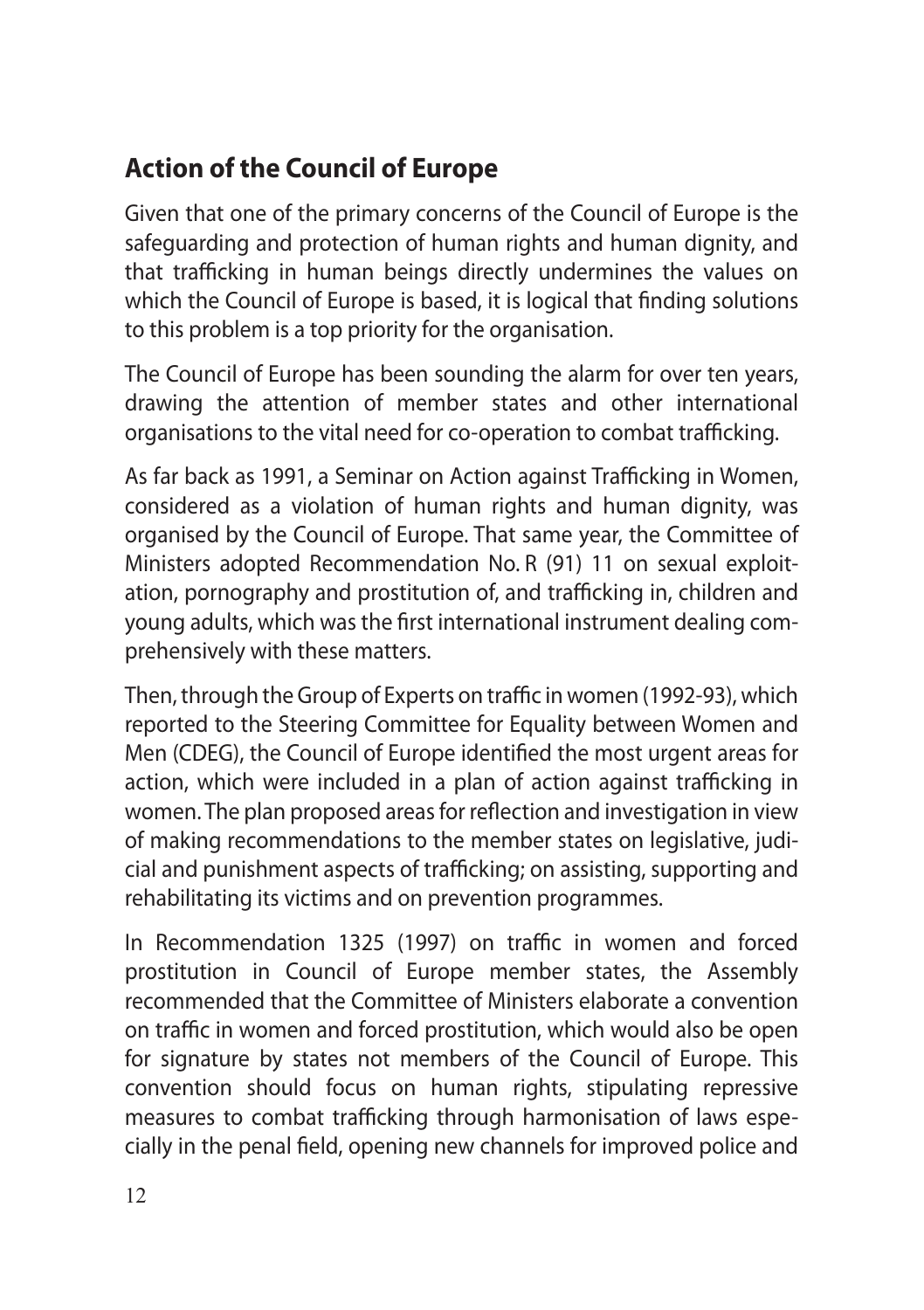judicial communication, co-ordination and co-operation, and organising a certain degree of assistance and protection for victims of trafficking, especially those willing to testify in court. This should also include physical protection if necessary, and in any case the granting of temporary residence permits as well as legal, medical and psychological assistance. The convention should establish a control mechanism to monitor compliance with its provisions and to co-ordinate further action at the pan-European level to combat trafficking in women and forced prostitution.

Trafficking aroused the collective concern of Heads of State and Government of the Council of Europe at the Strasbourg Summit (October 1997): the final declaration states that violence against women and all forms of sexual exploitation of women constitute a threat to citizens' security and democracy.

Numerous activities have been organised since the summit. The first type of activity was concerned both with awareness raising and action. The Council of Europe organised seminars to heighten the awareness of governments and civil society to this new form of slavery in order to alert the different players (police, judges, social workers, embassy staff, teachers, etc.) to their role vis-à-vis trafficking victims and the dangers facing certain individuals. In addition, member states were encouraged to hatch national action plans against trafficking.

On top of this, two Council of Europe legal instruments have been produced which specifically deal with trafficking in human beings for sexual exploitation:

- Recommendation No. R (2000) 11 of the Committee of Ministers to member states on action against trafficking in human beings for the purpose of sexual exploitation;
- Recommendation Rec(2001)16 of the Committee of Ministers to member states on the protection of children against sexual exploitation.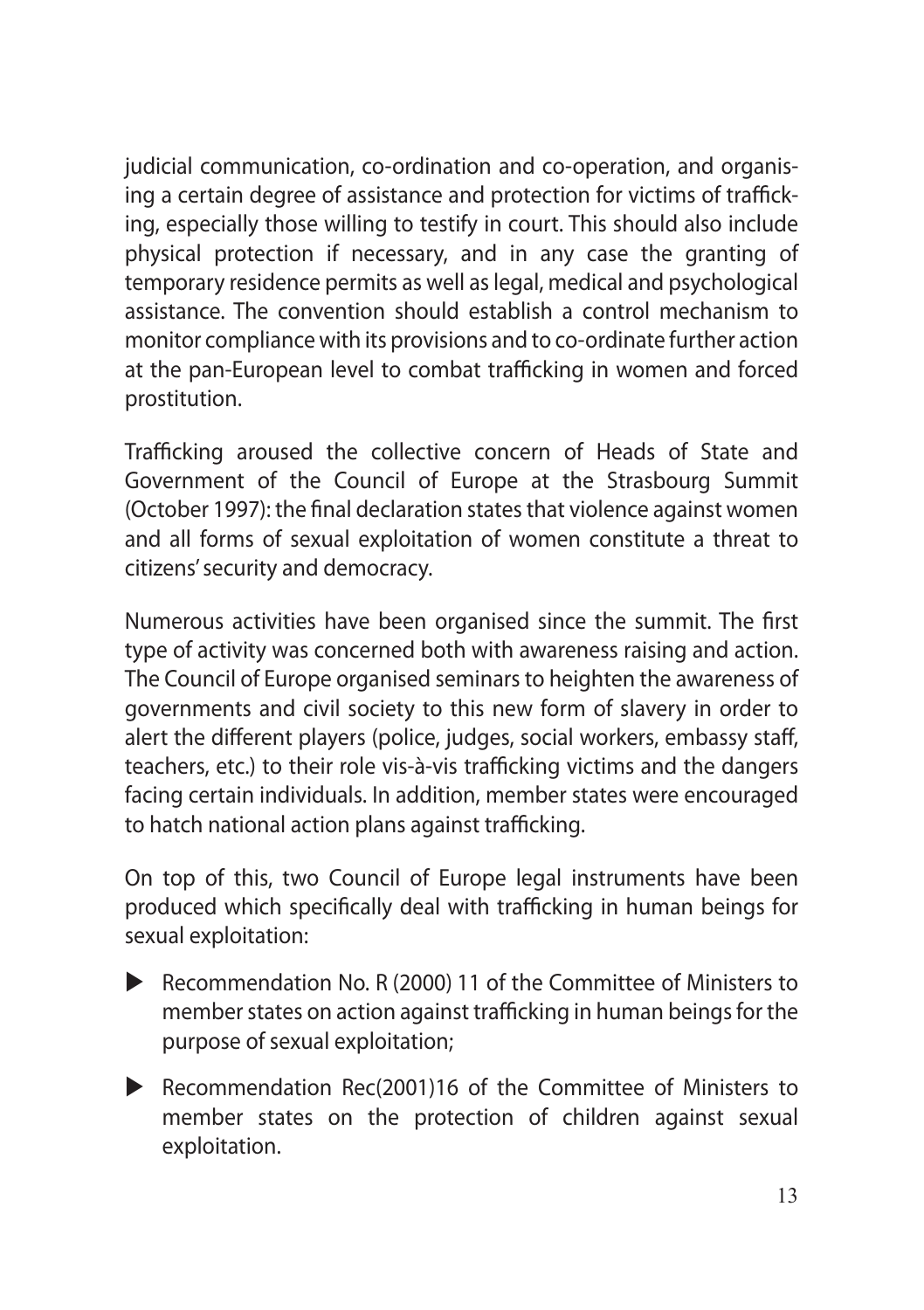The Parliamentary Assembly repeated its request for a new convention on the fight against trafficking in human beings in its Recommendation 1545 (2002) on a "Campaign against trafficking in women", and, this time, its request was heard.

The Parliamentary Assembly was very much involved in the elaboration of the new convention within the committee of experts responsible for drafting the text (CAHTEH) and adopted an Opinion No. 253 (2005) on the draft convention, as well as a Recommendation 1695 (2005) asking the Committee of Ministers to strengthen the draft convention before opening it for signature – an appeal which did not go unheard.

During the 3rd Summit of the Council of Europe (Warsaw, May 2005) the heads of state and government of the member states firmly condemned trafficking in human beings which undermines the enjoyment of human rights and which is an offence to the dignity and integrity of the human being.

For the first time, countries of origin, of transit and of destination decided to use a binding instrument to develop a common policy against trafficking, with due regard to the victims and which included a monitoring mechanism, and the Committee of Ministers adopted on 3 May 2005 the Convention on Action against Trafficking in Human Beings.

The convention was opened for signature on 16 May 2005, and has so far been signed by 33 member states of the Council of Europe, and one non-member state, and ratified by 3 (see chart of signatures and ratifications in Appendix II). It has not yet entered into force.

### **Main international instruments**

There are other international instruments dealing with the fight against trafficking in human beings:

▶ the United Nations Protocol to Prevent, Suppress and Punish Trafficking in Persons, Especially Women and Children, supplementing the United Nations Convention against Transnational Organized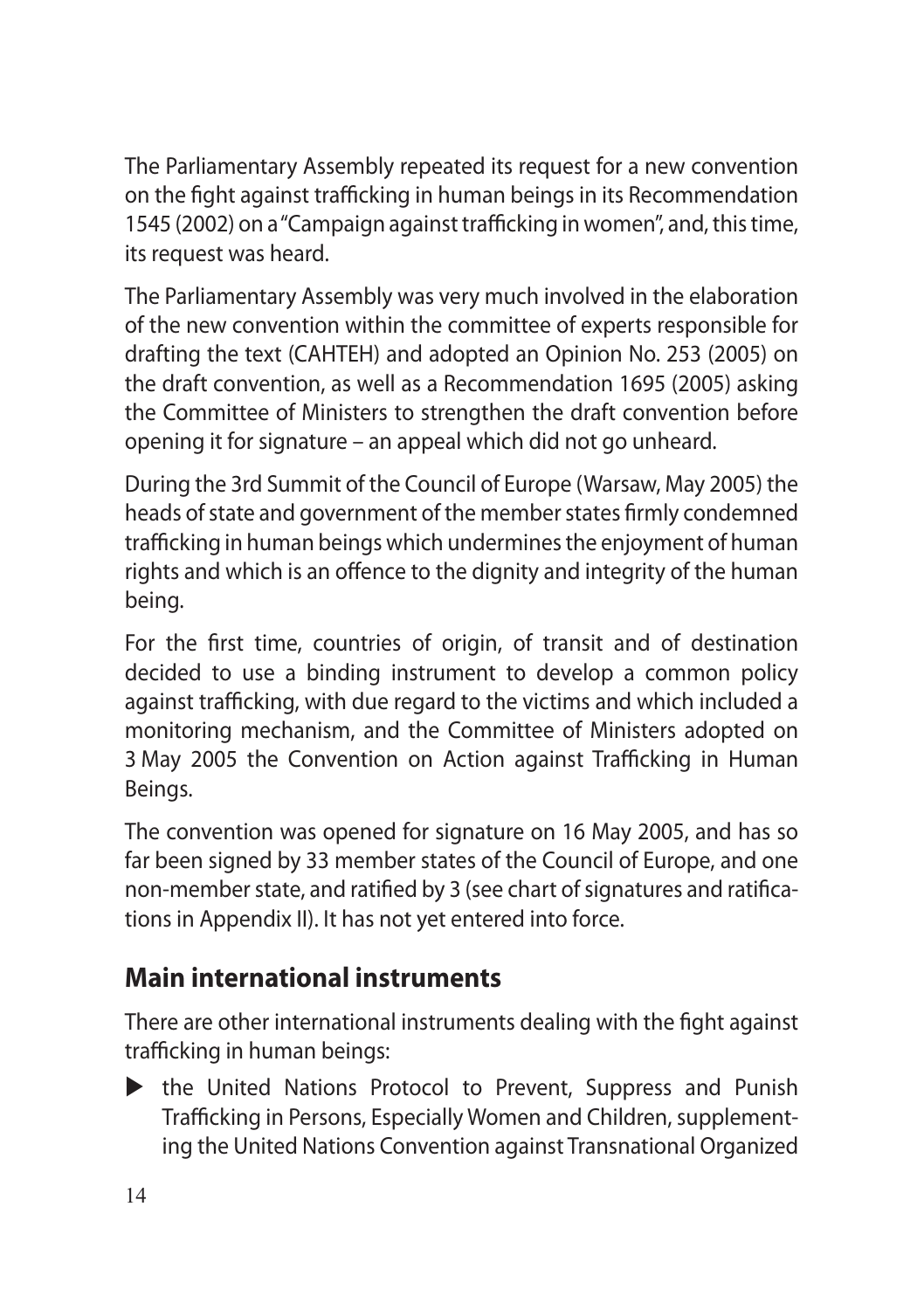Crime (the Palermo Protocol) was adopted on 15 November 2000 and entered into force on 25 December 2003. It laid the first legal foundations for international action against trafficking;

- in the European context, the EU Council Framework Decision of 19 July 2002 on combating trafficking in human beings and the Council Directive 2004/81/EC of 29 April 2004 on the residence permit issued to third-country nationals who are victims oftrafficking in human beings or who have been the subject of an action to facilitate illegal immigration, who co-operate with the competent authorities, regulate some of the questions concerning trafficking in human beings;
- $\blacktriangleright$  the OSCE Action Plan to combat trafficking in human beings was adopted on 24 July 2003 in order both to incorporate best practices plus an advanced approach into its anti-trafficking policies, and to facilitate co-operation among participating states;
- an EU action plan on trafficking in human beings is under preparation.

*With all these existing international instruments, why did the Council of Europe decide to produce a European convention against trafficking in human beings?*

 First of all, because trafficking in human beings affects virtually all the Council of Europe member states either as countries of origin, of transit or of destination. For this reason, the members wanted to have an instrument with more *binding force*  than mere political recommendations, which in legal terms are not as effective as an international treaty. Second, because the purpose of this convention is to deal with *all* the different aspects of the people trade: by taking preventive action, but also by protecting victims, introducing criminal proceedings against traffickers and developing international co-operation. Lastly, the establishment of a *monitoring mechanism* is one of the main added values of the convention. The possibility for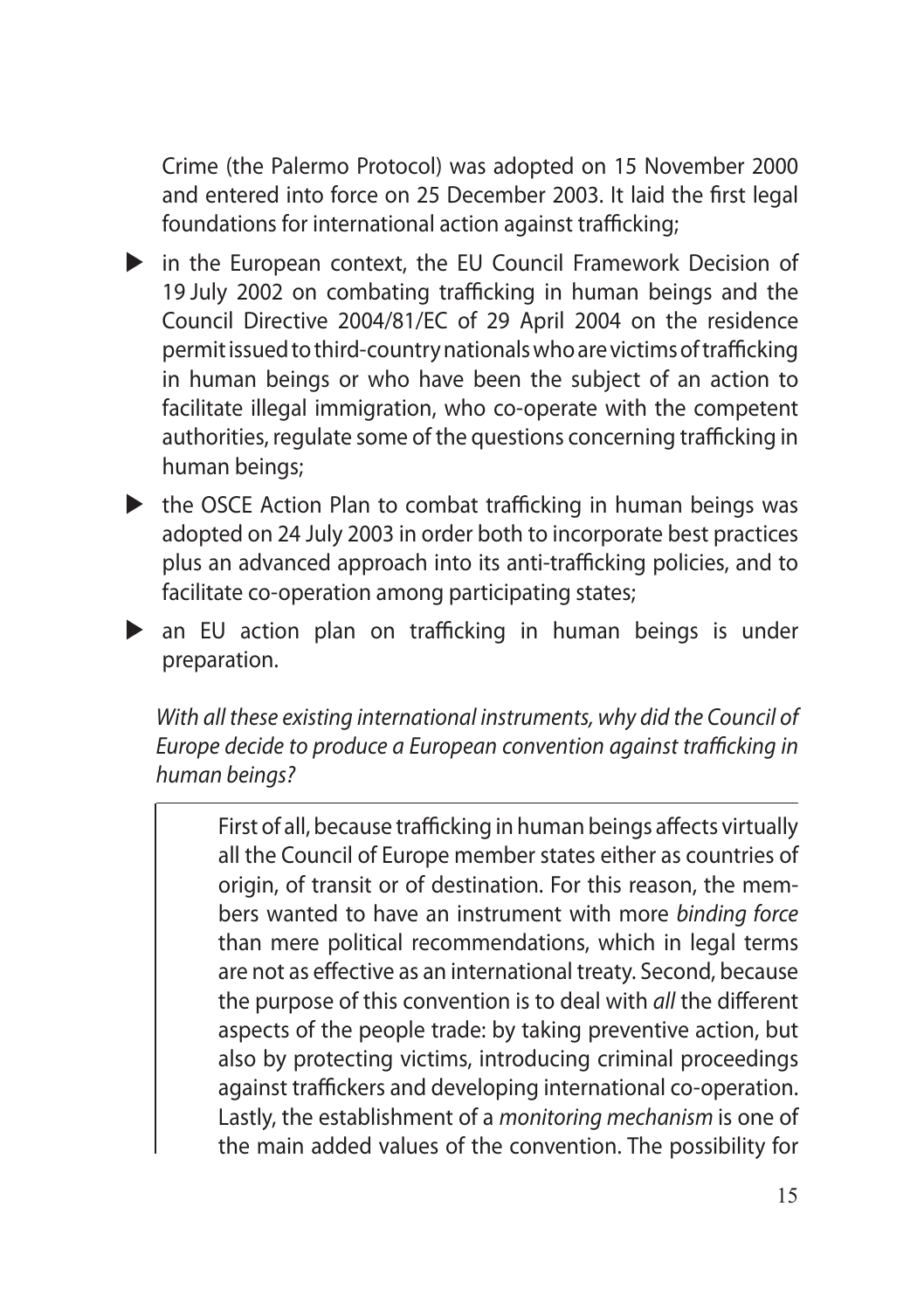an independent body to examine the situation in the states parties and to draw conclusions likely to help them to make the necessary progress is an enormous asset. The Committee that drafted the convention adopted an approach based on *human rights*.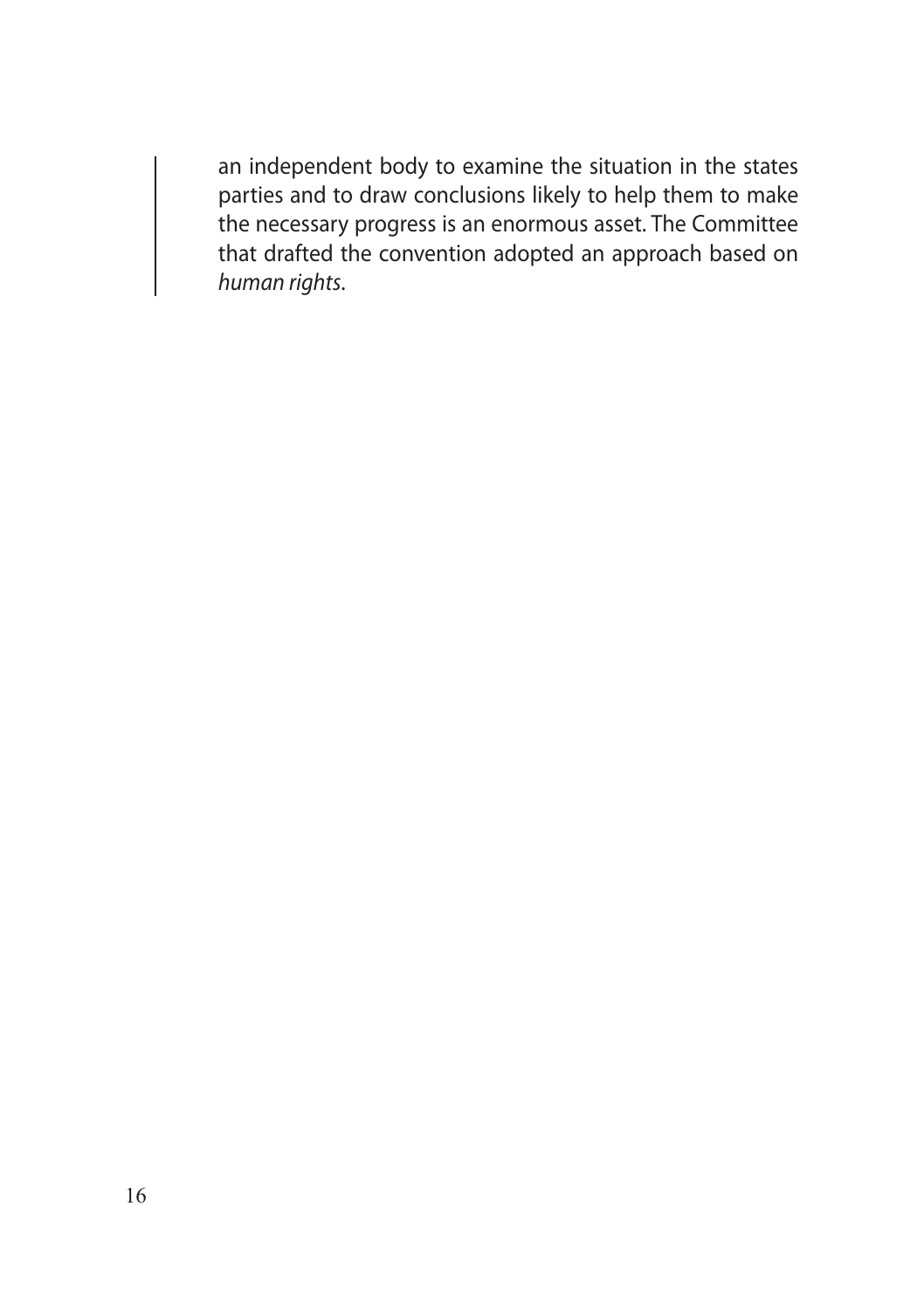## **The convention: purposes, scope, non‑discrimination principle and definitions**

### **Purposes**

The convention provides the parties with a comprehensive toolkit for carrying out their commitments to combating trafficking in human beings. It addresses the problem comprehensively, covering:

- $\triangleright$  prevention of trafficking in human beings, quaranteeing gender equality;
- $\triangleright$  protection of the human rights of the victims;
- $\blacktriangleright$  prosecution of those who commit or facilitate the crime;
- $\triangleright$  control with the monitoring mechanism.

### **Scope**

The convention applies:

- $\triangleright$  to all forms of trafficking in human beings, whoever the victim of the trafficking, man, woman or child;
- $\triangleright$  to both national and transnational trafficking, whether or not related to organised crime;
- $\triangleright$  in the case of transnational trafficking, it applies both to victims who legally entered or are legally present in the territory of the receiving party and those who entered or are present illegally.

<sup>1.</sup> See Appendix I of the handbook for the full text.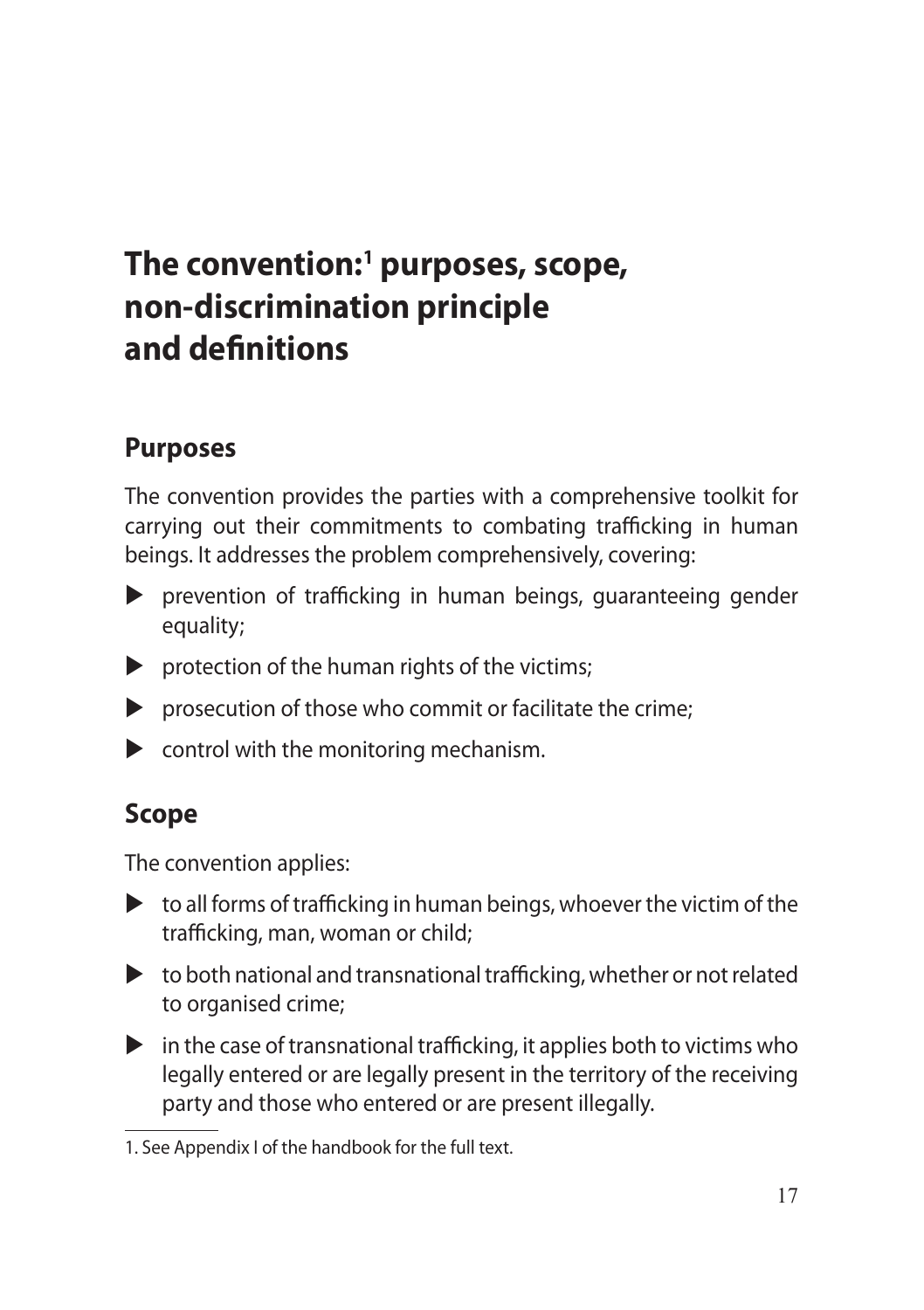### **Non-discrimination principle**

The convention prohibits discrimination in parties' implementation of its provisions, in particular the enjoyment of measures to protect and promote victims' rights. It establishes a list of common grounds for discrimination (sex, race, colour, language, religion, political or other opinion, national or social origin, association with a national minority, property, birth or other status), which is identical to the one given in the Convention on the Protection of Human Rights and Fundamental Freedoms.

### **Definition of trafficking in human beings**

The convention has taken over the definition of trafficking included in the Palermo Protocol which is the first agreed, internationally binding definition of the term "trafficking in persons".

In the definition, trafficking in human beings consists of a combination of three basic components:

- $\blacktriangleright$  the action of "recruitment, transportation, transfer, harbouring or receipt of persons";
- $\triangleright$  by means of "the threat or use of force or other forms of coercion, of abduction, of fraud, of deception, of the abuse of power or of a position of vulnerability or of the giving or receiving of payments or benefits to achieve the consent of a person having control over another person";
- $\triangleright$  for the purpose of exploitation, which includes "at a minimum, the exploitation of the prostitution of others or other forms of sexual exploitation, forced labour or services, slavery or practices similar to slavery, servitude or the removal of organs".

Trafficking in human beings is a combination of these constituents and not the constituents taken in isolation. For there to be trafficking in human beings ingredients from each of the three categories (action, means, purpose) must be present together. In the case of children under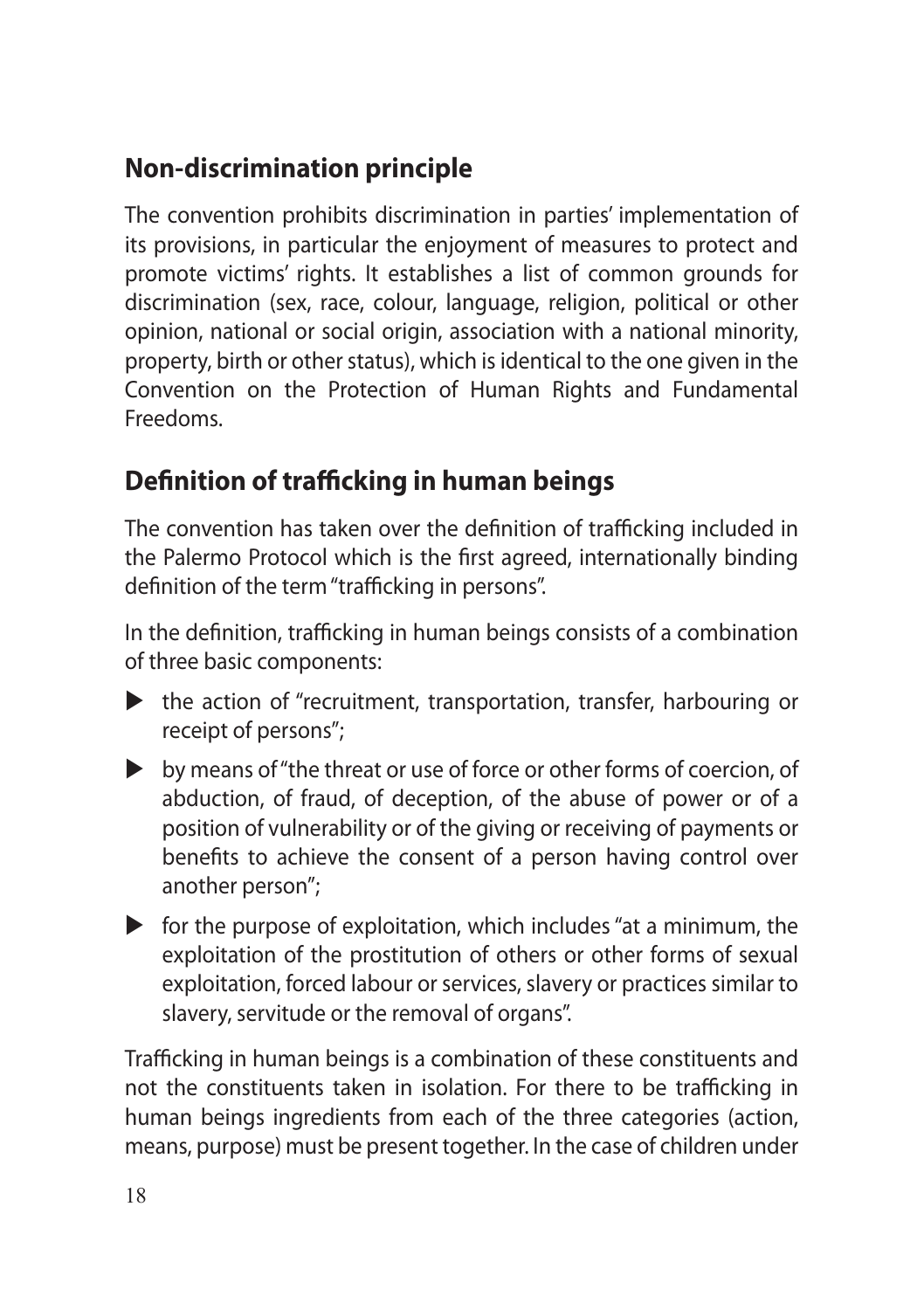the age of 18, the absence of the means of coercion and the existence of consent are irrelevant because the victims are minors.

### **Definition of victim**

The convention defines "victim" as "any natural person who is subjected to trafficking in human beings as defined in this Article" (Article 3).

*Is there any difference between illegal migration and trafficking in human beings?*

 While the aim of smuggling of migrants means the procurement, in order to obtain, directly or indirectly, a financial or other material benefit, of the illegal entry of a person into a state of which the person is not a national or a permanent resident, the purpose of trafficking in human beings is exploitation. Furthermore, trafficking in human beings does not necessarily involve a transnational element: it can exist at national level. The additional factor which distinguishes trafficking from migrant smuggling is the consent: the smuggling of migrants, while often undertaken in dangerous or degrading conditions, involves migrants who have consented to the smuggling. Trafficking victims, on the other hand, have either never consented or, if they initially consented, that consent has been rendered meaningless by the coercive, deceptive or abusive actions of the traffickers.

*Does the convention go further than the Palermo Protocol in its purposes?*

 The convention is wider in scope than the Palermo Protocol, as it applies to both national and transnational trafficking, whether or not related to organised crime, while the Palermo Protocol applies to certain offences of a transnational nature and involves an organised criminal group.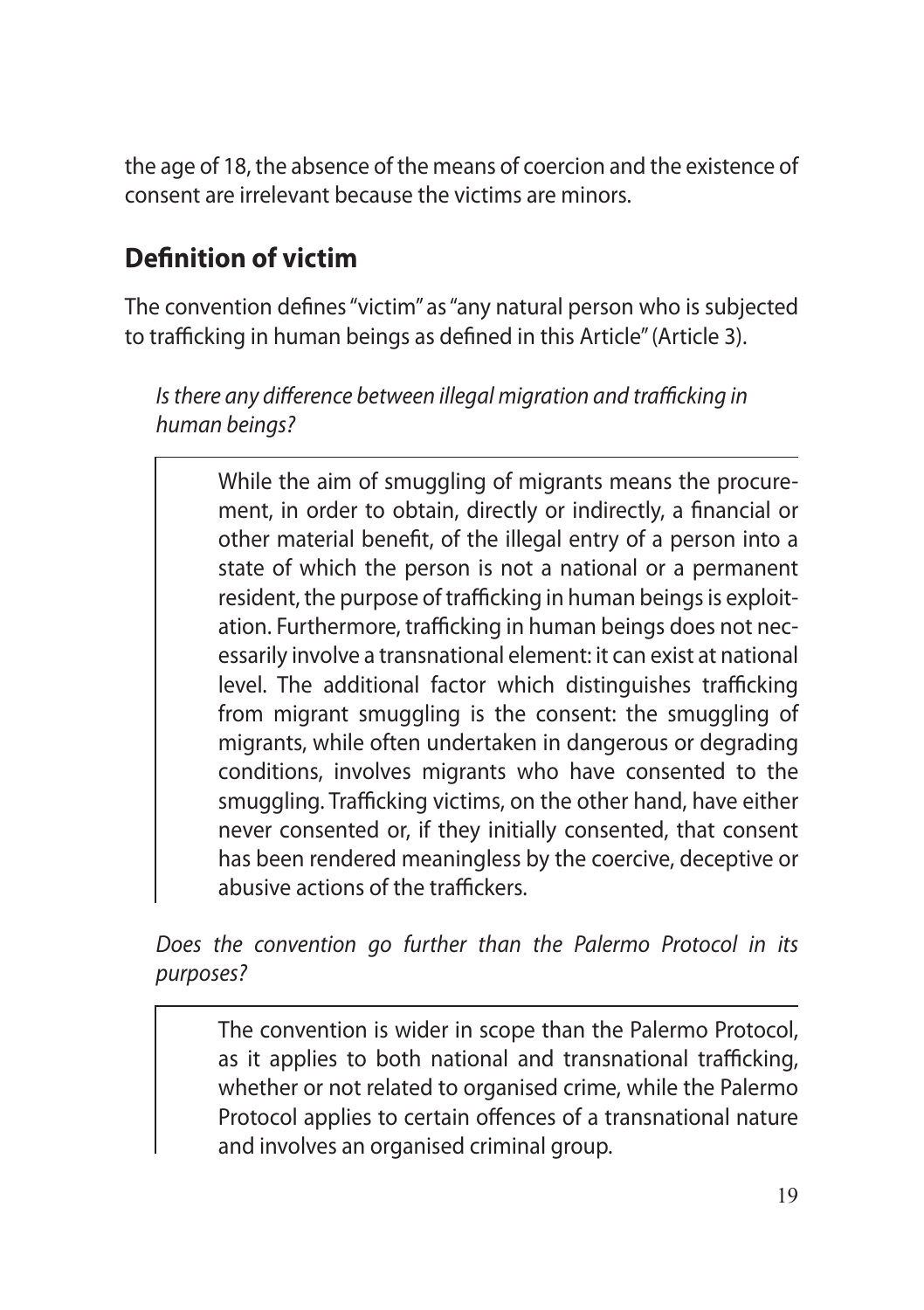*The convention has taken over the definition of trafficking included in the Palermo Protocol, but does it provide any new element?*

 For the first time, an international instrument provides a definition of "victim" of trafficking in human beings. The Council of Europe convention defines what a "victim" is, while all the other international instruments leave it to each state to define who is a victim and therefore who deserves the measures of protection and assistance.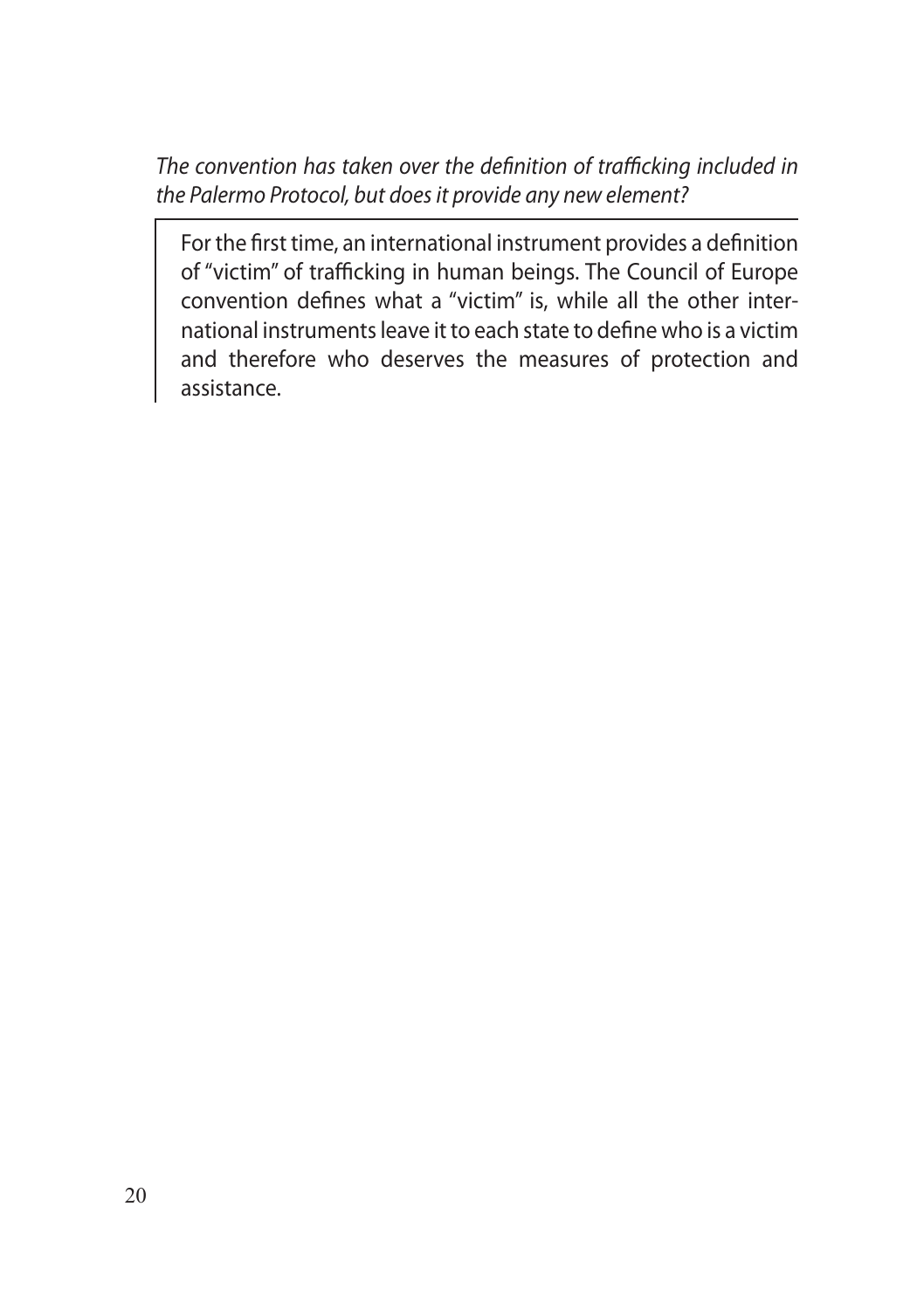## **Prevention, co-operation and other measures**

To be effective, preventive action against trafficking must be co-ordinated. The convention requires that parties take measures to establish or strenghten co-ordination nationally between the various bodies responsible for preventing and combating trafficking in human beings.

In the countries of origin, prevention measures include, among others, research on combating trafficking, information, awareness-raising and education campaigns, as well as social and economic initiatives that tackle the underlying and structural causes of trafficking. Specific preventive measures should be taken with regard to children. The convention refers to creating a "protective environment" for children, to make them less vulnerable to trafficking and enable them to grow up without harm and to lead decent lives.

The concept of a "protective environment", as promoted by UNICEF, has eight key components:

- 1. protecting children's rights from adverse attitudes, traditions, customs, behaviour and practices;
- 2. government commitment to and protection and realisation of children's rights;
- 3. open discussion of, and engagement with, child protection issues;
- 4. drawing up and enforcing protective legislation;
- 5. the capacity of those dealing and in contact with children, families and communities to protect children;
- 6. children's life skills, knowledge and participation;
- 7. putting in place a system for monitoring and reporting abuse cases;
- 8. programmes and services to enable child victims of trafficking to recover and reintegrate.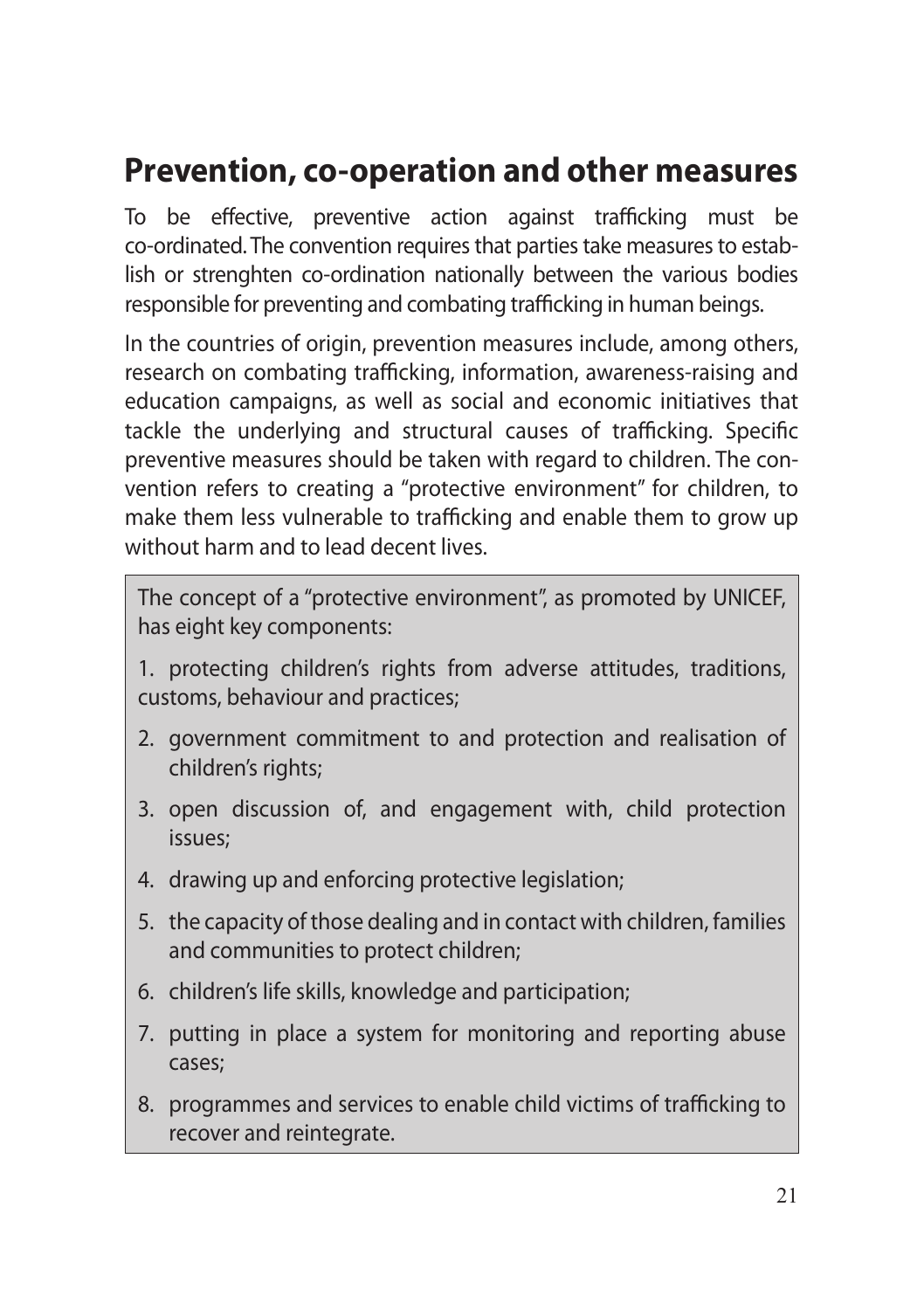The pull factors of trafficking in the receiving countries are:

- $\blacktriangleright$  demand for inexpensive labour;
- demand for sex services;
- restrictive immigration policies.

The convention places a positive obligation on parties to adopt and reinforce measures to fight this demand and discourage consumers in the receiving countries. Tackling demand is of paramount importance in order to prevent and combat the trafficking itself.

*What role can parliamentarians play in the prevention of trafficking in human beings?*

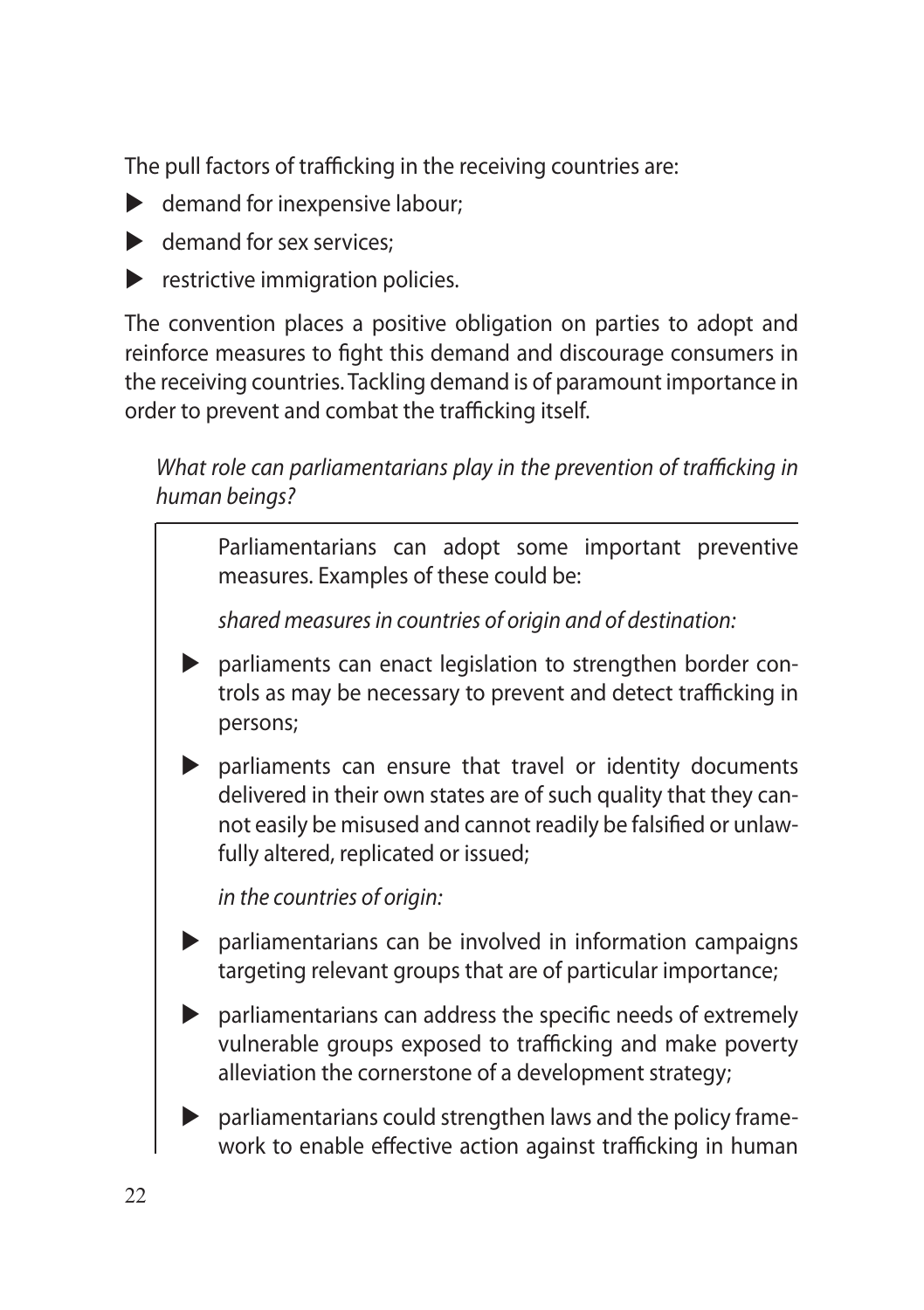beings for labour or sexual exploitation through training and capacity building;

 parliamentarians can draft and enforce legislation to create a protective environment for children;

 *in the receiving countries:*

- $\blacktriangleright$  parliamentarians can adopt or strengthen legislative measures to discourage the demand (whether it is for sexual exploitation, forced labour or services, slavery and practices similar to slavery, servitude and organ removal) in order to achieve effective dissuasion;
- parliamentarians can adopt the legislative measures necessary so that traffickers could be refused entry to their territory or have their visas revoked.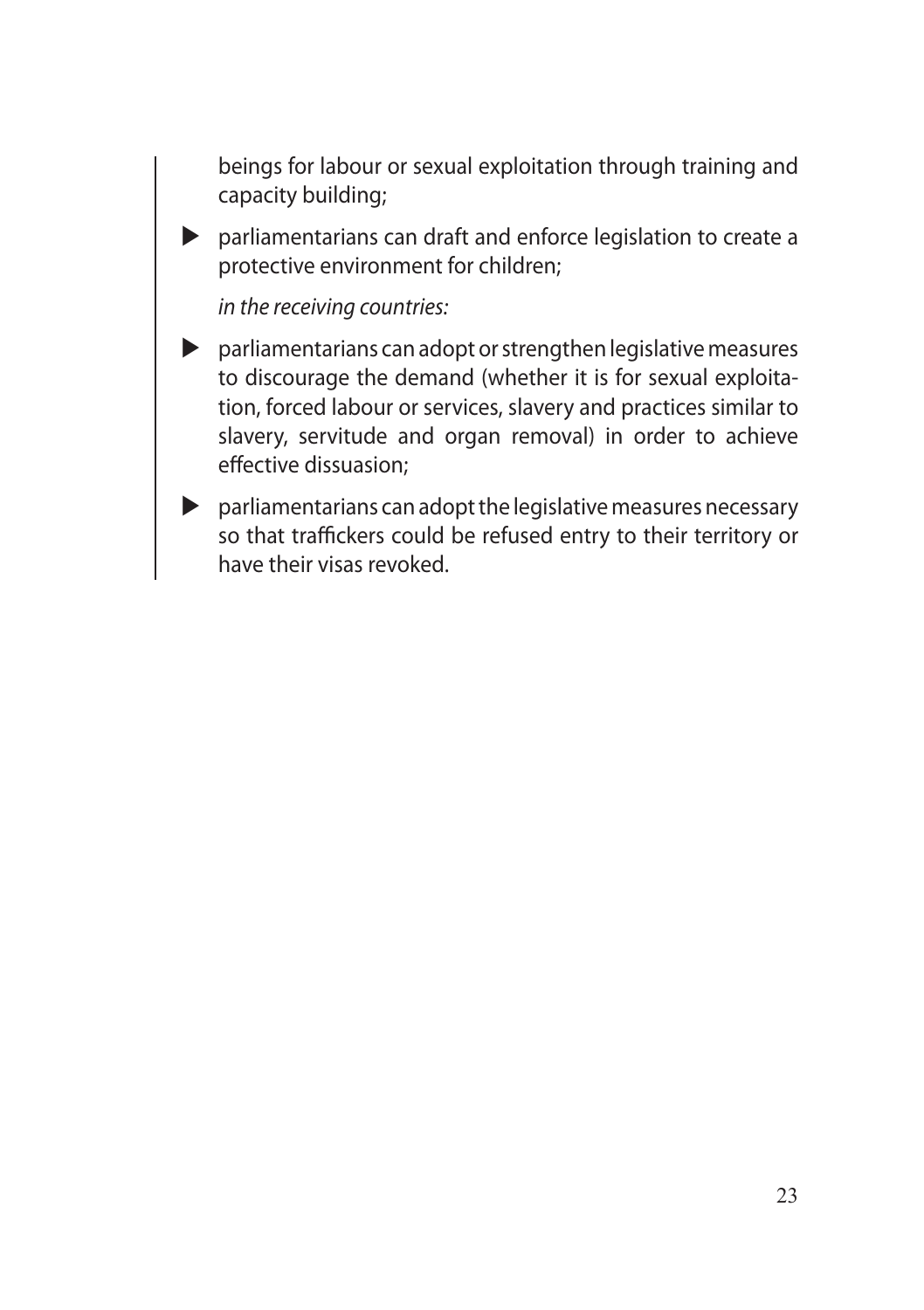## **Protection of victims**

### **Correct identification of the trafficking victims in order to protect and assist them**

The authorities dealing with trafficking should co-operate with each other and be assisted by trained and qualified experts who will help them to identify the victims and to issue residence permits when appropriate. In those cases where there are reasonable grounds to believe that a person has been a victim of trafficking, states are asked to refrain from expelling that person from their territory until the identification process is completed. There are special provisions for child victims who are particularly vulnerable.

### **Protection of private life**

Protection of private life should be done through appropriate management of data by the authorities and through the promotion of responsible behaviour of the media as it is essential for the victim's physical safety but also to preserve their chances of social reintegration.

### **Assistance for the victims of trafficking**

The objective is to ensure their physical, psychological and social recovery, and the provision of appropriate and secure housing, medical and material assistance, counselling and information (in particular legal advice) in a language they understand, financial support, employment and training opportunities (including the possibility of obtaining work permits).

#### **Romanian legislation**

**Law on the Prevention and Combat of Trafficking in Human Beings Chapter V. Protection and assistance for the victims of trafficking Article 26**

1. Victims of the crimes stipulated in this Law, as well as other victims of these crimes, shall be granted special physical, legal and social protection and assistance.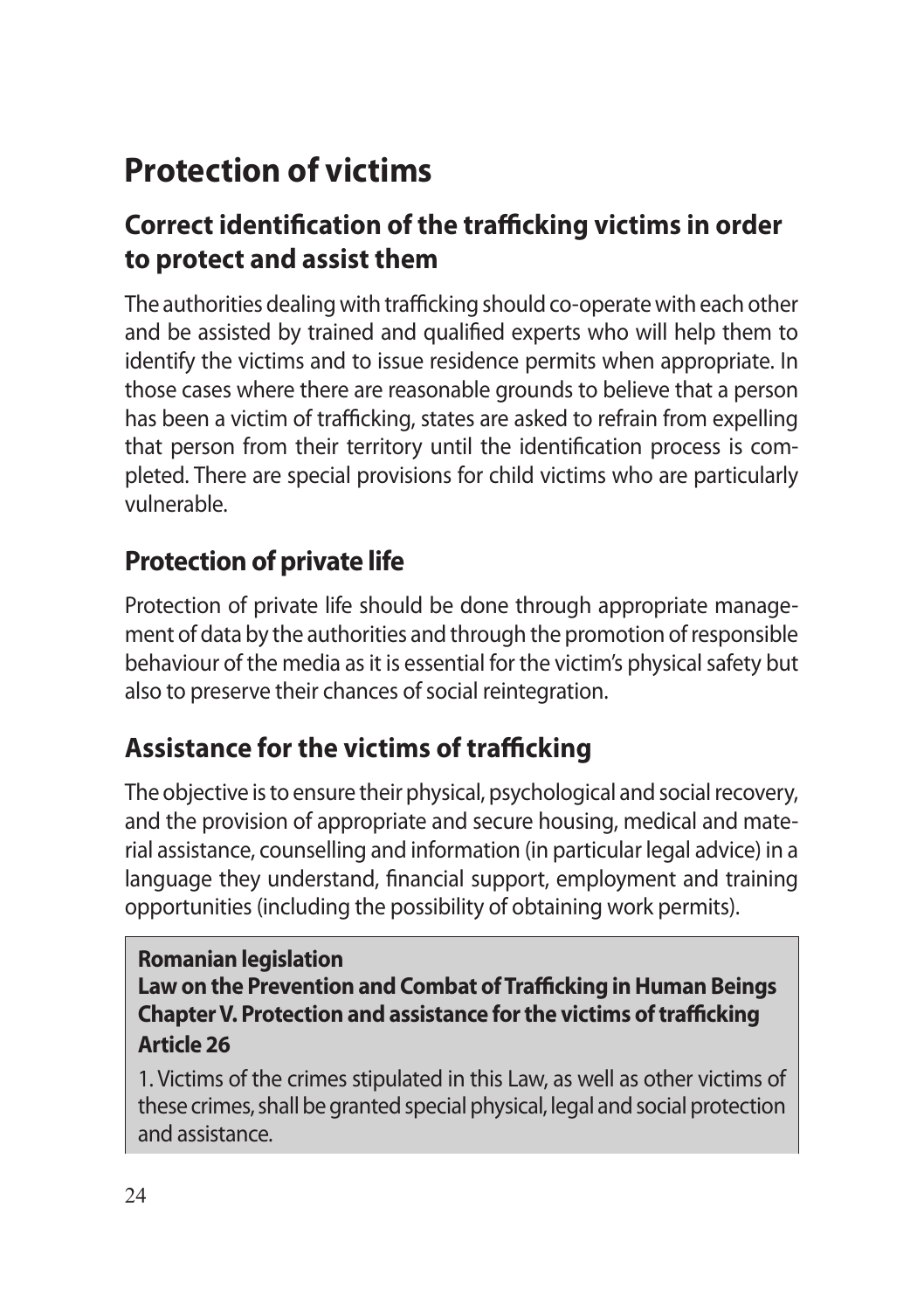2. Victims of trafficking in human beings shall have their privacy and identity protected by this Law.

3. Victims of the crimes stipulated in this Law are entitled to physical, psychological and social recovery.

4. Under-age victims of the crimes stipulated in this Law shall be granted special protection and assistance, as appropriate for their age.

5. Female victims of the crimes stipulated in this Law, as well as females at high risk of becoming victims of such crimes shall be granted special social protection and assistance.

#### **United States of America**

**Administration's Legislative Proposal to provide acomprehensive programme to combat trafficking in persons (especially women and children) and to protect and assist victims of trafficking**

#### **Section 6 – Protection and assistance for victims of trafficking**

a. Victims in other countries. The Secretary of State and the Administrator of the US Agency for International Development are authorised to establish programs and initiatives abroad to assist victims of trafficking and their children, including mental and physical health services, shelter, legal assistance, and safe reintegration efforts. In carrying out this subsection, the Secretary and the Administrator should consult with the Attorney General, NGOs, and other experts on trafficking, seek enhanced co-operative efforts with the countries of origin of victims of trafficking to facilitate protections for victims of trafficking who are reintegrated into their countries of origin, and assist in the appropriate reintegration of stateless victims of trafficking.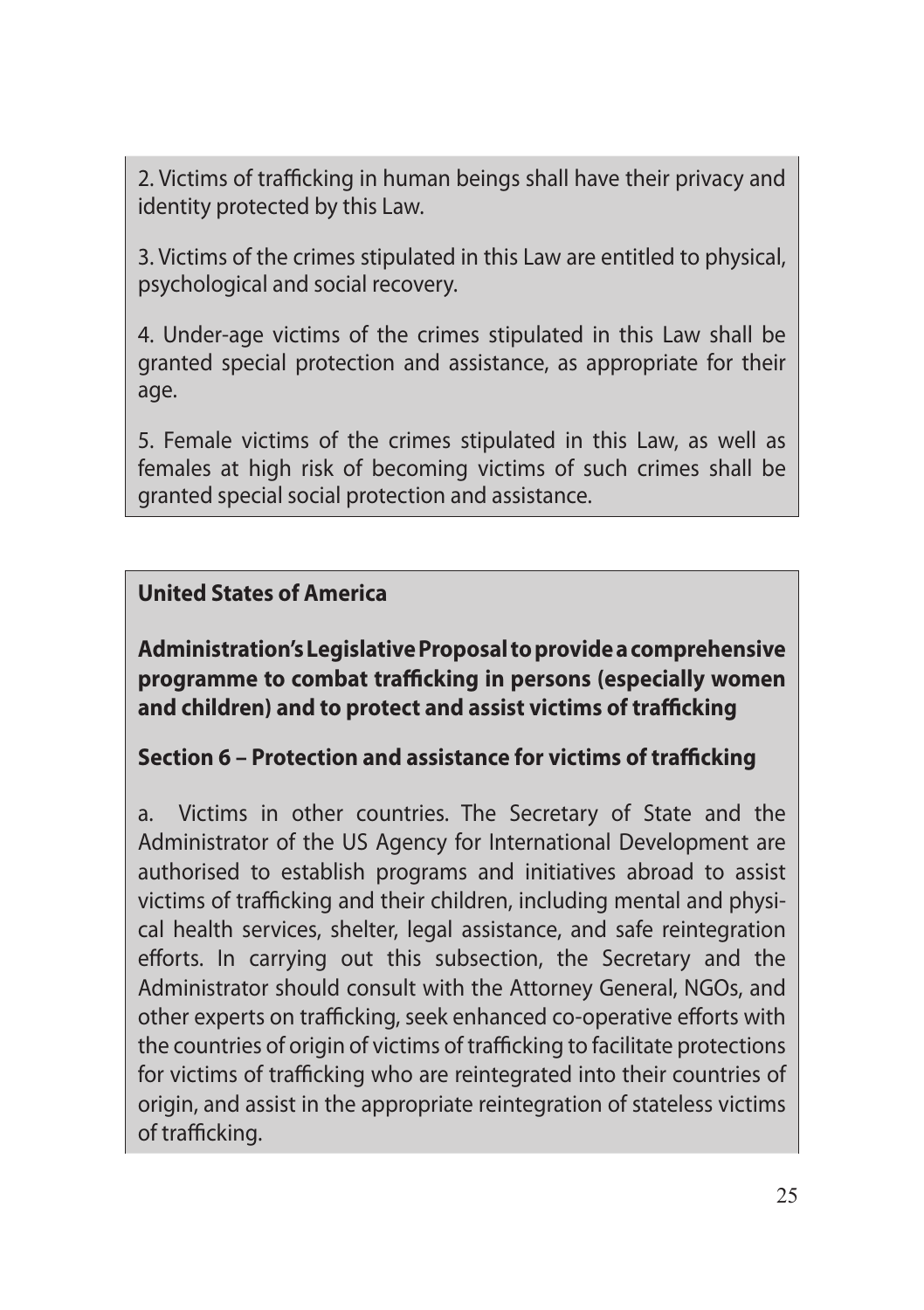b. Victims in the United States.

1. Notwithstanding title IV of the Personal Responsibility and Work Opportunity Reconciliation Act of 1996, the Attorney General, the Secretaries of Health and Human Services and Labour, and the Board of Directors of the Legal Services Corporation are authorised to provide assistance to victims of trafficking, without regard to the immigration status of such victims. This assistance may include physical and mental health services, social and legal services, or any other related programs or activities.

### **Recovery and reflection period**

Countries of destination and transit are obliged to allow a victim to stay in their territory over a period of time (a minimum of thirty days) which will have to be sufficient to allow the victim to recover, escape from the influence of traffickers and to be in a position to take an informed decision on co-operating with the competent authorities.

*Does this provision favour illegal immigration?*

 Illegal immigration and trafficking in human beings should not be confused. Persons who are victims of trafficking are, as a rule, deceived and misled by traffickers and brought to a situation in which their human rights are severely violated. They are no longer free to decide their fate.

 Experience shows that most of the victims are exposed to tremendous hardships which seriously affect their mental and physical health. No-one would voluntarily submit him- or herself to such ordeals in order to gain a thirty-day residence period in a given country.

That is why the convention envisages a thirty-day minimum recovery and reflection period, offering the victims an opportunity to recover and escape the influence of the traffickers.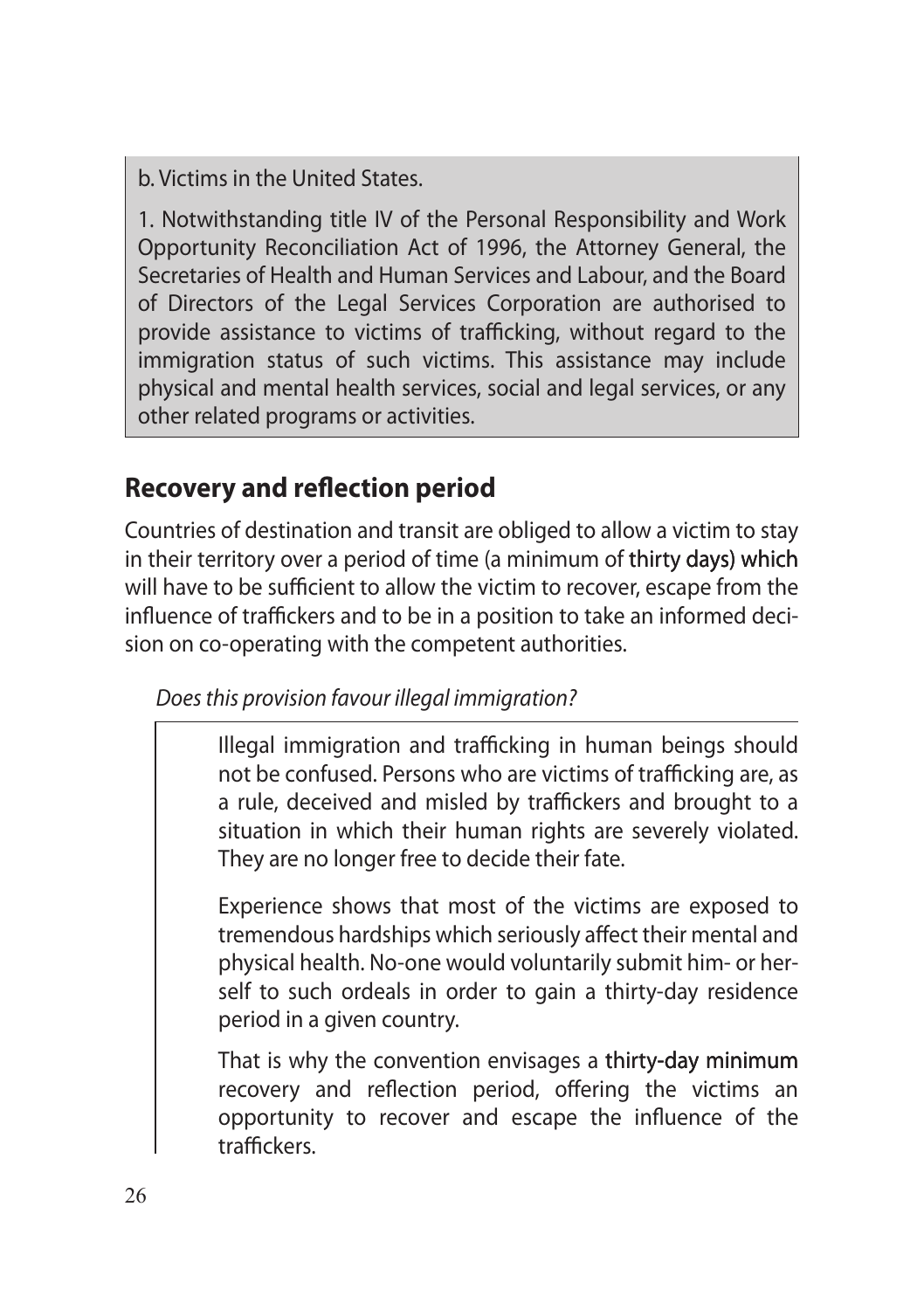#### **Belgian legislation**

**Instructions to the Foreigners Department, the Prosecuting Authorities, the Police and the Social Law Inspection Service and Social Inspection Services Concerning Assistance to Victims of Human Trafficking** 

*Published in the* Belgian Official Gazette *on 13 January 1997*.

8. Practical application of the circular of 7 July 1994 [the Ministerial circular concerning the granting of residence permits and work permits (work cards) to foreigners who are victims of trafficking in human beings]

Residence and work permits are issued to victims of human trafficking in successive stages in parallel to the legal proceedings.

8.1 Stage 1: issue of an order to leave the country within 45 days

This 45-day period should allow the victim who is leaving a human trafficking environment and embarking upon counselling provided by the support centre to recover mental stability. During this period, victims can decide if they wish to make statements concerning the persons or human trafficking networks that exploited them or if they wish to prepare for a return to their native country .

Therefore, when the police or a social inspection service encounter a presumed victim of human trafficking, it is important that they establish immediate contact with a victim support centre, following the procedure set out in paragraph 5.

The police unit in question must also contact the Foreigners Department and, if appropriate, inform them that the presumed victim has been directed to a support centre.

If the victim immediately lodges a complaint or makes a statement, the support centre responsible for his or her counselling can request that the Foreigners' Deptartment move on to the second stage.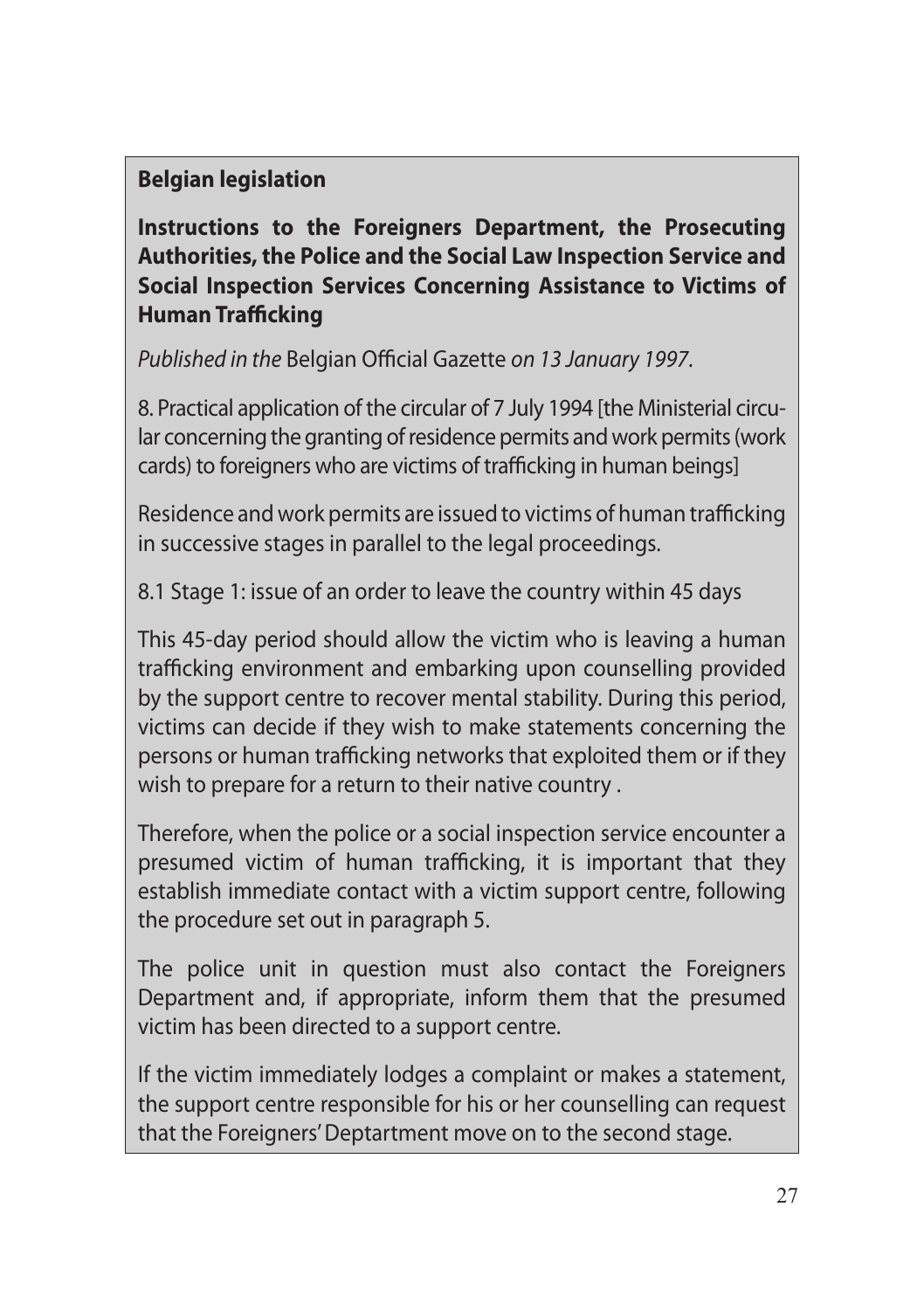### **Residence permits**

An important provision tackles this controversial question. It requests states to provide, in conformity with their national laws, for the possibility of delivering a renewable residence permit to victims. The convention does not condition the delivery of a residence permit to the victims' co-operation with law enforcement authorities.

#### **Italian legislation**

**Immigration Law, Legislative Decree No. 286 of 25 July 1998, on immigration and aliens, Chapter III, Humanitarian Provisions**

#### **Article 18**

#### **Residence permit for reasons of social protection**

1. Where, in the course of police operations, investigations or criminal proceedings relevant to either of the offences under article 3 of Law No. 75 of 20 February 1958 or to the offences provided for under article 380 of the code of criminal procedure, or in the course of welfare care services provided by local bodies, cases of coercion or grave exploitation are found with respect to an alien and his/her safety is seriously endangered as a result of his/her attempts to escape the pressures exerted by an organisation involved in either of the said offences or as a result of the statements made during the pre-trial investigations or at trial, the Chief of the Police, also upon request by the Chief Prosecutor or upon the latter's favourable opinion, shall deliver a special permit of stay to allow the alien to escape the criminal organisation's coercion or pressures and to participate in a re-integration programme.

#### **Belgian legislation**

**Amendment to the Instructions of 13 January 1997 to the Foreigners Department, the Prosecuting Authorities, the Police, the Social Law Inspection Service and the Welfare Inspectorates concerning assistance to victims of human trafficking**

*Published in the* Belgian Official Gazette *on 27 May 2003*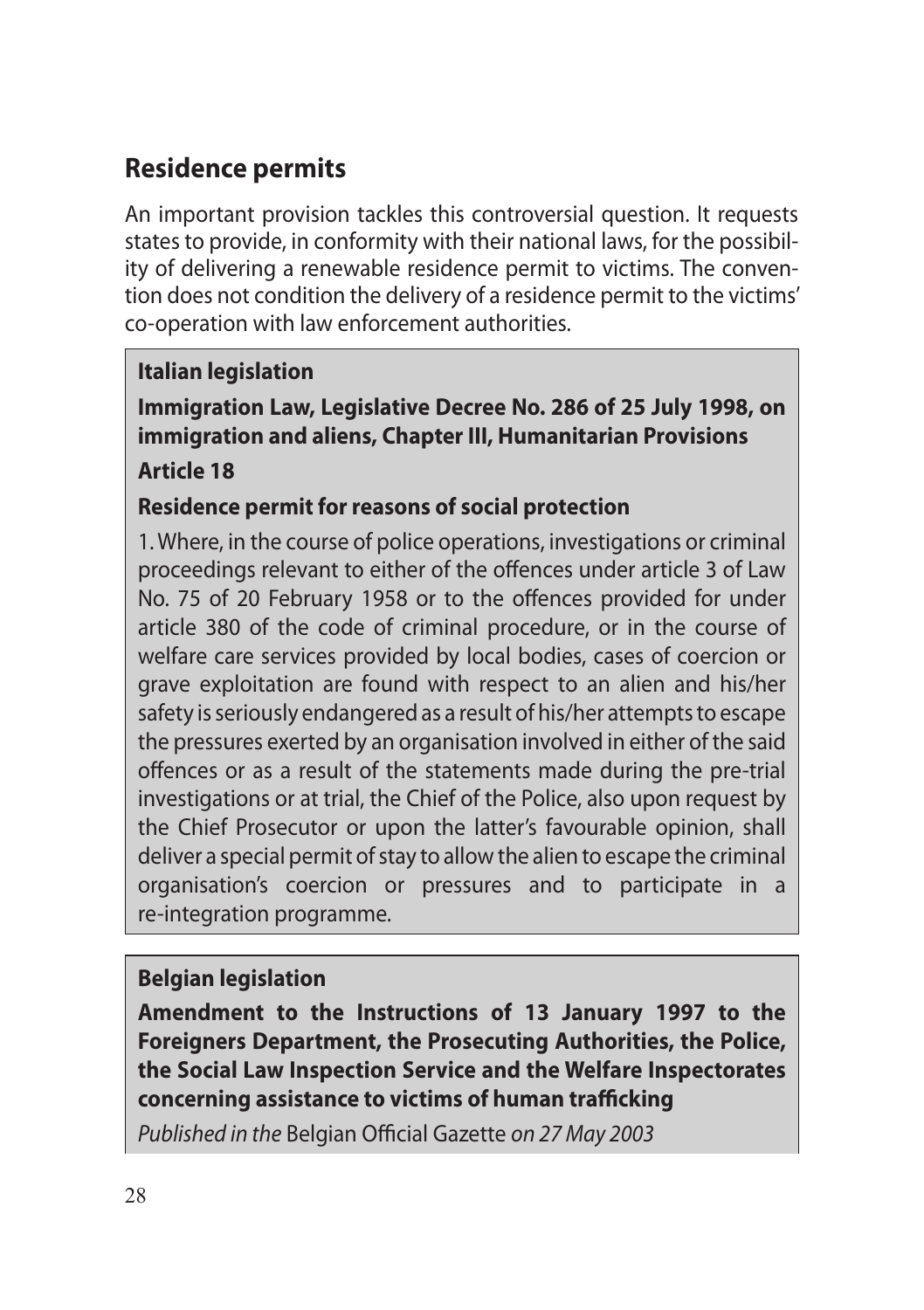These amendments to the Instructions of 13 January 1997 were deemed necessary in order to provide better protection for victims of human trafficking who, when lodging a statement or a complaint against their exploiter, wish to co-operate with the competent authorities in combating human trafficking.

They were established after an assessment of the current working procedure of the support centres, police authorities, inspectorates, Foreigners Department and prosecuting authorities, and of their collaboration.

The proposals of the specialised support centres and the Equal Opportunities and Anti-Racism Centre were also taken into account.

By way of administrative simplification, and to ensure adequate readability, the text of sections 8.2., 8.3. and 10 was completely rewritten.

1. Section 8.2 of the Instructions of 13 January 1997 is replaced by the following provision:

8.2. Second phase: issue of a "declaration of arrival" valid for three months.

Victims who lodge a statement or complaint within 45 days are issued with a provisional residence permit for three months in the form of a "declaration of arrival".

Supervision of the victim by a specialised support centre is also obligatory throughout this period.

During this phase, the victim may have a temporary work permit.

The Foreigners Department shall immediately, and, in any case, not later than a month before the "declaration of arrival " is due to expire, enquire of the Crown Counsel or the Labour Prosecutor what action has been taken on the victim's complaint or statement, giving the date by which the reply is expected.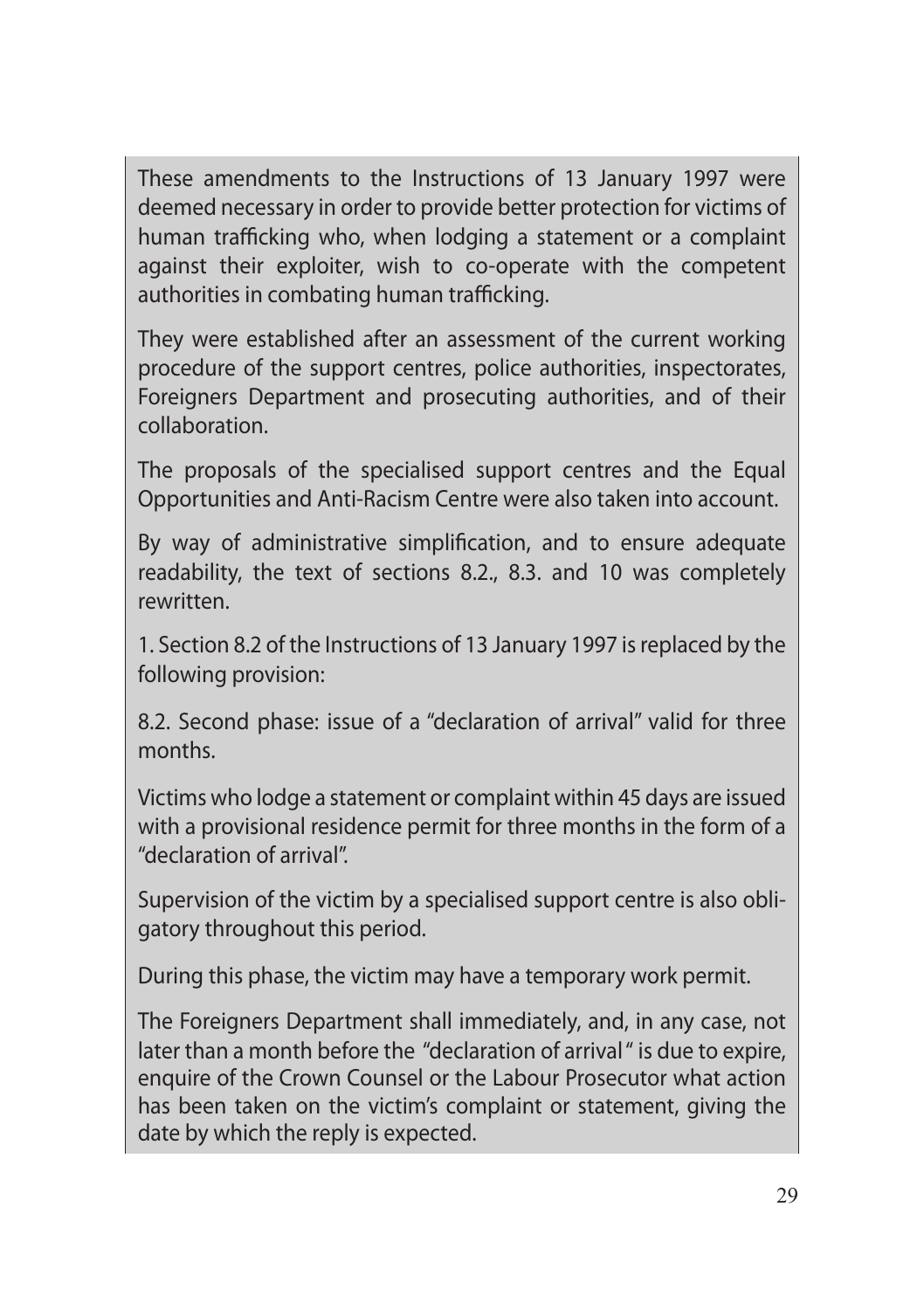The information given by the Prosecuting Authority or the Labour Prosecutor's Office must contain a reply to two questions:

1. Is the investigation still in progress?

2. At the present stage of the case, is the person in question deemed a victim of human trafficking?

The information is concurrently transmitted by the Crown Counsel or the Labour Prosecutor to the victim.

If no reply is received from the Prosecuting Authority or the Labour Prosecutor's Office, the question should be put to the Principal Crown Counsel.

2. Section 8.3 of the Instructions of 13 January 1997 is replaced by the following provision:

8.3. Third sentence: issue of a certificate of entry in the aliens register.

If the Crown Counsel's or Labour Prosecutor's information comprises an affirmative answer to the two foregoing questions, the victim receives a residence permit for more than three months (usually six months), which can be extended until the conclusion of the judicial proceedings.

If the Crown Counsel or Labour Prosecutor is not yet able to answer the two questions in the affirmative, the victim's "declaration of arrival" is renewed once only for another three months.

If, by the time the single renewal of the "declaration of arrival" expires, no clear reply can yet be made to the two questions, a certificate of entry in the aliens register (temporary residence – six month validity) is issued to the victim.

Throughout this period, supervision of the victim by a specialised support centre remains obligatory.

Victims may, from this stage onwards, obtain a B grade work permit.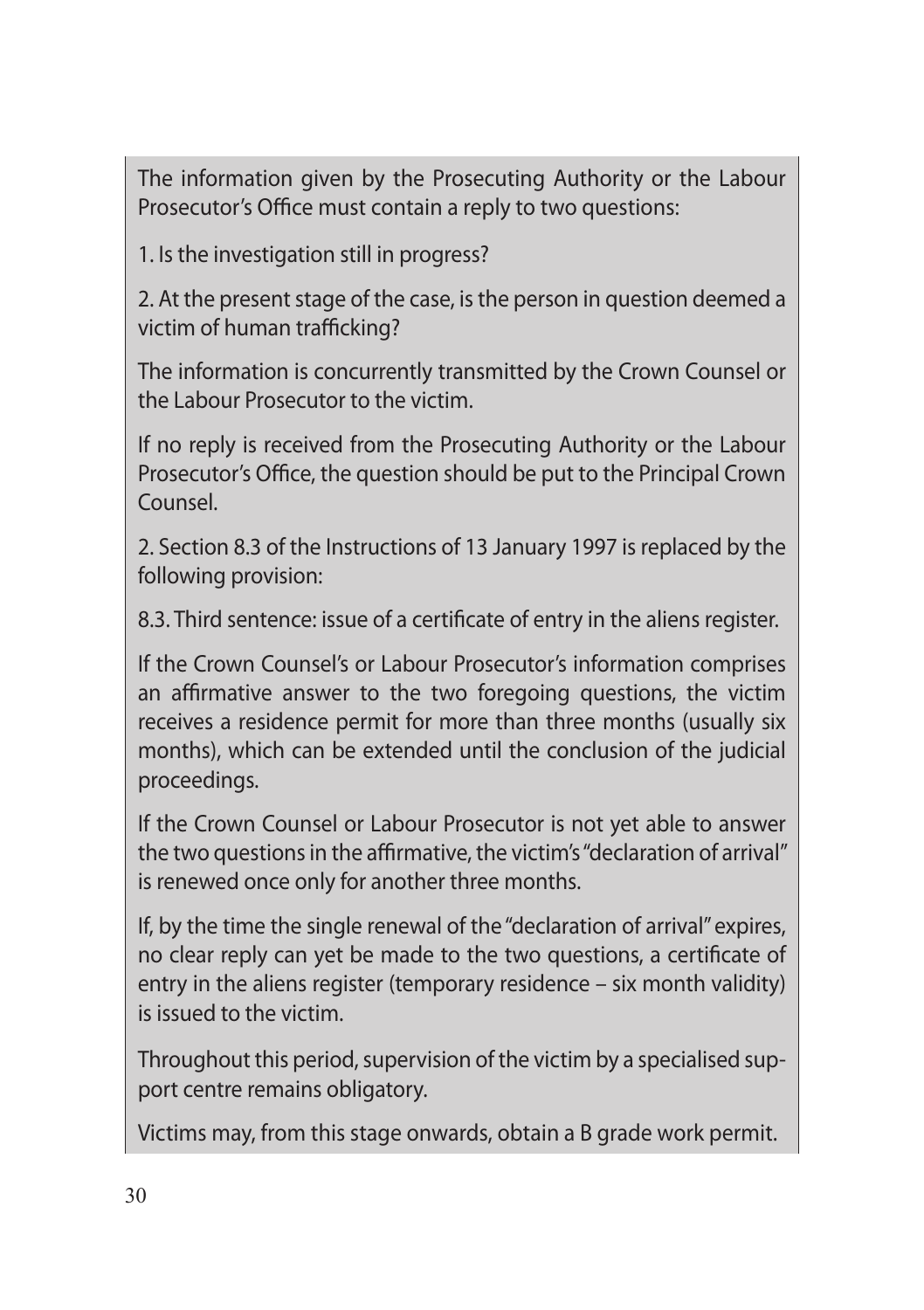In accordance with the report of the parliamentary commission of inquiry, and in order to ensure the victim's safety, a procedure may finally be opened with the Foreigners Department to obtain a residence permit of indefinite duration.

The application for a residence permit of indefinite duration can be made if the victim's statement or complaint have resulted in asummons to appear in court, or a referral by the investigating judge, or a prosecutor's application or a request for preventive detention before the investigating judge.

A residence permit of indefinite duration will be granted:

– immediately the statement or the complaint has resulted in a trial court conviction;

– if, even without a conviction for acts of human trafficking, the prosecution's submissions invoked the prevention of humantrafficking and if the victim's statement or complaint is considered material to the proceedings.

### **Compensation and legal redress**

The convention guarantees legal advice and compensation for victims of trafficking.

#### **Cypriot legislation**

#### **Law No. 3(1) of 2000**

**Providing for the special protection of persons being victims of sexual exploitation and for related matters**

8. *Suing for damages/course of action for compensation*

1. Notwithstanding and without prejudice to any other legal right which is provided under any legal or other provision, the victims of exploitation according to the meaning of this Law have an additional right for damages against any person who is responsible for their exploitation, and is liable for damages, special and general.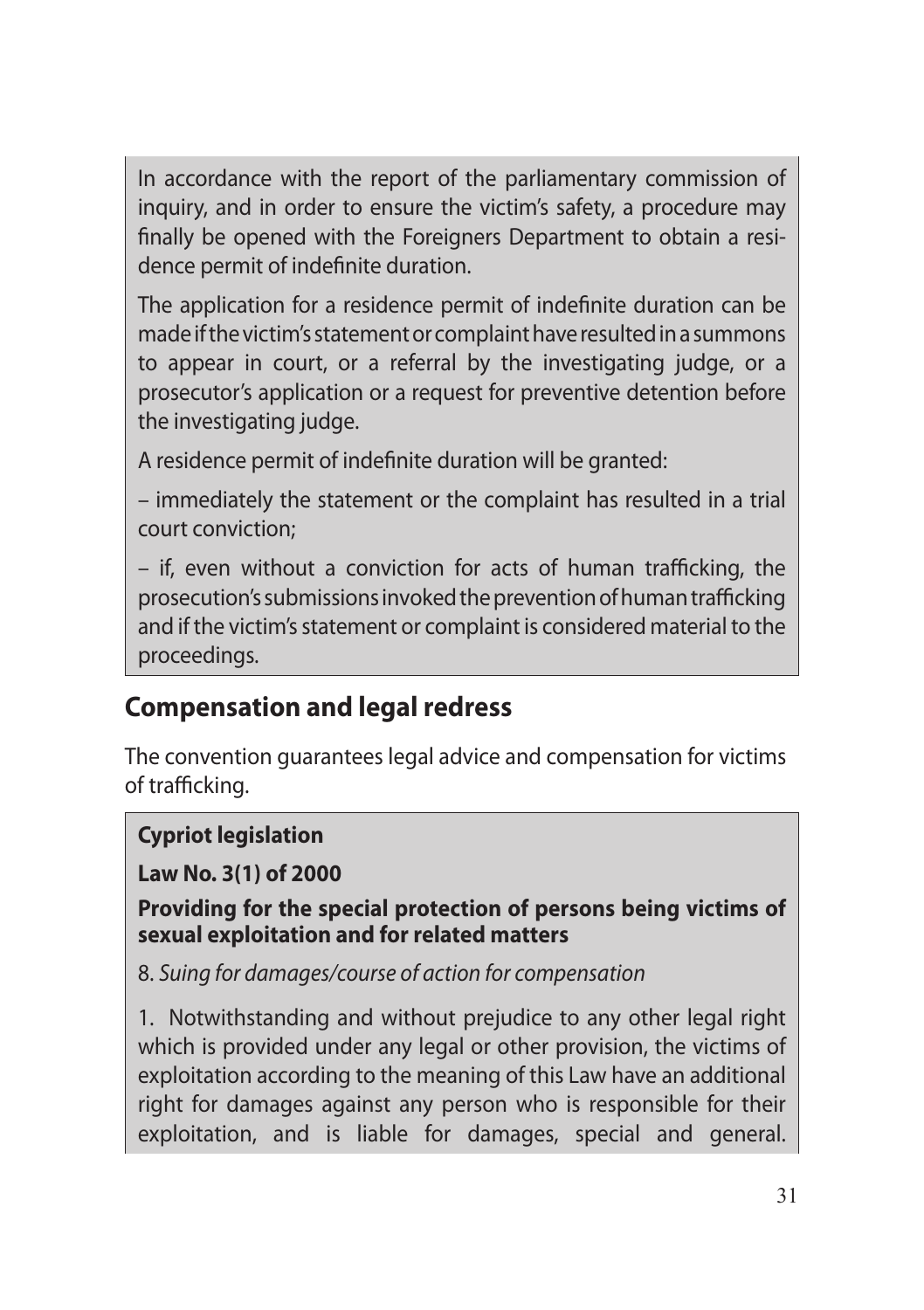2. The above-mentioned general damages must be just and reasonable and in their assessment the Court may take into consideration the following:

a. the extent of the exploitation and the benefit the liable person derived from such exploitation,

b. the future prospects of the victim and the extent to which such prospects were affected by the exploitation,

c. the culpability of the offender,

d. the relationship or the dominating position or influence of the offender with regard to the victim.

3. The Court may award punitive damages when the degree of the exploitation or the degree of relationship or the dominating position of the offender with regard to the victim so require.

4. The Court, in the award of special damages, takes into consideration every item of expense which resulted from exploitation including costs for repatriation in the case of foreigners.

*How can the compensation to the victims be guaranteed in the cases where the countries do not have funds allocated to this end?*

 Such a compensation could be financed, for instance, through the establishment of a fund for victim compensation, which could be funded by the assets confiscated from traffickers.

### **Repatriation and return of victims**

A specific provision aims to cover those cases in which the victim returns to his/her country of origin. Some of the issues at stake are: the victim's safety, documentation, reintegration on the labour market and prevention of re-victimisation. The party where the person is a national or where he/she had the right to permanent residence has to accept the return of such a person with due regard to his/her rights, safety and dignity. Similarly, when a party returns a person to another state, the party carrying out such a return must do so with due regard to his/her rights, safety and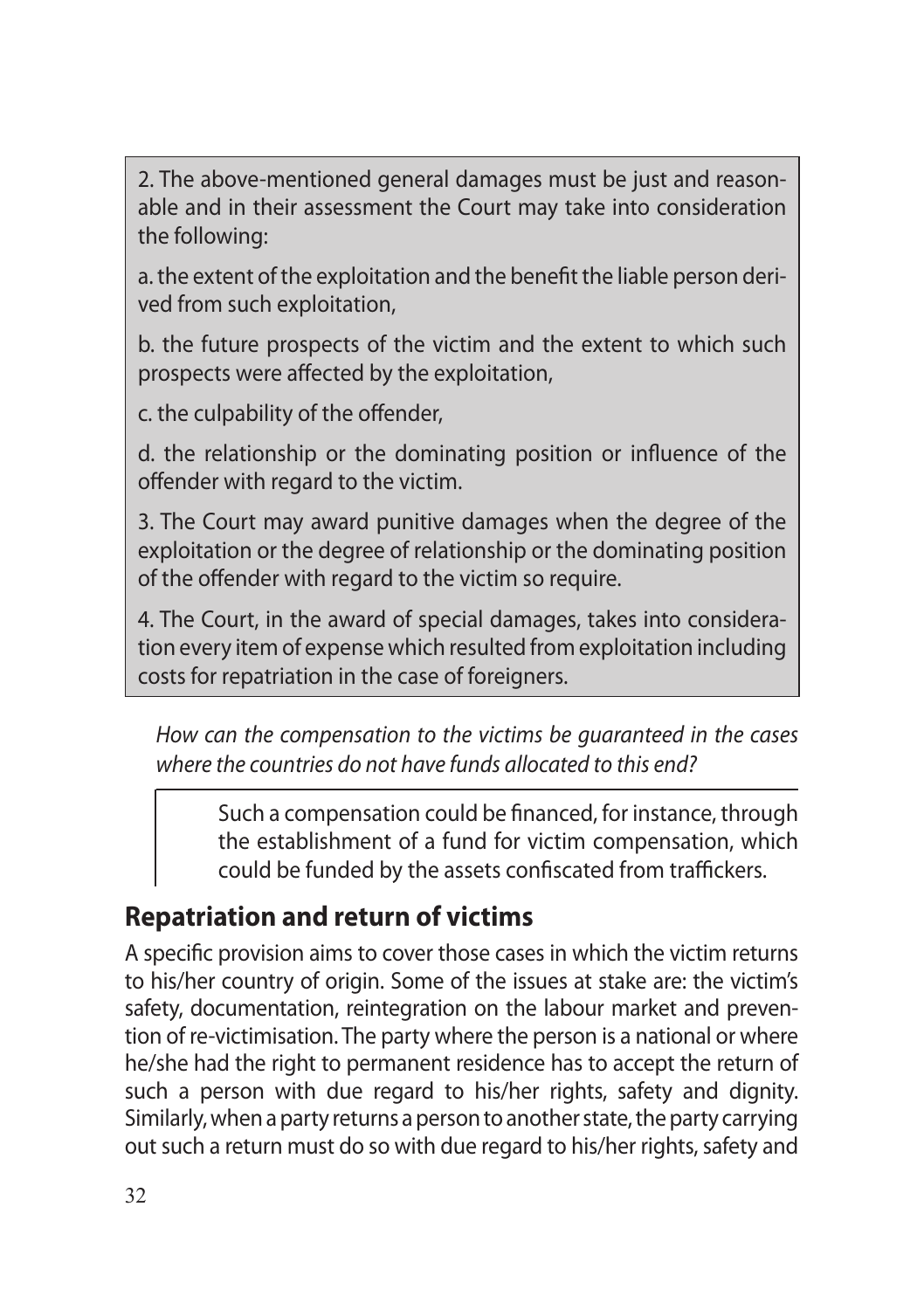dignity. Particular attention is paid to the cases in which the victims are children, who shall not be returned unless it is in their best interest, and to the need to co-operate with NGOs, law enforcement structures and social welfare agencies.

### **Bulgarian legislation**

### **Combating Trafficking in Human Beings Act Chapter Five. Protection and support of victims of trafficking Article 16**

The diplomatic and consular missions of the Republic of Bulgaria abroad shall support and assist the Bulgarian nationals who have become victims of trafficking to return to Bulgaria.

#### **Article 17**

Consular offices with the Bulgarian Embassies abroad, in co-operation with Ministry of the Interior authorities, shall assist with the speedy and timely issuance of identity documents of Bulgarian nationals who have become victims of trafficking.

### **Gender equality**

In applying assistance measures provided in the convention, parties aim to promote gender equality and use gender mainstreaming in the development, implementation and assessment of the measures. The aim of this provision is to draw attention to the fact that women, according to existing data, are the main target group of trafficking in human beings and to the fact that women, who are susceptible to being victims, are often marginalised even before becoming victims of trafficking and find themselves victims of poverty and unemployment more often than men.

*Does the Council of Europe convention go further than any other international instrument in the field of victim protection?*

 Yes. First of all, the convention requires states to adopt specific procedures to ensure the identification of trafficked persons, while neither the Palermo Protocol nor the EU Directive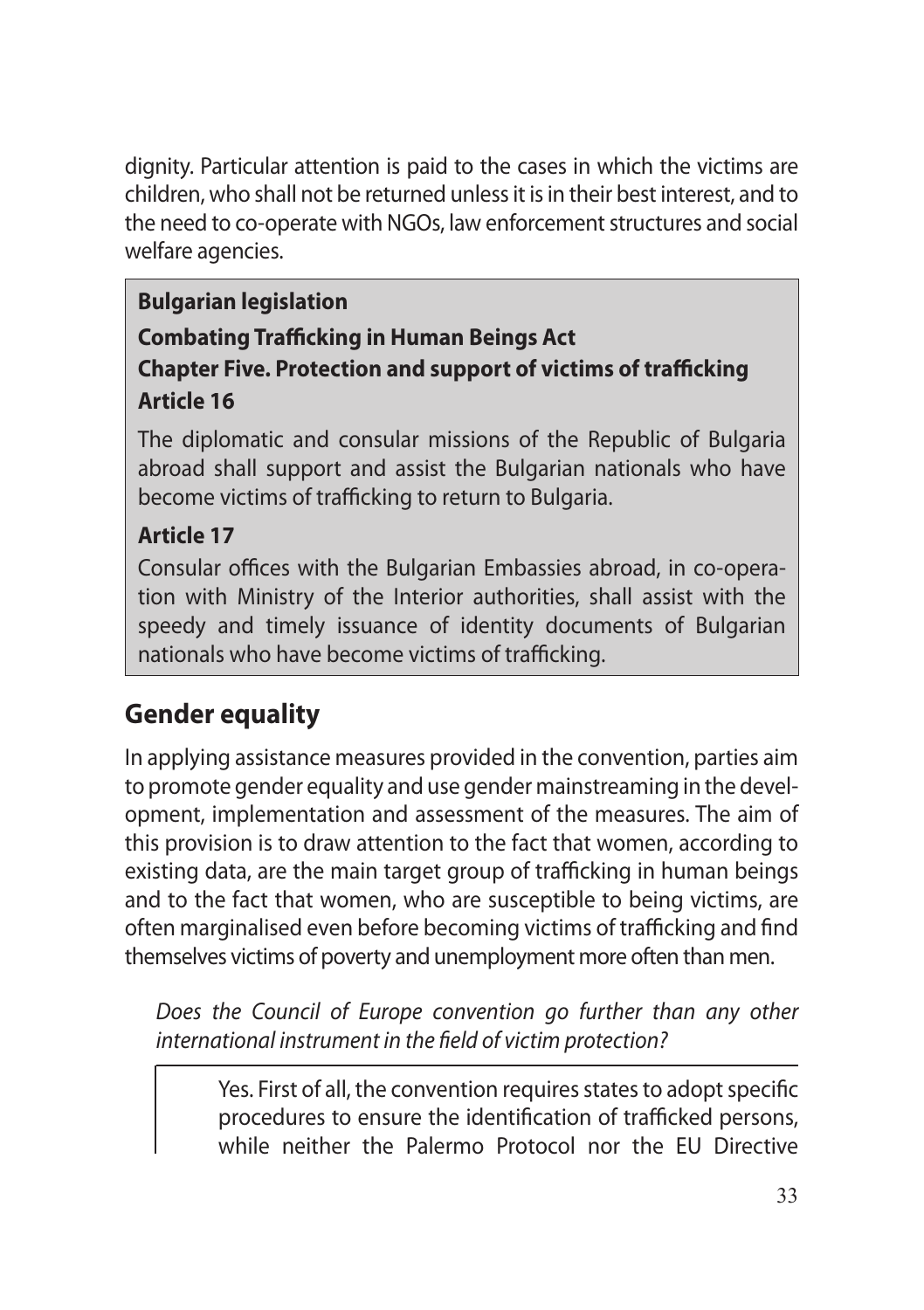contains provisions aiming at ensuring the prompt and accurate identification of trafficked persons.

 Second, while the Palermo Protocol requires its parties only to "consider implementation of measures to provide for physical, psychological and social recovery of trafficked persons", the Council of Europe convention requires states to take a range of legislative and other measures necessary to assist trafficked persons in their physical, psychological and social recovery.

According to Article 12, such assistance shall include at least:

- $\triangleright$  standards of living capable of ensuring their subsistence, through such measures as: appropriate and secure accommodation, psychological and material assistance;
- **access to emergency medical treatment;**
- $\blacktriangleright$  translation and interpretation services, when appropriate;
- counselling and information, in particular as regards their legal rights and the services available to them, in a language that they can understand;
- sistance to enable their rights and interests to be presented and considered at appropriate stages of criminal proceedings against offenders;
- **Access to education for children.**

 Another main point of difference is that the convention does not limit the delivery of a residence permit to the victims' cooperation with law enforcement officials. This is the case, however, in the European Union, where the delivery of a renewable six-month residency permit for non-EU nationals is conditional on the victim's co-operation with the authorities.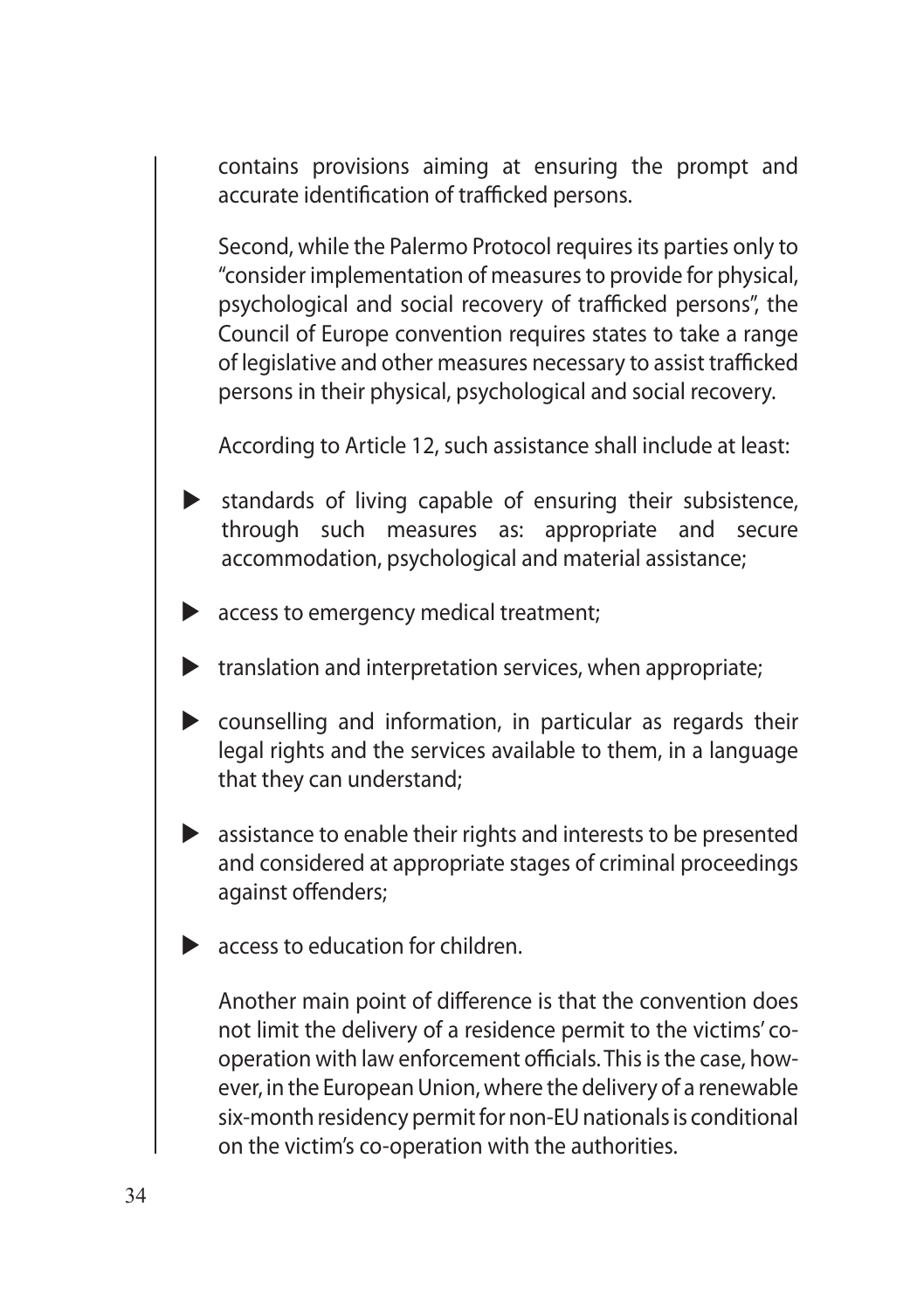*What measures can parliaments adopt in order to protect and promote the rights of victims?*

Among others, parliamentarians can:

- $\blacktriangleright$  help establish proper procedures for rapidly identifying trafficked persons;
- help ensure that social services, necessary for trafficked persons, are available and accessible, bearing in mind the special needs of the victims;
- $\blacktriangleright$  adopt the legislative measures for the setting up of specialised centres to assist the victims and provide them with socio-psychological and medical assistance;
- $\blacktriangleright$  allocate funds to both provide legal advice to the victims and compensate them;
- $\blacktriangleright$  support organisations and agencies that provide reintegration assistance, in countries of both destination and origin;
- $\blacktriangleright$  allocate funds for the repatriation process, whenever this repatriation is in the best interest of the victims;
- $\blacktriangleright$  enact legislation that allows the victims access to justice and civil or criminal proceedings;
- $\blacktriangleright$  establish measures to quarantee the security of the victims, when involved in criminal procedures against traffickers;
- $\triangleright$  create legislation that would allow the parties to confiscate the proceeds derived from the crime of trafficking in order to compensate the victims;
- $\blacktriangleright$  adopt positive measures to achieve equality between women and men, by supporting specific policies for women, who are more likely to be exposed to trafficking;
- $\blacktriangleright$  adopt special measures to protect and promote the rights of women victims of trafficking that should take into account the double marginalisation, as women and as victims.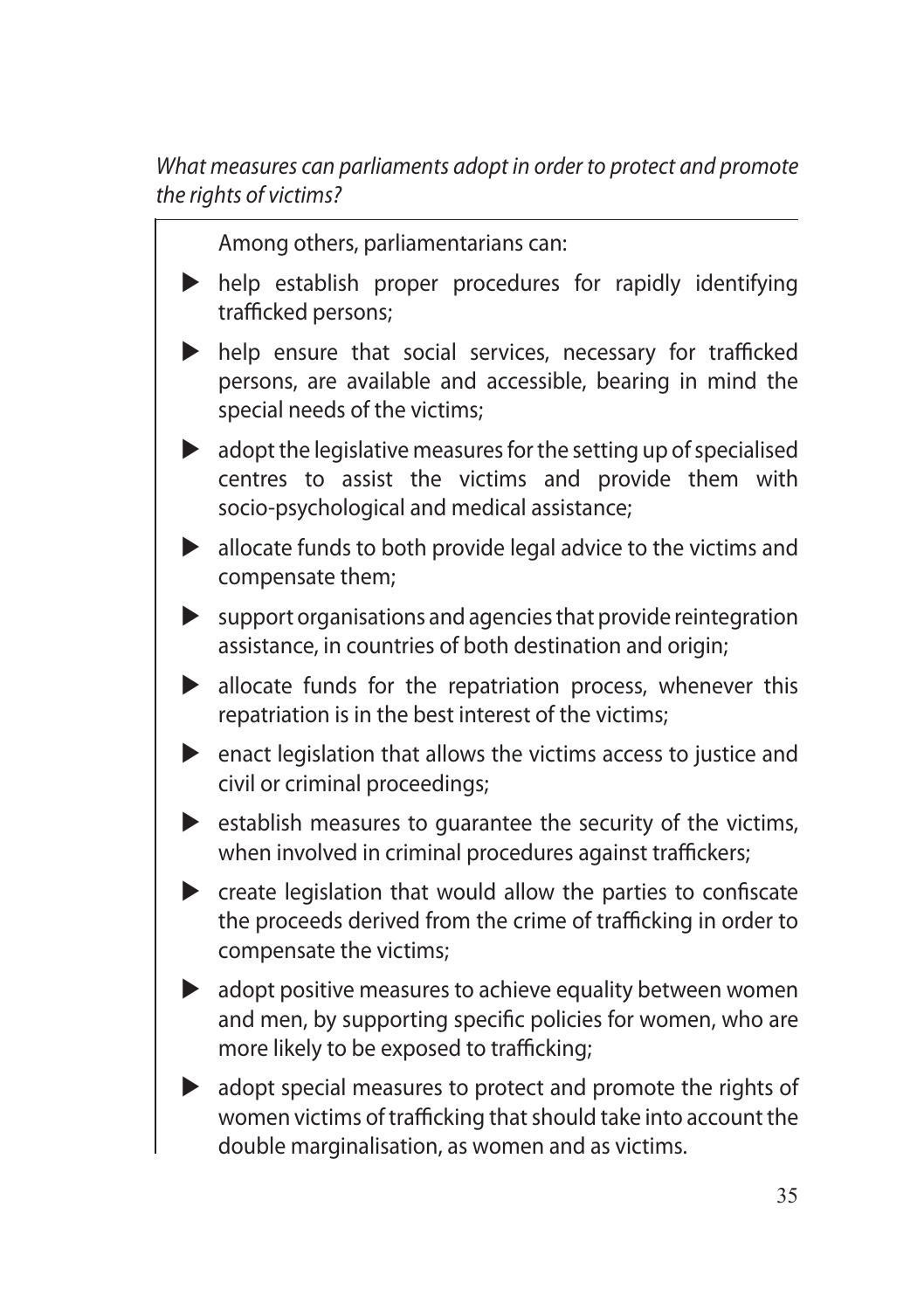## **Prosecution of traffickers**

### **Material penal law**

The convention makes certain acts criminal offences. This approximation facilitates action against crime at national and international level, for several reasons. First, approximation of countries' domestic law is a way of avoiding a criminal preference for committing offences in a party which previously had less strict rules. Second, it becomes possible to promote the exchange of useful common data and experience. Shared definitions can also assist research and promote comparability of data at national and regional level, thus making it easier to gain an overall picture of crime. Lastly, international co-operation (in particular extradition and mutual legal assistance) is facilitated, for example, regarding the rules on dual criminal liability.

The convention requires that parties criminalise trafficking in human beings, whether by means of a single criminal offence or by combining several offences covering, as a minimum, all conduct capable of falling within the definition. Aiding or abetting should also be established as criminal offences, under the terms of the convention which asks parties to consider making it a criminal offence to knowingly use the service of a victim of trafficking.

The convention asks that certain acts in relation to travel or identity documents be treated as criminal offences when committed to allow trafficking in human beings. These acts are: forging a travel or identity document; procuring or providing such a document and retaining, removing, concealing, damaging or destroying a travel or identity document of another person.

The offences stipulated in the convention represent a minimum consensus which does not preclude adding to them in domestic law.

The intention of the convention is to make commercial companies, associations and similar legal entities ("legal persons") liable for criminal actions performed on their behalf by anyone in a leading position within them.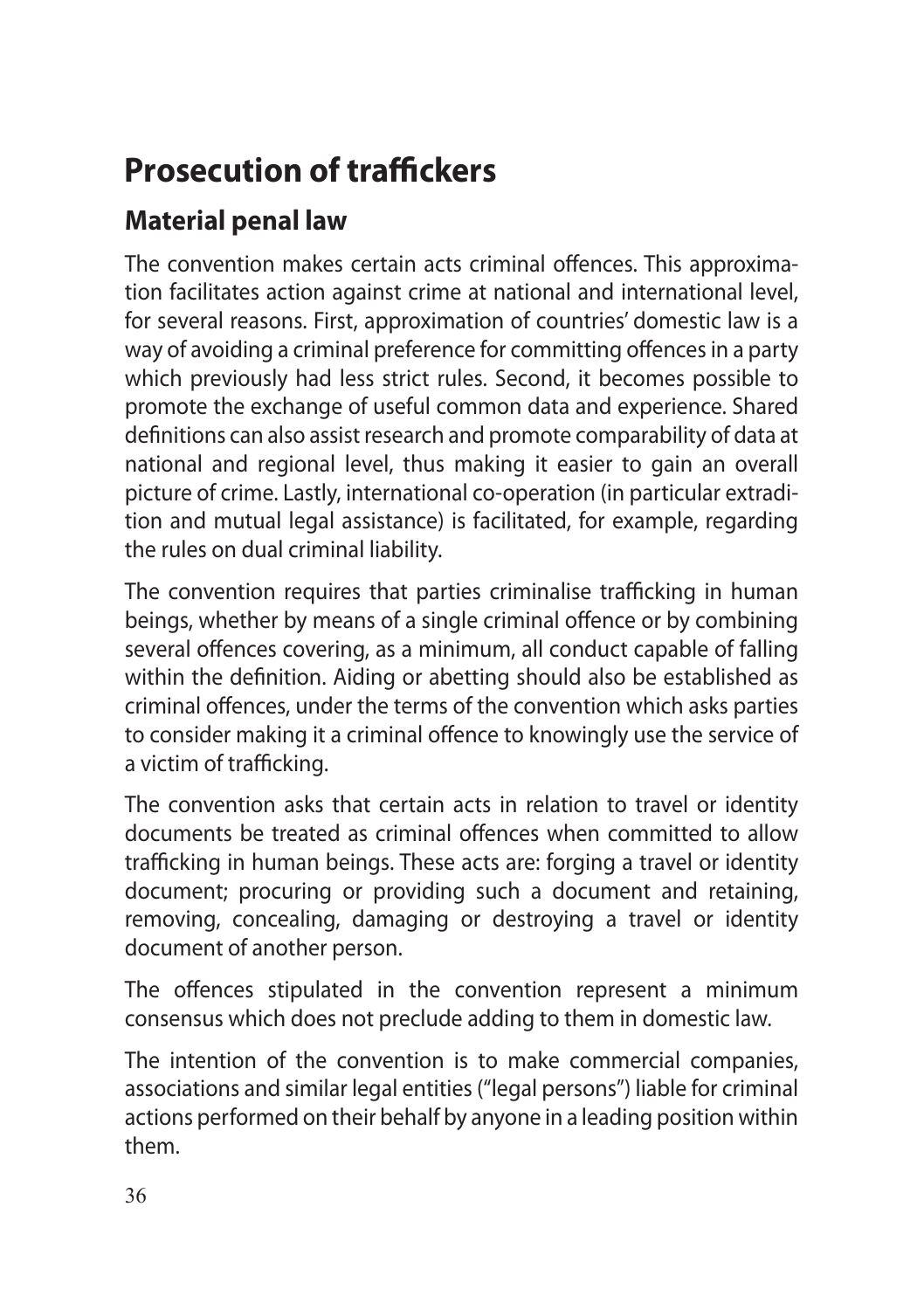The convention also defines the various offences that should be made punishable under criminal law. It requires parties to match their action to the seriousness of the offences and lay down criminal penalties which are "effective, proportionate and dissuasive". In the case of an individual ("natural person") committing the offence, parties must provide for prison sentences that can give rise to extradition.

### **Belgian legislation**

### **Law of 10 August 2005 to modify several dispositions to step up the fight against the smuggling and trafficking in human beings and against practices of "traders in sleep"**

*Moniteur belge, 10 August 2005*

### **Chapter II**

Art. 10. There shall be inserted into Book II, Title VIII, Chapter IIIter of the [Penal] Code a new Article 433quinquies, worded as follows:

"Article 433quinquies.  $-$  § 1. The offence of trafficking in human beings shall be constituted by the act of recruiting, transporting, transferring, accommodating or receiving a person, and of transmitting or transferring the control exercised over that person in order:

1. to allow the offences defined in Articles 379, 380, § 1 and § 4, and 383bis, § 1 to be committed against that person;

2. to allow the offence defined in Article 433ter to be committed against that person;

3. to put that person to work, or allow him/her to be put to work, under conditions offending against human dignity;

4. to remove or allow to be removed from that person organs or tissues in breach of the law of 13 June 1986 on the removal and transplantation of organs;

5. or to cause that person unwillingly to commit a crime or an offence.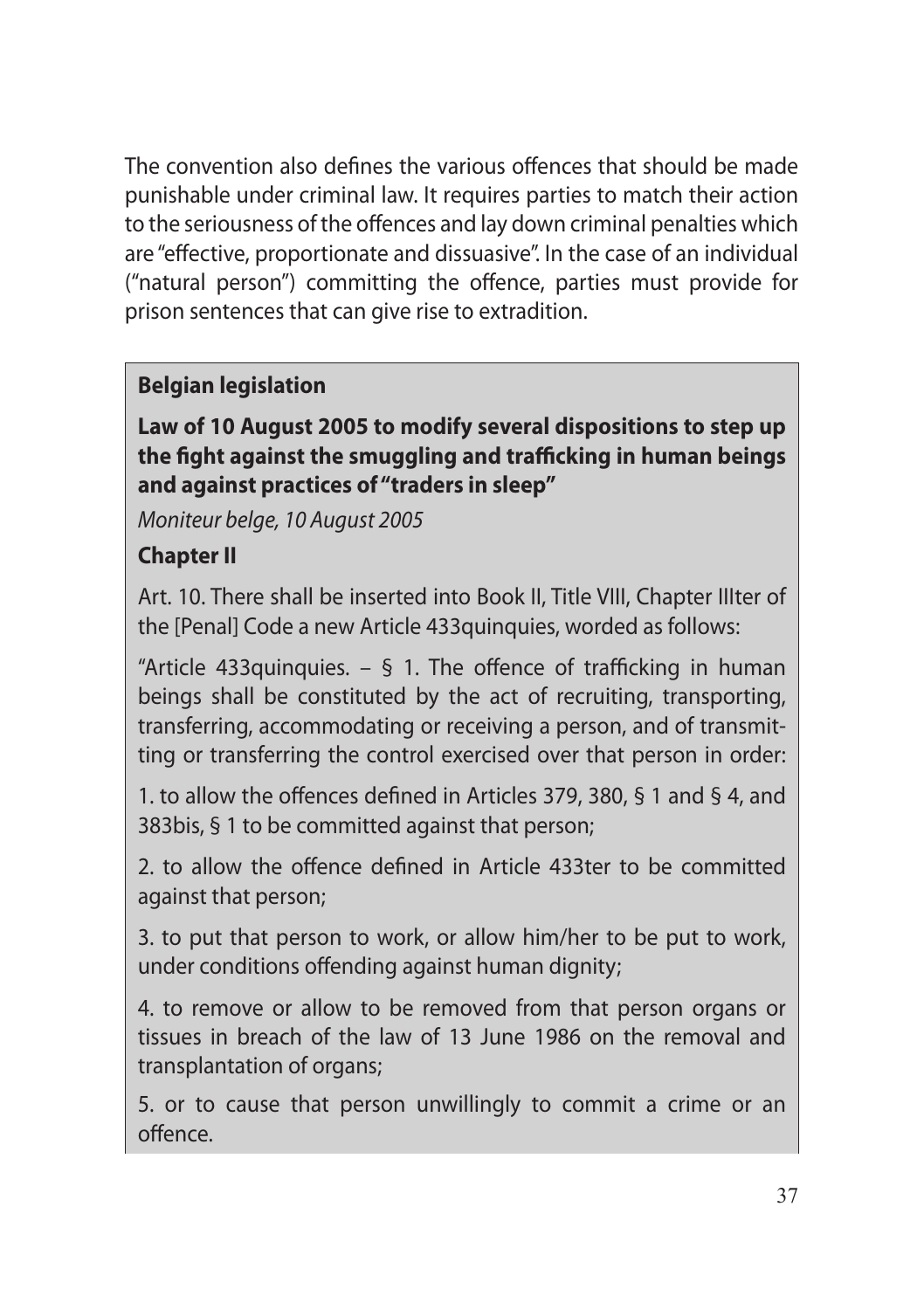Except in the case contemplated in 5 above, it is immaterial whether the person referred to in § 1 consents to the intended or actual exploitation.

§ 2. The offence defined in § 1 shall be punishable by one to five years' imprisonment and a fine of between five hundred and fifty thousand euros.

§ 3. An attempt to commit the offence defined in § 1 shall be punishable by one to three years' imprisonment and a fine of between one hundred and ten thousand euros".

Art. 11. There shall be inserted into Book II, Title VIII, Chapter IIIter of the Code a new Article 433sexies, worded as follows:

"Article 433sexies. – The offence defined in Article 433quinquies, § 1 shall be punishable by five to ten years' imprisonment and a fine of between seven hundred and fifty and seventy-five thousand euros when the offence has been committed.

1. by a person with authority over the victim or by a person who has misused the authority or the facilities deriving from his functions;

2. in the course of their duties by a public official or civil servant, a law enforcement officer or person exercising public authority."

Art. 12. There shall be inserted into Book II, Title VIII, Chapter IIIter of the Code a new Article 433septies, worded as follows:

"Article 433septies. – The offence defined in Article 433quinquies, § 1 shall be punishable by ten to fifteen years' imprisonment and a fine of between one thousand and one hundred thousand euros in the following cases:

1. where the offence has been committed against a minor;

2. where it has been committed by taking wrongful advantage of the especially vulnerable position in which a person is placed because of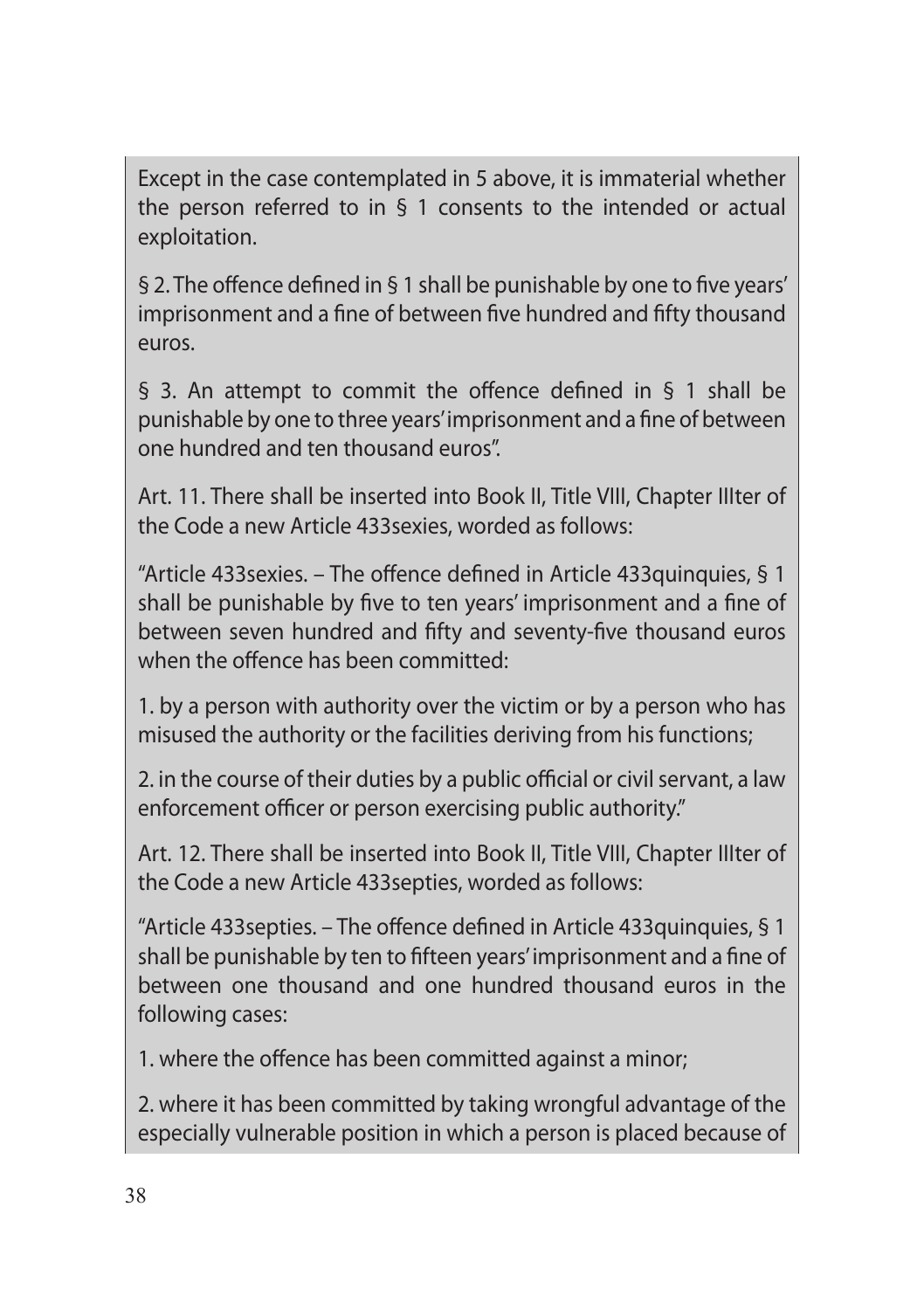his/her illegal or uncertain administrative situation, precarious social circumstances, pregnancy, illness or physical or mental frailty or impairment, in such a way that the person actually has no real and acceptable choice but to submit to this wrongful treatment;

3. where it has been committed by making direct or indirect use of false pretences, violence, threats or any form of coercion whatsoever;

4. where the victim's life has been imperilled deliberately or by gross negligence;

5. where the offence has caused an apparently incurable disease, a permanent physical or mental disability, complete loss of an organ or of its functions, or severe mutilation;

6. where the activity in question constitutes a habitual activity;

7. where it constitutes an act of participation in the principal or subsidiary activity of an association, whether or not the culprit has the status of manager."

Art. 13. There shall be inserted into Book II, Title VIII, Chapter IIIter of the Code a new Article 433octies, worded as follows:

"Article 433octies. – The offence defined in Article 433quinquies, § 1 shall be punishable by fifteen to twenty years' imprisonment and a fine of between one thousand and one hundred and fifty thousand euros in the following cases:

1. where the offence has unintentionally caused the victim's death;

2. where it constitutes an act of participation in the principal or subsidiary activity of a criminal organisation, whether or not the culprit has the status of ringleader."

Under the terms of the convention, legal entities are also liable to sanctions that are "effective, proportionate and dissuasive", which may be criminal, administrative or civil in character. Parties are asked toprovide for the possibility of imposing monetary sanctions on legal persons.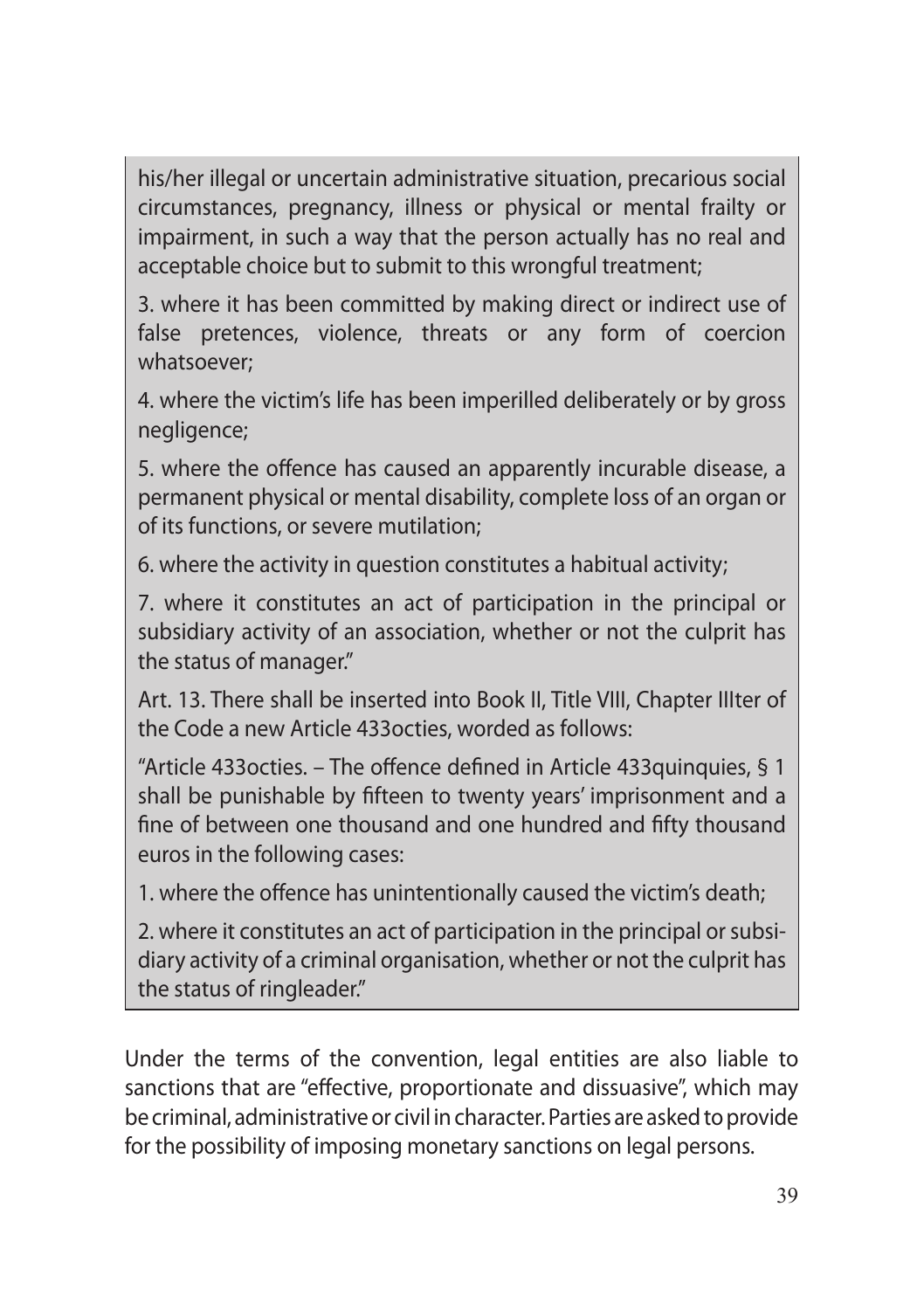### **Irish legislation**

# **Illegal immigrants (trafficking) bill, 1999**

### **Section 10: Offences by Bodies Corporate**

1. Where an offence under this Act has been committed by a body corporate and is proved to have been committed with the consent or connivance of or to be attributable to any neglect on the part of a person being a director, manager, secretary or other officer of the body corporate, or a person who was purporting to act in any such capacity, that person as well as the body corporate shall be guilty of an offence and be liable to be proceeded against and punished as if he or she were guilty of the first-mentioned offence.

2. Where the affairs of a body corporate are managed by its members, subsection (1) shall apply in relation to the acts and defaults of a member in connection with his or her functions of management as if he or she were a director or manager of the body corporate.

Finally, the convention places a general obligation on parties to adopt appropriate legal instruments that enable the authorities to confiscate or otherwise deprive offenders of the instrumentalities and proceeds of criminal offences while providing for the closing up of any establishment used to carry out trafficking in human beings.

### **UNMIK Regulation**

### **Regulation No. 2001/4 on the prohibition of trafficking in persons in Kosovo**

*12 January 2001*

### **Section 6: Confiscation of Property and Closure of Establishments**

6.1. Property used in or resulting from the commission of trafficking in persons or other criminal acts under the present regulation may be confiscated in accordance with the applicable law. The personal property of the victims of trafficking shall not be confiscated wherever it can be immediately identified by the law enforcement officer as such.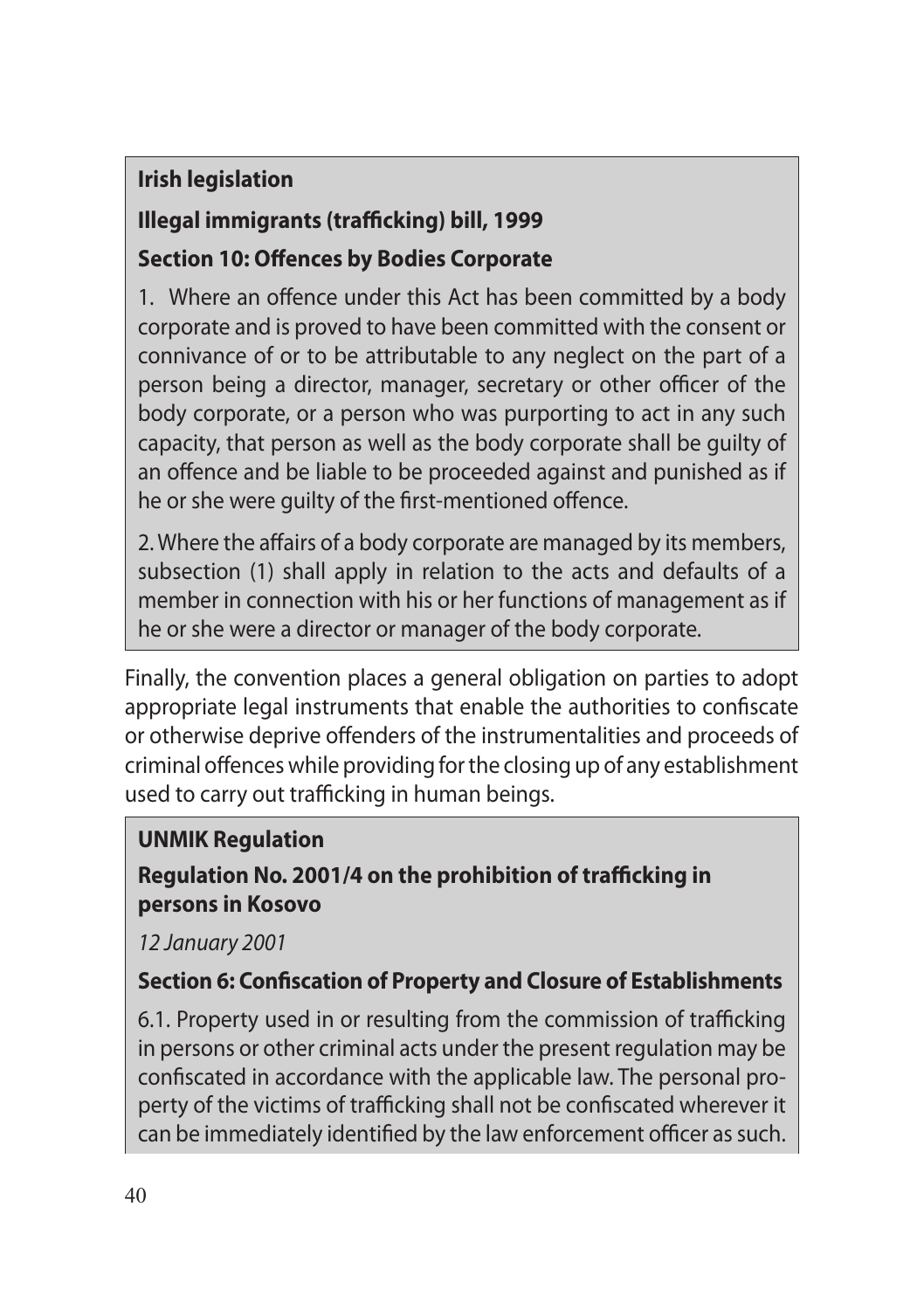6.2. Where there are grounds for suspicion that an establishment, operating legally or illegally, is involved in, or is knowingly associated with trafficking in persons or other criminal acts under the present regulation, an investigating judge may, upon the recommendation of the public prosecutor, issue an order for the closing of such establishment.

6.3. A reparation fund for victims of trafficking shall be established by administrative direction and shall be authorised to receive funds from, *inter alia*, the confiscation of property pursuant to section 6.1.

*Can the European Court of Human Rights can play a role in the protection of the victims of trafficking?*

 In the case of *Siliadin v. France* (application No. 73316/01), the Court held unanimously that there had been a violation of Article 4 (prohibition of servitude) of the European Convention on Human Rights.

 The Court considered that Article 4 of the Convention enshrined one of the fundamental values of the democratic societies which make up the Council of Europe. It was one of those Convention provisions with regard to which the fact that a state had refrained from infringing the guaranteed rights did not suffice to conclude that it had complied with its obligations; it gave rise to positive obligations on states, consisting in the adoption and effective implementation of criminal law provisions making the practices set out in Article 4 a punishable offence.

 The Court considered that states were under an obligation to penalise and punish any act aimed at maintaining a person in a situation incompatible with Article 4.

 In order to classify the state in which the applicant was held, the Court considered that Ms Siliadin had, at the least, been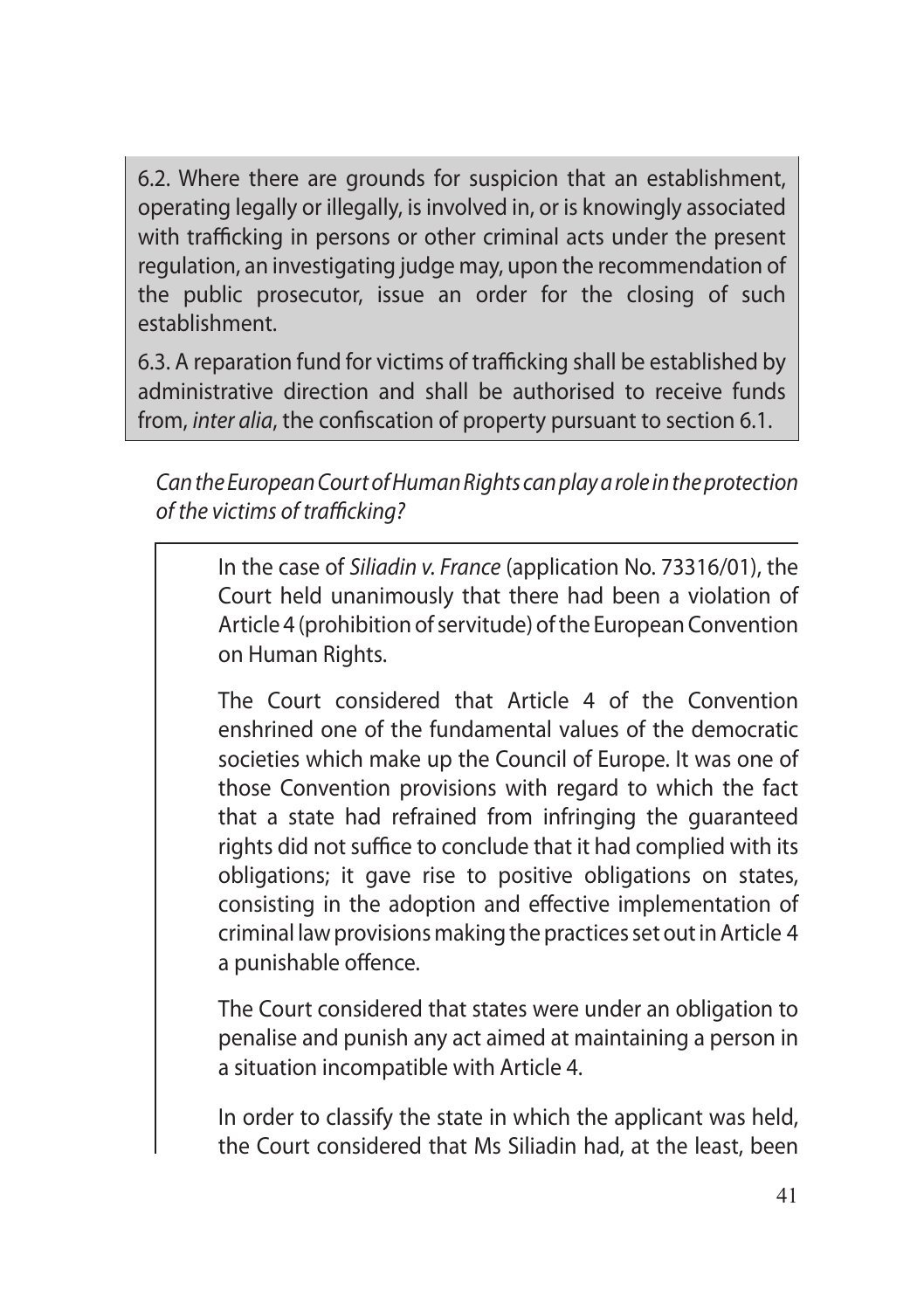subjected to forced labour within the meaning of Article 4 of the Convention and had been held in servitude.

 However, the French criminal law legislation in force at the material time had not afforded the applicant specific and effective protection against the actions of which she had been a victim and her "employers" were not convicted under criminal law.

 Consequently, the Court concluded that France had not fulfilled its positive obligations under Article 4 of the Convention.

## **Investigation, prosecution and procedural law**

The convention contains provisions for adapting parties' criminal procedure for two purposes: protecting victims of trafficking and assisting prosecution of the traffickers.

### **Complaints**

It enables the authorities to prosecute offences established in the convention without the necessity of a complaint from the victim. The aim is to avoid traffickers' subjecting victims to pressure and threats in attempts to deter them from complaining to the authorities.

It also makes it easier for a victim to complain by allowing him or her to lodge the complaint with the competent authorities of his or her state of residence and requires that parties ensure to non-governmental organisations and other associations which aim at fighting trafficking in human beings or protection of human rights the possibility to assist and/or support the victim with his or her consent during criminal proceedings concerning the offence of trafficking in human beings.

### **Protection to victims**

Parties must take the necessary measures to provide effective and appropriate protection to victims, collaborators with the judicial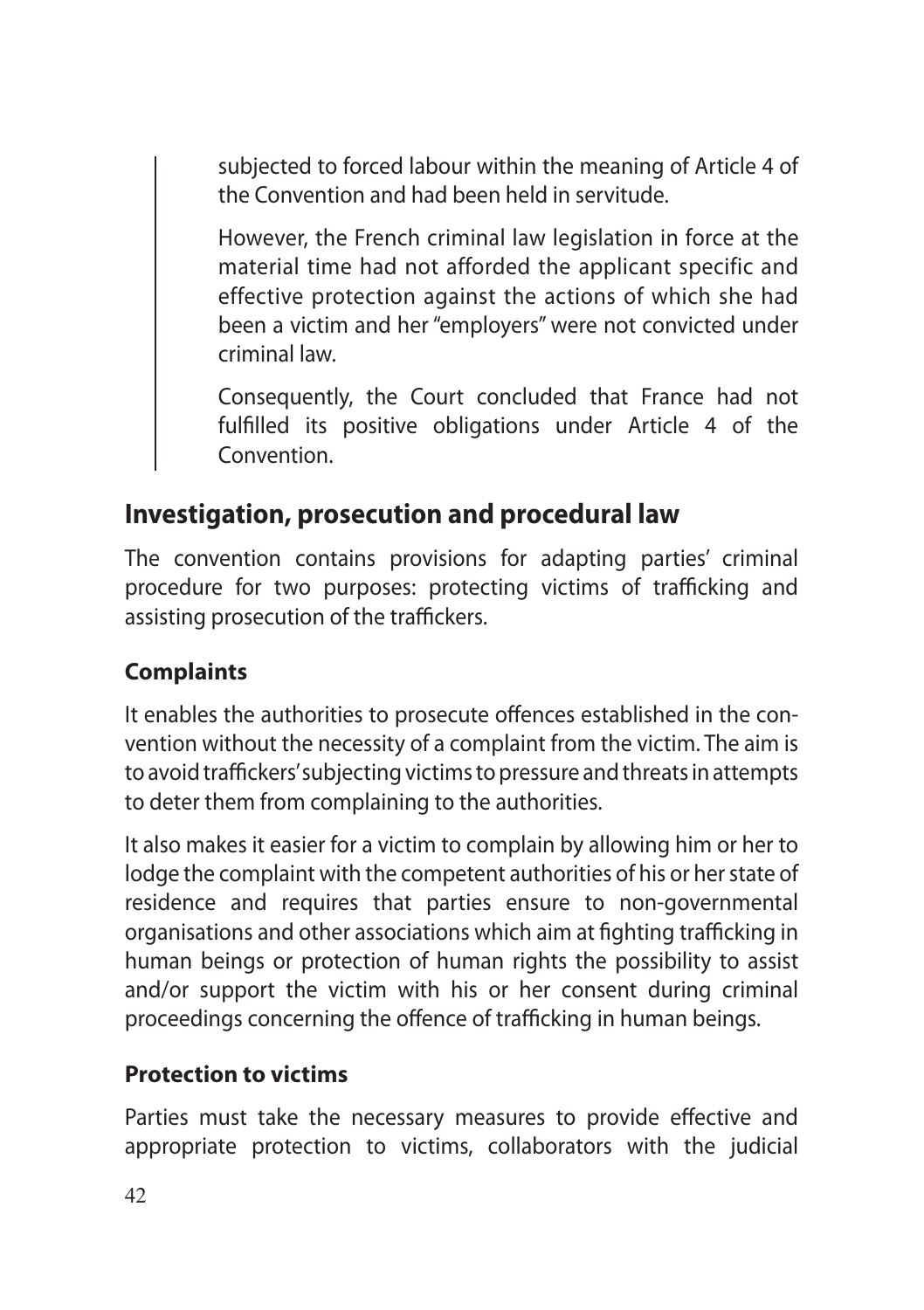authorities, witnesses and, when necessary, members of such persons' families. Protection measures should be granted only when the beneficiary persons have consented.

### **Training**

Parties have to adopt the necessary measures to promote specialisation of persons or units in anti-human-trafficking action and victimprotection. Each country must have anti-trafficking specialists. There must also be a sufficient number of them and they should be provided with appropriate resources.

To combat trafficking effectively and protect its victims, it is essential that public authorities have proper training. Such training must cover methods of preventing trafficking, prosecuting the traffickers and protecting the victims. To make agencies aware of the special features of the predicament of trafficking victims, it is provided that training must also deal with human rights and it should also emphasise victims' needs, victim reception and appropriate treatment of victims by the criminal justice system.

#### **Belgian initiative:2 Training programme**

Specific modules exist in the police training schools for combating trafficking in human beings. The future police officers receivemodules devoted to the approach to the prevalent phenomena. As it is presented, the approach to the phenomenon of trafficking in persons is actually more a matter of awareness raising. In addition, the police officers receive ongoing and systematic knowledge updates.

<sup>2.</sup> Criminal law reform to combat and prevent trafficking in human beings in south-eastern Europe. Training seminar in drafting legislation for the protection of victims and victim-witnesses of trafficking in human beings, Strasbourg, 8-10 September 2003. Report.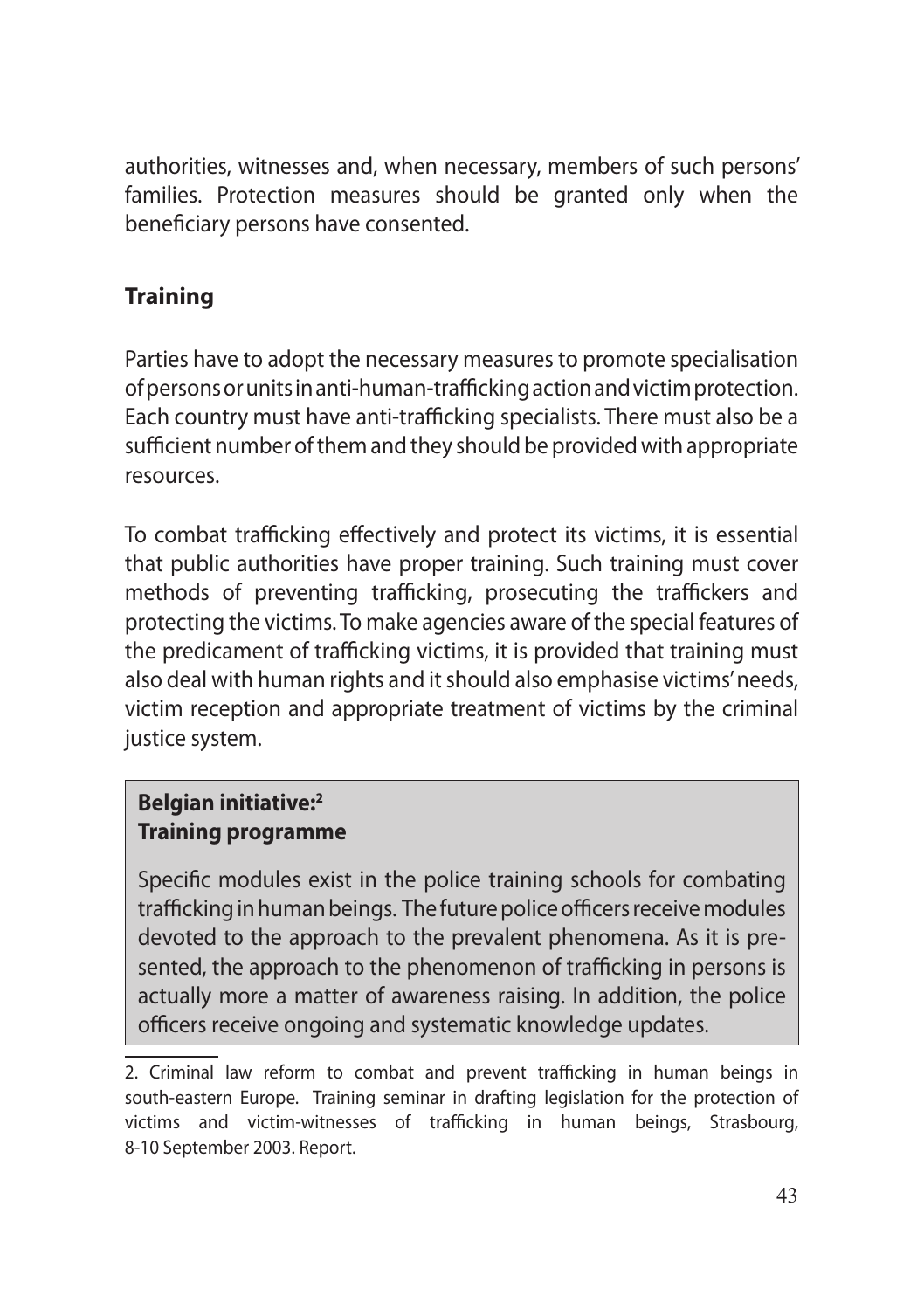The directives and programmes for the continuing education of magistrates for the year 2002 indicate that topical training is organised by the magistrates on Criminal Law and criminology, particularly on the issue of trafficking in human beings. In fact, the proliferation of new and often complex legislation, the multiplication of the sources of juridical information, the growing specialization of lawyers, the internationalization of law and the emergence of new technologies necessitate the permanent updating of the knowledge and practices of the magistrates in order to improve the quality of the public service of justice, particularly through a strengthened legal security.

### **Procedural law**

In criminal procedure there are values – defence rights on the one hand, victim and witness privacy and safety on the other – which converge and sometimes clash. This is the reason why the convention contains a provision on court proceedings which is compulsory as to the objectives (safeguarding victims' private life and, if necessary, identity and guaranteeing victim safety and protection from intimidation) but which leaves it to the parties to decide how to achieve the objectives.

In the case of child victims, the convention states that parties must take special care of their needs and ensure their rights to special protection measures since a child will usually be more vulnerable than an adult and likelier to be intimidated. The law in some countries provides for audiovisual recording of hearings of children and others allow children to appear before the court by videoconference.

### **Romanian legislation**

**Law on the Prevention and Combat of Trafficking in Human Beings Chapter IV. Special provisions regarding the criminal procedure**  $\left[ \ldots \right]$ 

## **Article 24**

1. Court sessions in cases involving crimes of trafficking in human beings within Article 13 and child pornography within Article 18 shall not be open to the public.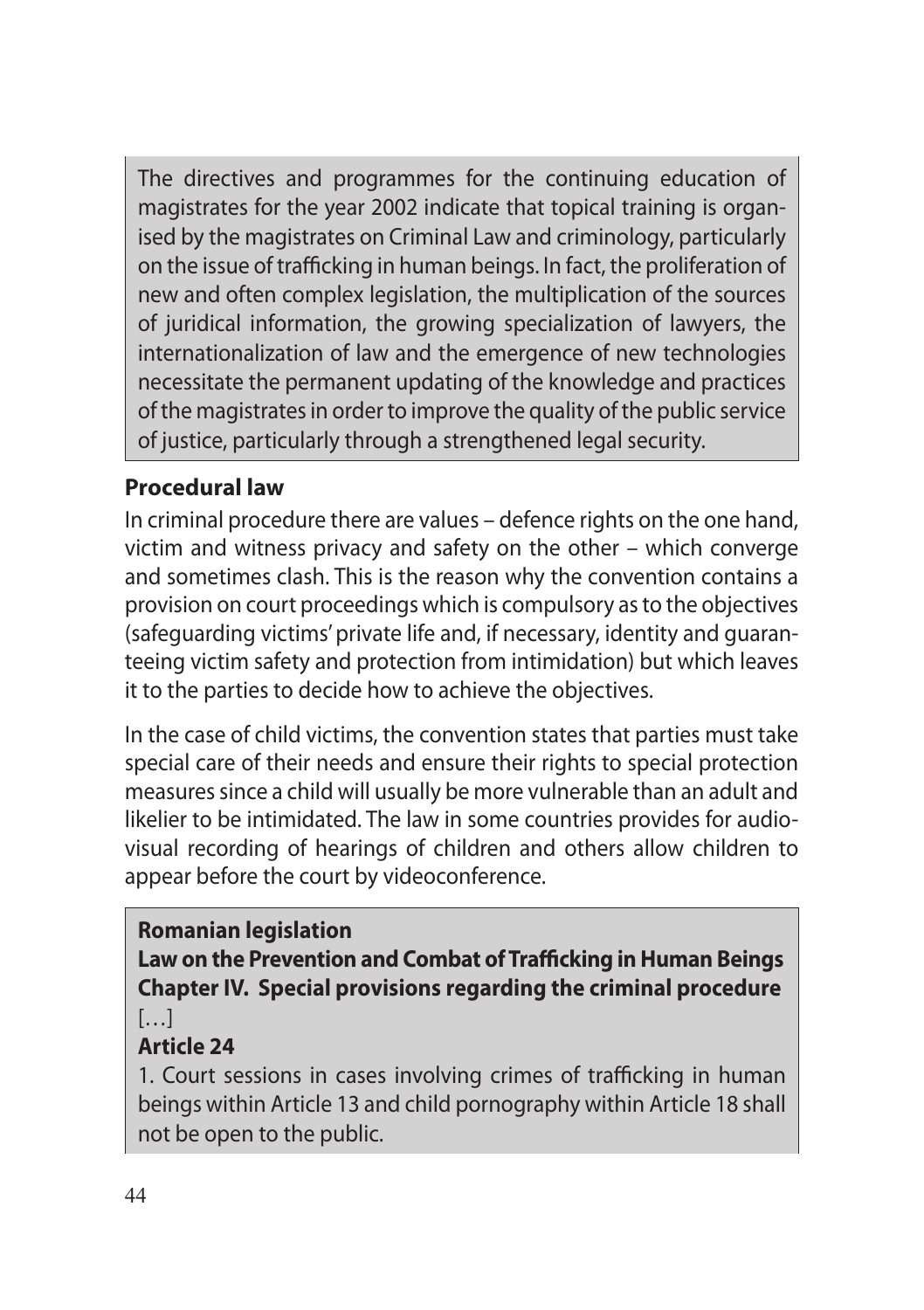2. Court proceedings in the conditions of paragraph 1 can be attended by the parties, their representatives, legal counsels as well as other persons whose presence is deemed necessary by the court.

3. In cases involving crimes stipulated in this Law, the hearing of a person aged less than 14 shall take place in the presence of one of the parents or the legal guardian or the foster parent the under age person has been entrusted to for raising and education.

### **Article 25**

Upon the request of the victim, the Court can order a closed-doors session for cases based on Articles 12 and 17.

### **Jurisdiction**

Each party is required to punish the offences when they are committed in its territory. The convention also requires each party to establish jurisdiction over offences committed on ships flying its flag or aircraft registered under its laws. If one of its nationals commits an offence abroad, a party is obliged to be able to prosecute if the conduct involved is also an offence under the law of the country where it took place or the conduct took place outside any country's territorial jurisdiction.

### **Luxembourg**

**Law of 31 May 1999 reinforcing measures against trafficking in human beings and sexual exploitation of children, amending the Criminal Code and the Code of Criminal Procedure.**

**Section 10 –** The following Article 5-1 is added to the Code of Criminal Procedure:

Art. 5-1 – Any Luxembourg national and any foreigner found in the Grand Duchy of Luxembourg who, in another country, committed one of the offences covered by Articles 198, 199, 199bis and 368 to 382 of the Criminal Code may be prosecuted and tried in the Grand Duchy even though the offence is not punished under the laws of the country where it was committed and the Luxembourg authorities have received no complaint from the offended party or the authorities of the country where the offence was committed.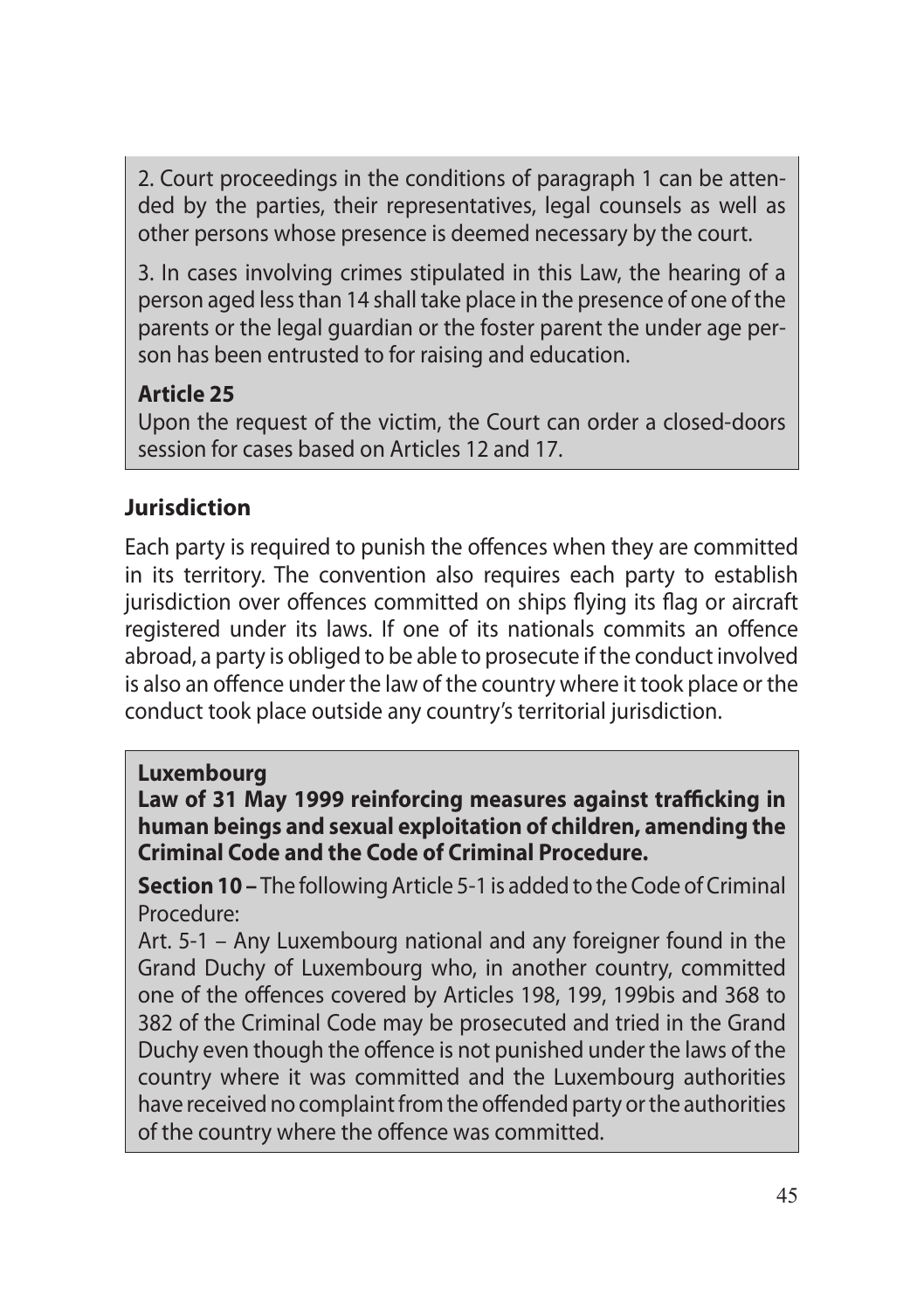# **Monitoring mechanism**

One of the main added values of the convention is the monitoring system foreseen by it. This system has two pillars: on the one hand, the Group of Experts against trafficking in human beings (GRETA) and on the other hand, there is a more political body, the Committee of the Parties, composed of the representatives in the Committee of Ministers of the Parties to the convention and of representatives of parties nonmembers of the Council of Europe.

GRETA is a technical body, composed of independent and highly qualified experts in the area of human rights, assistance and protection to victims and the fight against trafficking in human beings. It shall have a minimum of 10 and a maximum of 15 members and the convention stresses the need to ensure geographical and gender balance, as well as a multidisciplinary expertise, when appointing GRETA's members, who shall be nationals of states parties to the convention.

To monitor the implementation of the convention, GRETA will regularly draw up reports evaluating the measures taken by the parties which have consented to be bound by the convention and for which the convention is in force. Those parties which do not fully respect the measures contained in the convention will be required to step up their action, with the task of adopting a report and conclusions on each party's implementation of the convention.

The Committee of the Parties, which ensures equal participation of all the parties alike in the decision-making process and in the monitoring procedure of the convention, may adopt recommendations, on the basis of the report and conclusions of GRETA, addressed to a party concerning the measures to be taken to follow up GRETA's conclusions.

*Why a European mechanism of monitoring?*

 Like other existing European monitoring mechanism instruments (for example the Committee for the Prevention of Torture or the Social Charter monitoring mechanism), GRETA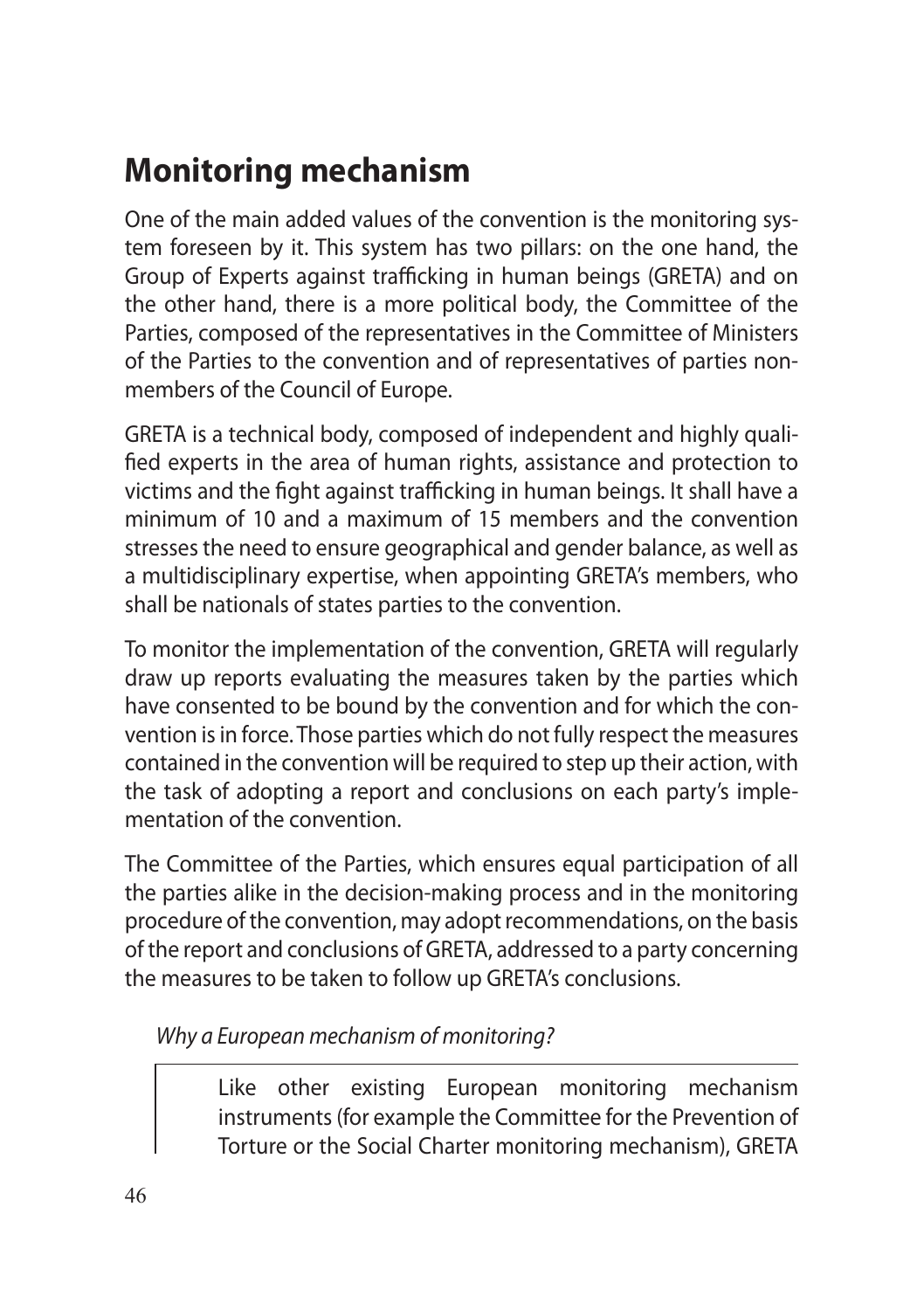will ensure the effective implementation of the convention by the parties.

 The parties shall co-operate with a view to eradicating this phenomenon and GRETA, which is composed of independent and highly qualified experts, may help them to do so, and allow them to co-operate and also exchange good practices.

 GRETA may organise country visits to get more information from the party concerned.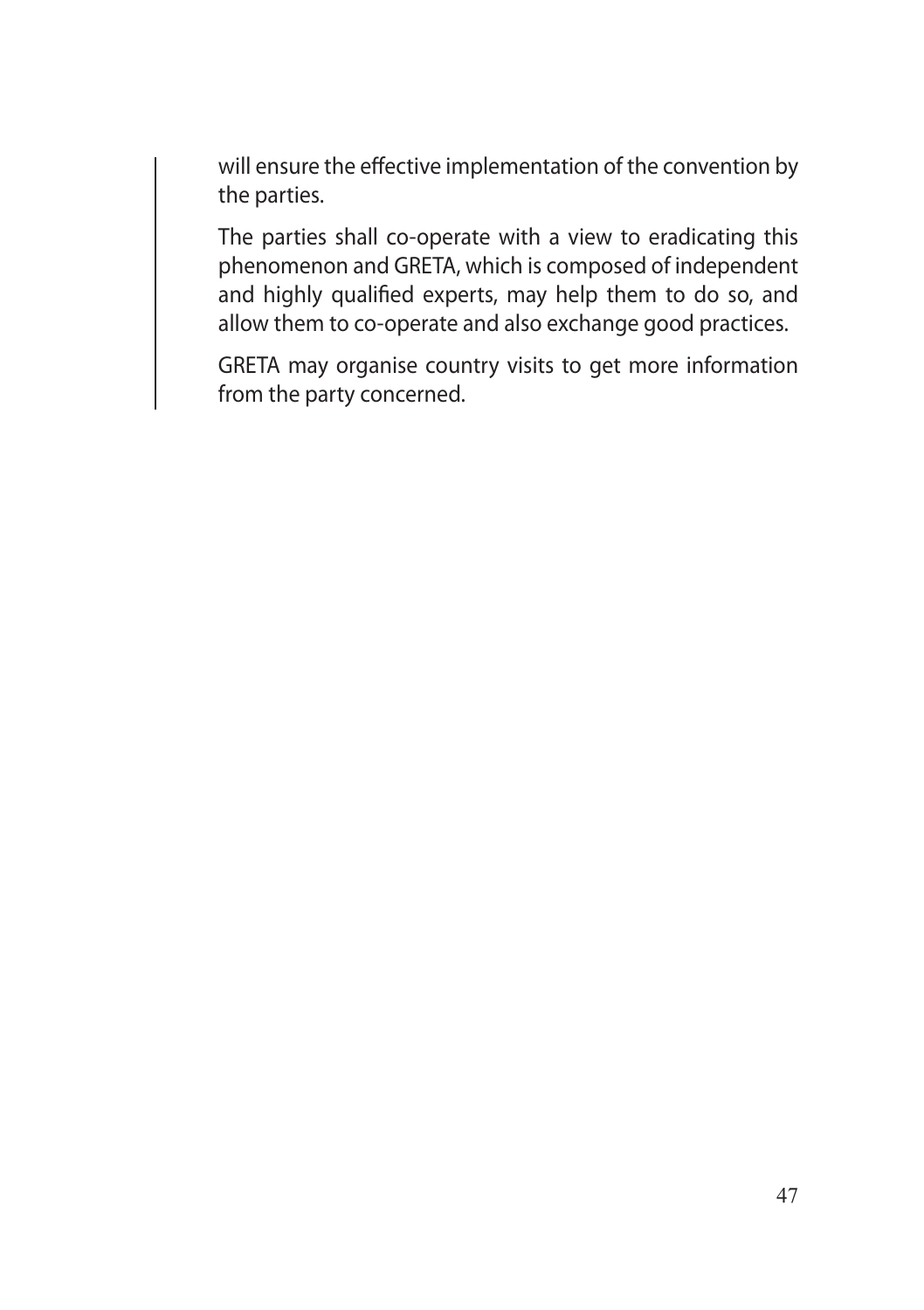# **International co-operation and co-operation with civil society**

## **International co-operation**

The convention establishes an obligation for parties to provide extensive co-operation to one another and to minimise impediments to the smooth and rapid flow of information and evidence internationally for the purpose of:

- $\triangleright$  preventing and combating trafficking against human beings;
- $\blacktriangleright$  protecting and providing assistance to victims;
- investigation or proceedings concerning criminal offences established in accordance with the convention.

This co-operation should be provided in accordance with relevant international and regional instruments, arrangements agreed on the basis of uniform or reciprocal legislation, and domestic law. The general agreement is that the provisions included in the convention against trafficking in human beings neither cancel nor replace the provisions of relevant international or regional instruments on mutual legal assistance and extradition, reciprocal arrangements between parties to such instruments and relevant provisions of domestic law concerning international co-operation.

### Relevant international instruments include:

- the *European Convention on Extradition* (ETS No. 24) and its protocols (Council of Europe)
- the *European Convention on Mutual Assistance in Criminal Matters*  (ETS No. 30) and its protocols (Council of Europe)
- the *Council Framework Decision of 13 June 2002 on the European arrest warrant and the surrender procedures between member states*  (in the case of European Union member states)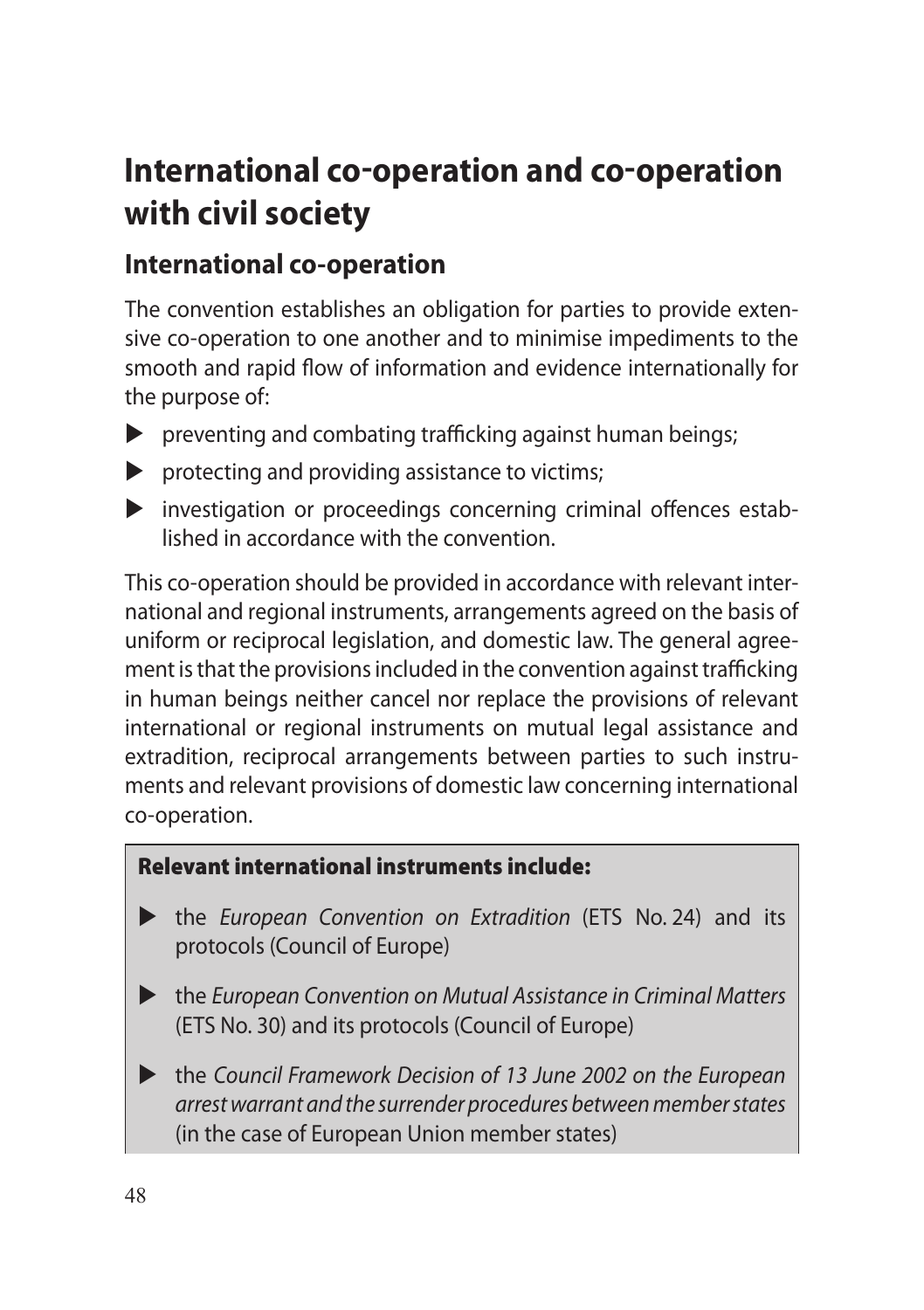the *Convention on Laundering, Search, Seizure and Confiscation of the Proceeds from Crime* (ETS No. 141, Council of Europe)*,* as regards co-operation to seize the proceeds of trafficking, and in particular to identify, locate, freeze and confiscate assets associated with trafficking in human beings and its resultant exploitation.

## **Endangered or missing persons**

The convention includes special measures relating to endangered or missing persons and requires a party to warn another party if it has information that suggests that a victim, a witness, a person co-operating with the judicial authorities or a relative of such a person is in immediate danger in the territory of the other party. The party receiving such information is required to take appropriate protection measures.

# **Co-operation with civil society**

The participation of civil society in the implementation of the provisions of the convention is crucial for the success of any policy and legislation aimed at fighting trafficking. The convention encourages co-operation between national authorities and public officials and non-governmental organisations, other relevant organisations and members of civil society, in establishing strategic partnerships with the aim of achieving the purpose of the convention. Establishing strategic partnership means the setting up of co-operative frameworks through which state actors fulfil their obligations under the convention, by co-ordinating their efforts with civil society.

*How can this co-operation be implemented practically?*

For example,

 round-table discussions involving all actors should be organised to promote regular open dialogue, which is crucial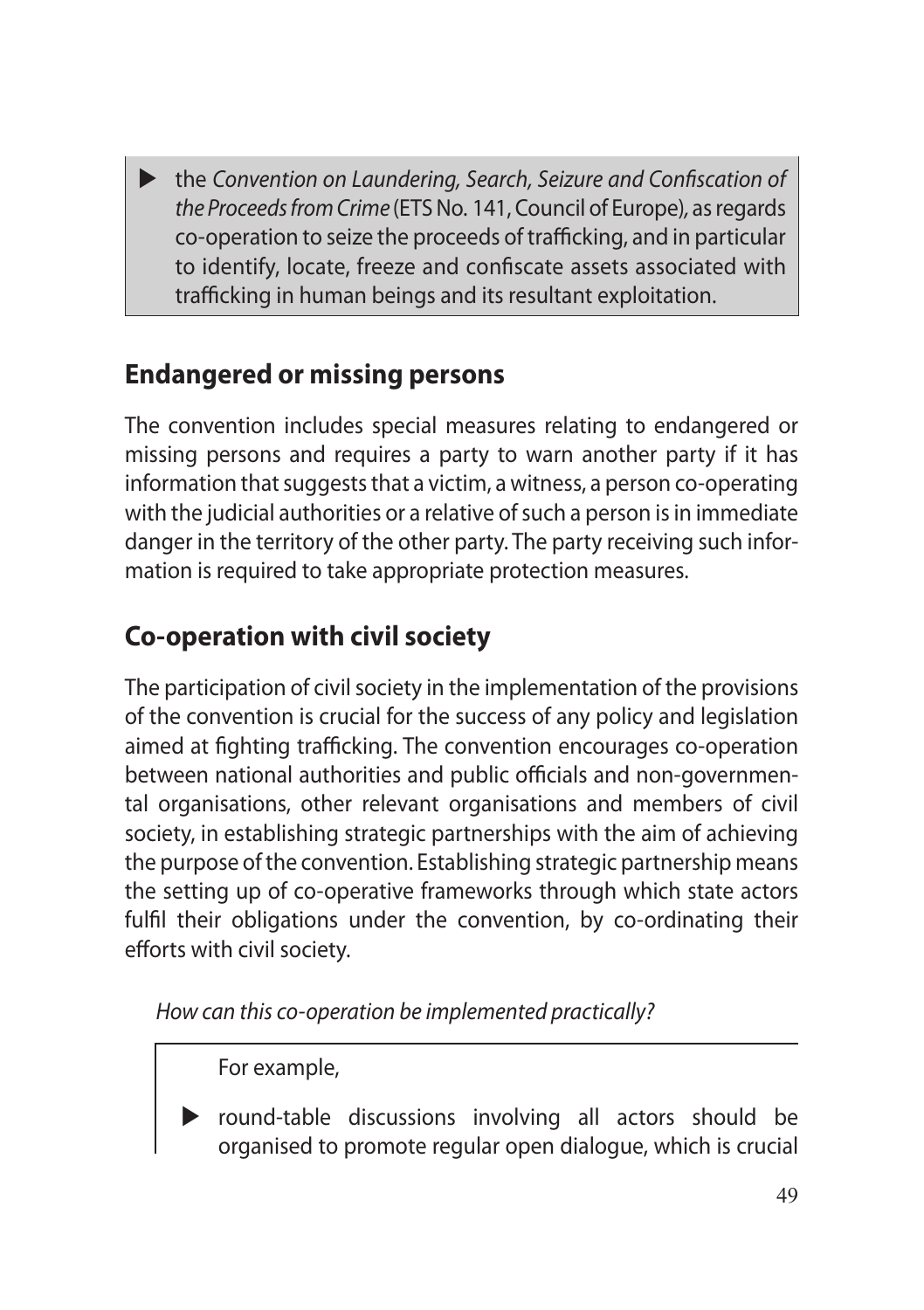to identify and implement efficient and effective policies and programmes;

- conclusion of memoranda of understanding between national authorities and non-governmental organisations to provide protection and assistance to victims of trafficking;
- support NGOs working in this field, including financially.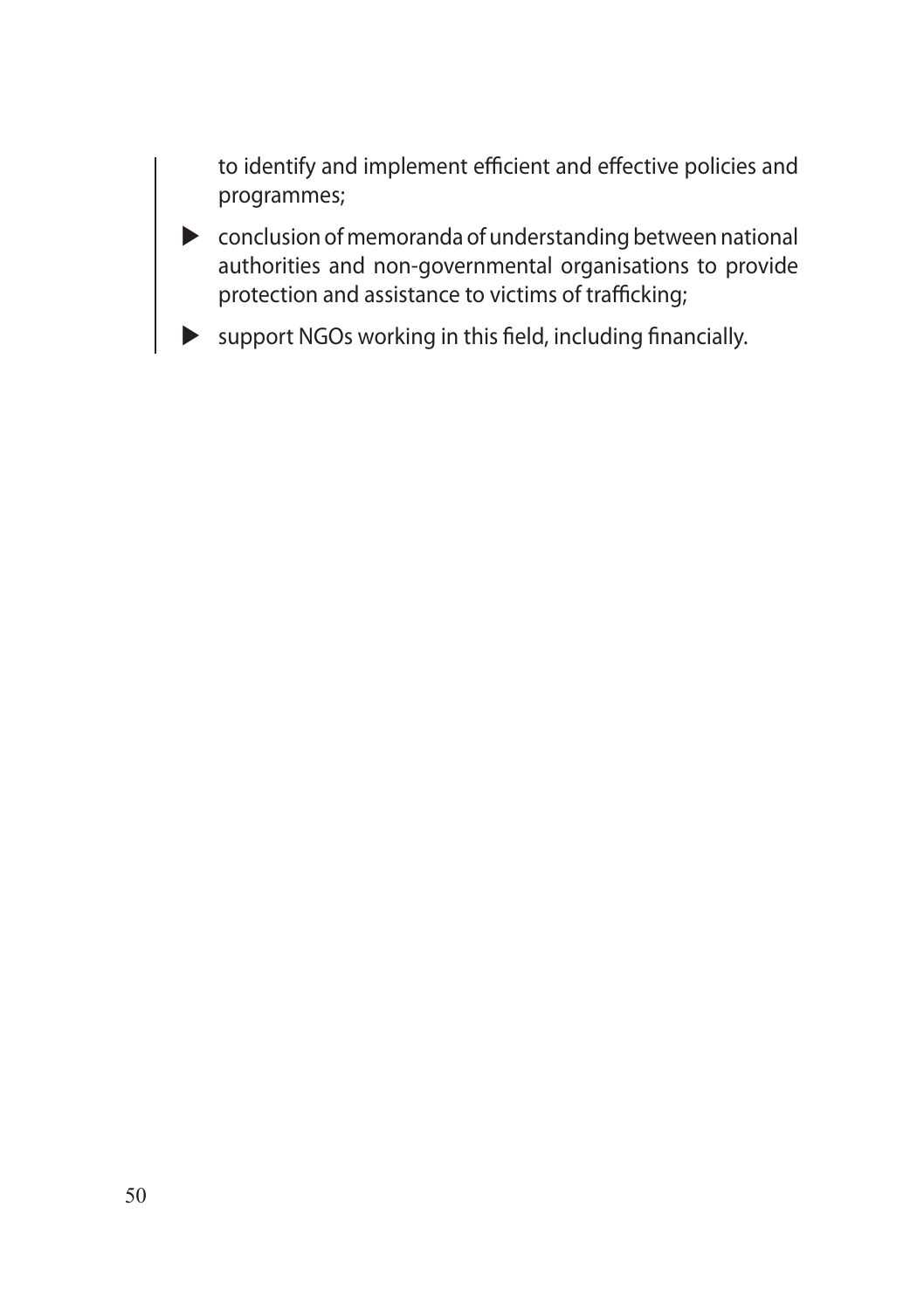# **Relationship with other international instruments**

## **Relationship with the Protocol to Prevent, Suppress and Punish Trafficking in Persons, Especially Women and Children, supplementing the United Nations Convention against Transnational Organized Crime**

The convention does not interfere with rights and obligations deriving from provisions of the Palermo Protocol and is intended to reinforce the protection afforded by the United Nations instrument and develops the standards it lays down.

## **Relationship with international instruments other than the Palermo Protocol**

This convention intends to strengthen victims' protection and assistance. For this reason its provisions aim at ensuring that this convention does not prejudice the rights and obligations derived from other international instruments, to which parties to the present convention are also parties, or shall become parties, and which contain provisions on matters governed by this convention that ensure greater protection and assistance for victims of trafficking.

It is also made clear that parties are not allowed to conclude any agreement which derogates from the convention.

*Does the Council of Europe convention interfere with the EU Directive of 29 April 2004 on the residence permit issued to third-country nationals who are victims of trafficking in human beings or who have been the subject of an action to facilitate illegal immigration, who co-operate with the competent authorities?*

 The convention (Article 40) seeks to ensure that the convention harmoniously co-exists with other treaties – whether multilateral or bilateral – or instruments dealing with matters which the convention also covers.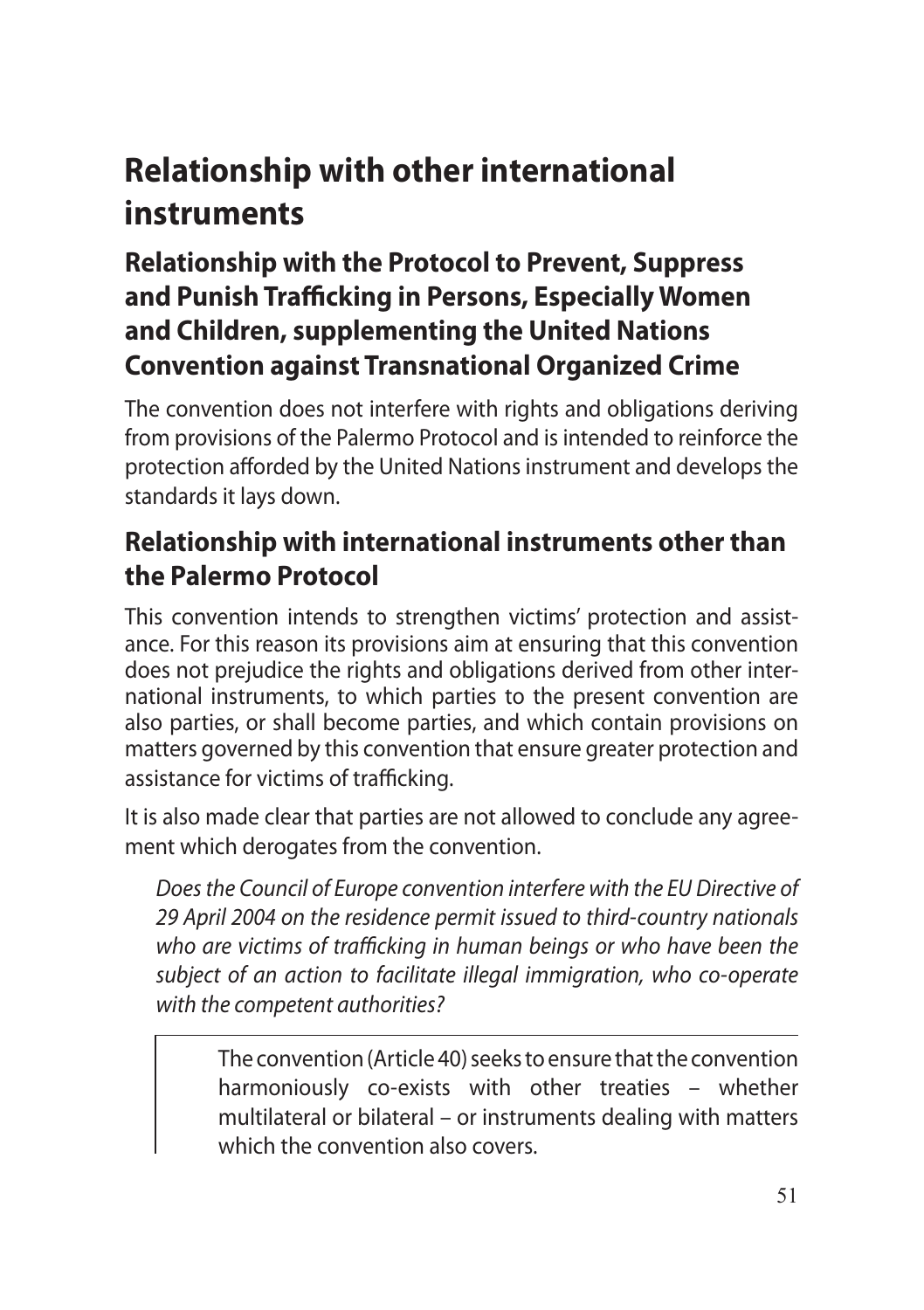The convention goes further than the EU Directive does. It provides rights for the victims who are being trafficked within the borders of a country as well as between countries and to victims who do not co-operate with the authorities but who need help.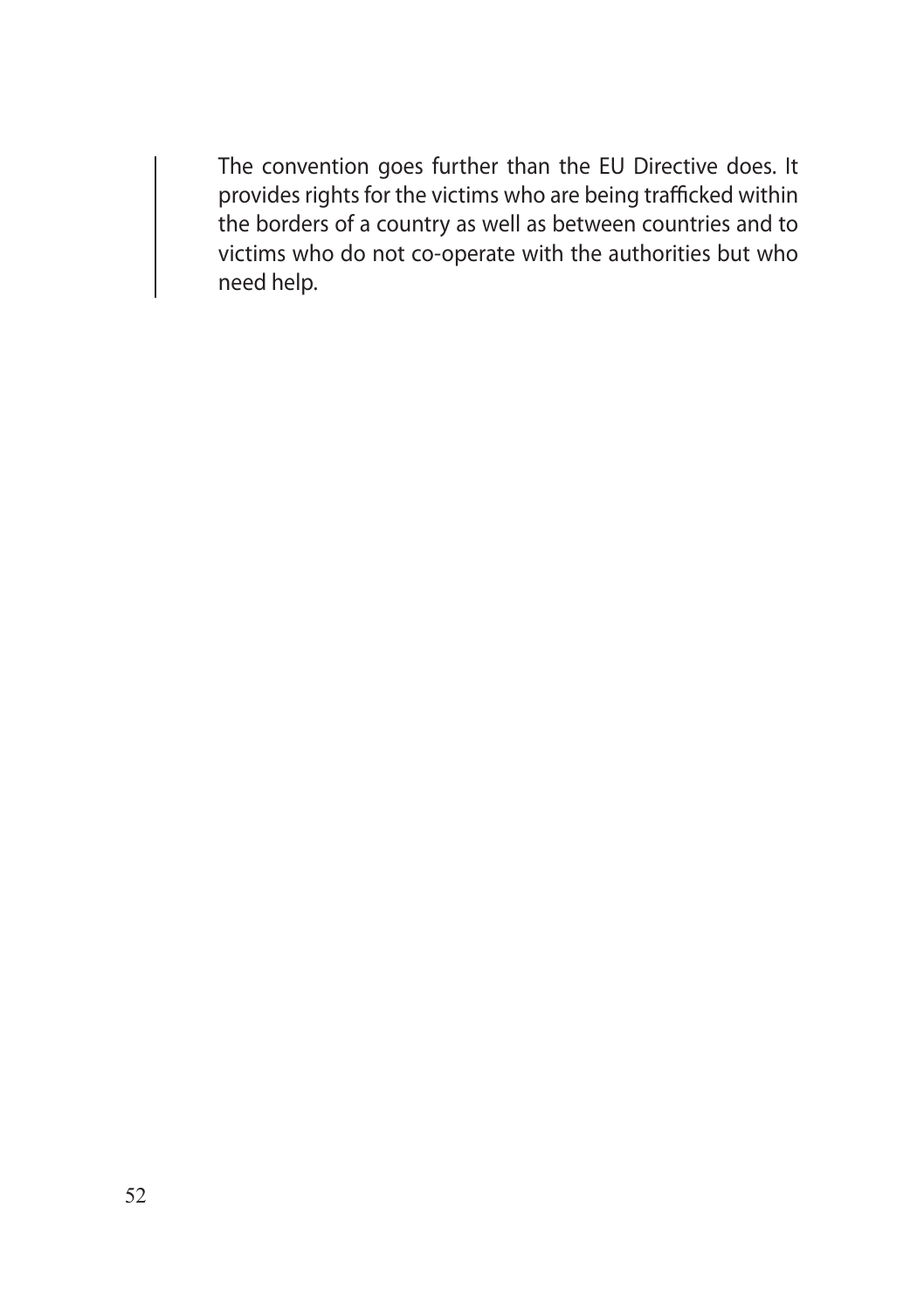# **Amendments to the convention**

Amendments to the provisions of the convention may be proposed by the parties and then communicated to all Council of Europe member states, to any signatory, to any party, to the European Community and any state invited to sign or accede to the convention.

The GRETA will prepare an opinion on the proposed amendment which will be submitted to the Committee of Ministers. After considering the proposed amendment and the GRETA opinion, the Committee of Ministers can adopt the amendment. Such amendments adopted by the Committee of Ministers must be forwarded to the parties for acceptance. Before deciding on the amendment, the Committee of Ministers shall consult with and obtain the unanimous consent of all parties.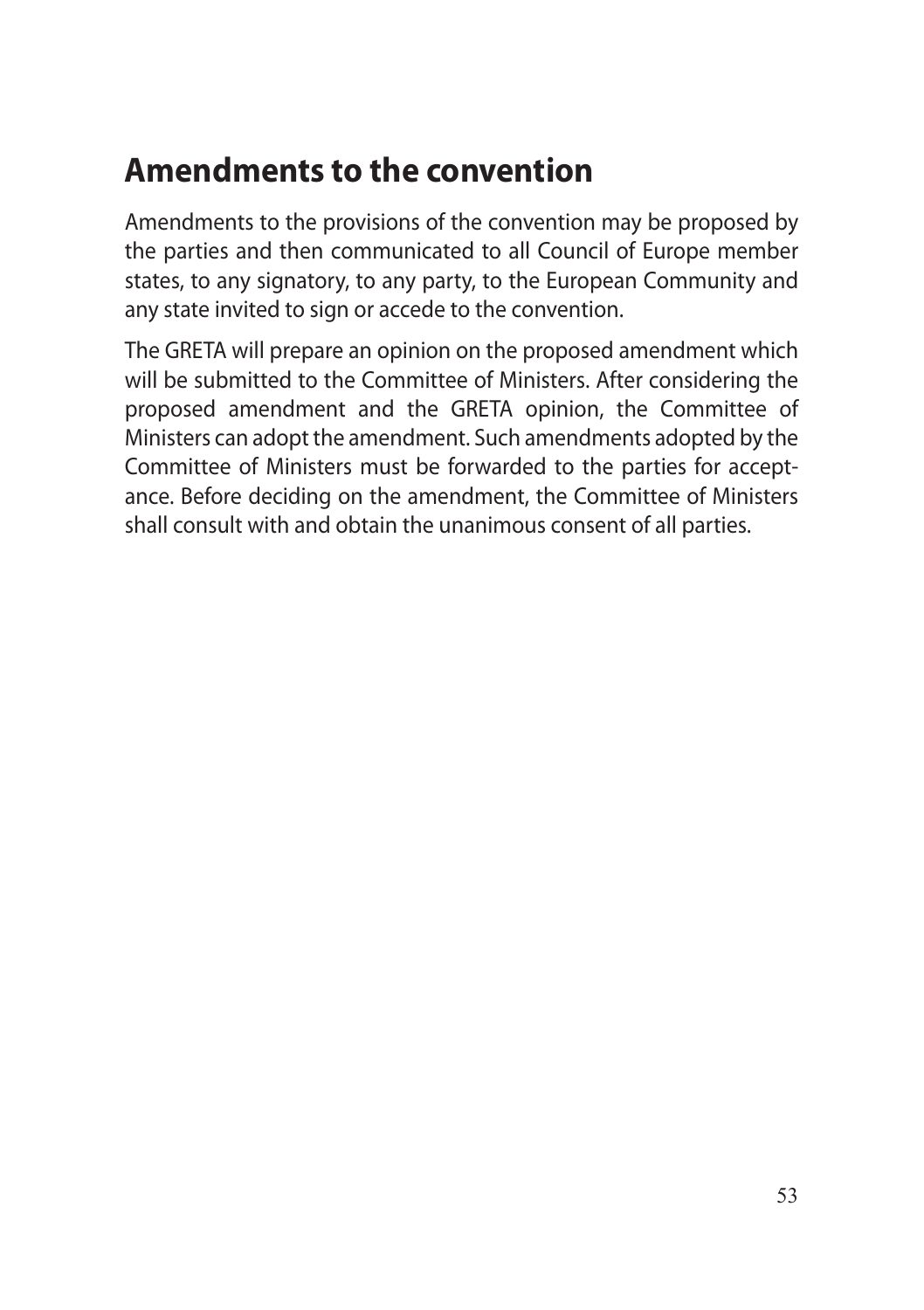# **Final clauses**

The convention is open for signature not only by Council of Europe member states but also the European Community and states not members of the Council of Europe (Canada, the Holy See, Japan, Mexico and the United States) which took part in drawing it up. Once the convention enters into force, other non-member states not covered by this provision may be invited to accede to the convention. The number of ratifications, acceptances or approvals required for the convention's entry into force is 10.

It would be incompatible with the object and purpose of the convention for states parties to exclude parts of their territory from application of the convention without a valid reason (such as the existence of different legal systems applying in matters dealt with in the convention).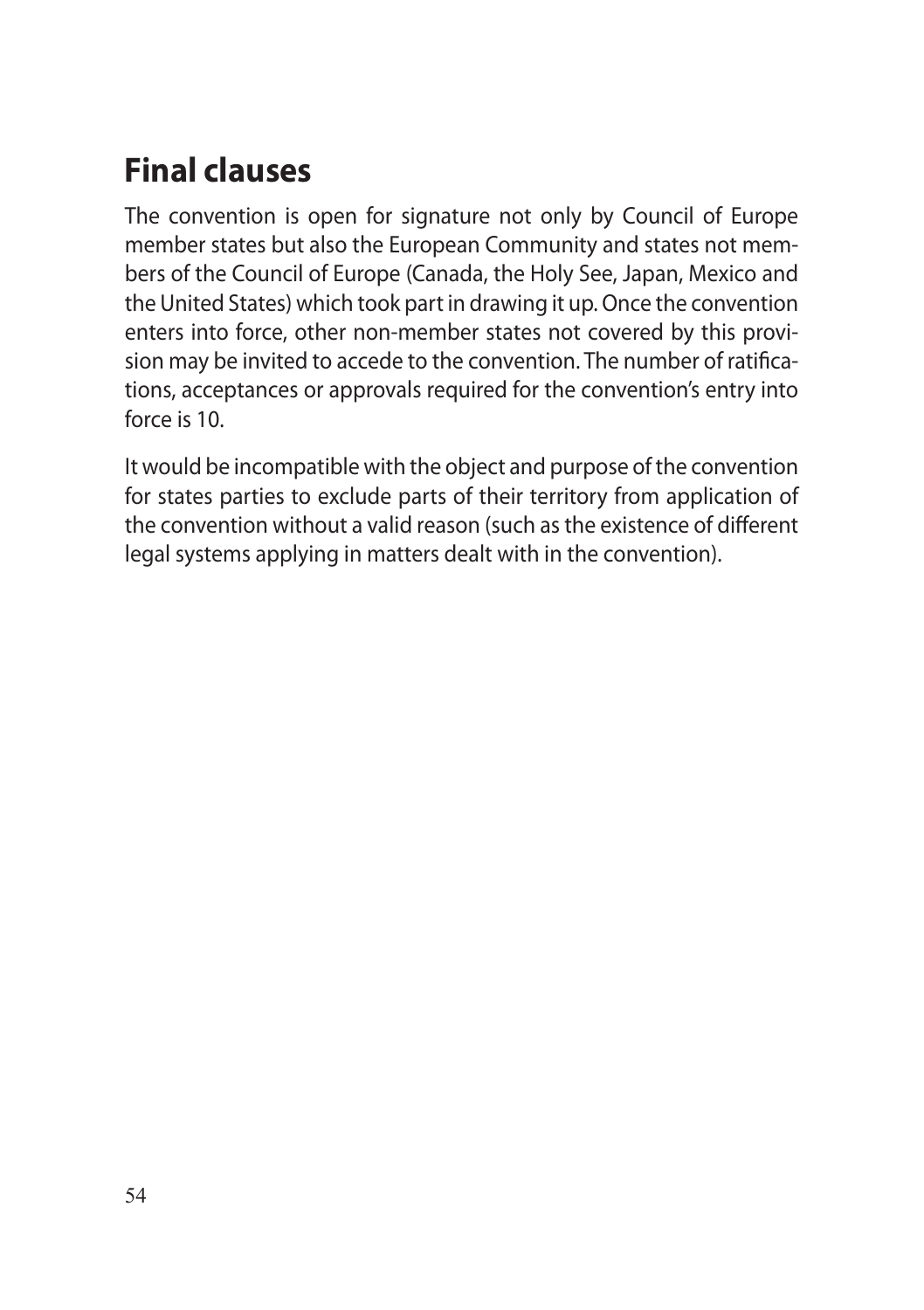# **Postface by the Deputy Secretary General of the Council of Europe**

Trafficking in human beings is unanimously considered by the international community as a grave violation of human rights and human dignity. It directly undermines the values on which the Council of Europe is based: human rights, democracy and the rule of law.

Trafficking in human beings is a major problem in Europe. Every year, a growing number of people are forced to work, mostly in the sex industry, but also, for example, in the agricultural sector and in sweatshops, for a pittance or nothing at all.

No country alone can defeat trafficking: isolated action is bound to fail, while concerted actions will be effective. The Council of Europe Convention on Action against Trafficking in Human Beings therefore represents a major step forward in the fight against trafficking.

The convention applies to all cases of trafficking and is a comprehensive treaty focusing on the protection of victims of trafficking and the safeguarding of their rights. It also aims to prevent trafficking and to prosecute traffickers. In addition, the convention provides for the setting up of an effective and independent monitoring mechanism capable of controlling the implementation of the obligations it contains.

The Council of Europe Campaign to Combat Trafficking in Human Beings launched in 2006 is aimed at promoting the widest possible signature, ratification and implementation of the convention. The commitment of the Parliamentary Assembly of the Council of Europe to this Campaign and its efforts to promote the signature and ratification of the convention have been and are of the utmost importance.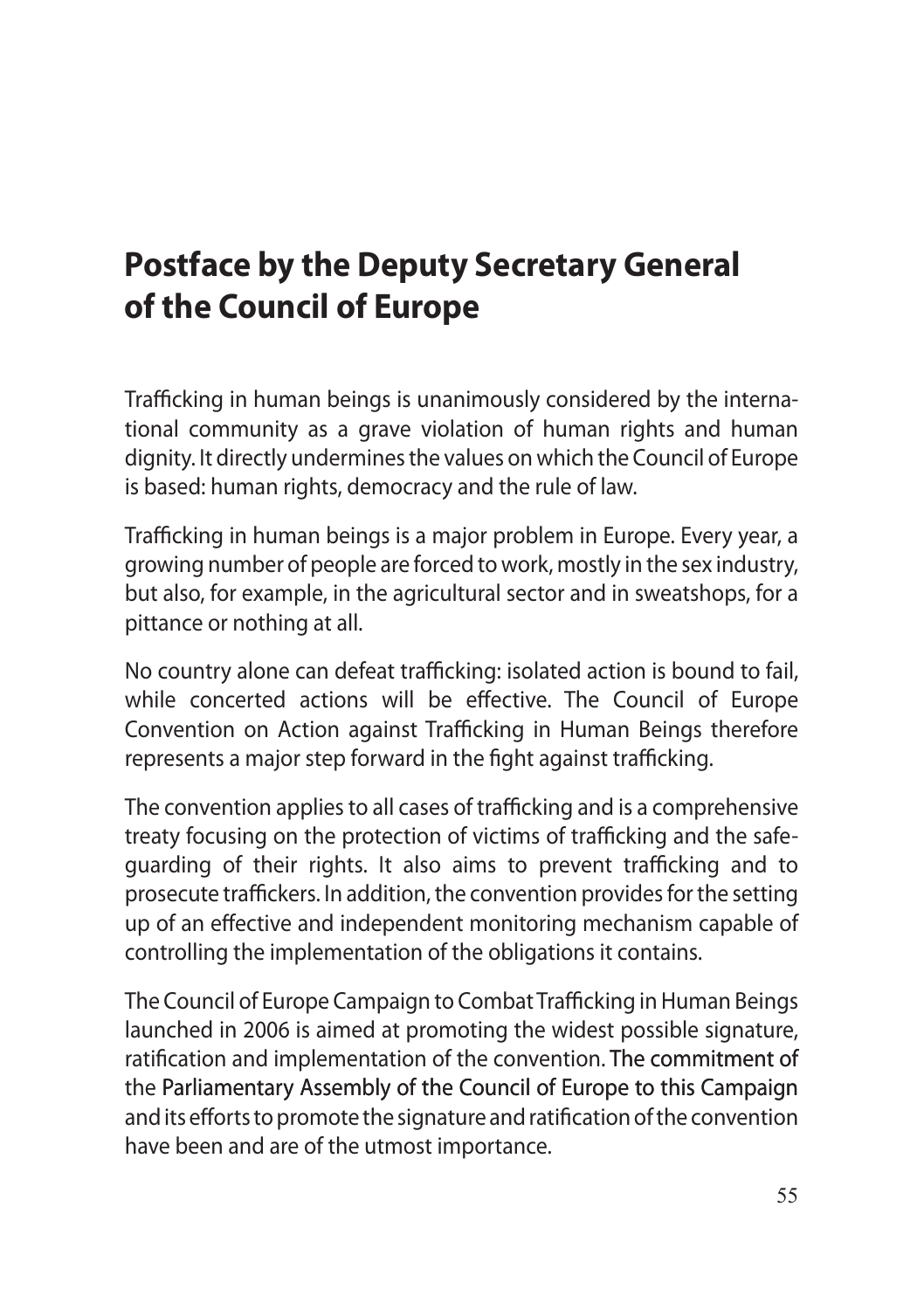I welcome this handbook, which I am sure will prove extremely useful for parliamentarians to promote the widest possible signature and ratification of this convention.

> Maud de Boer-Buquicchio *Deputy Secretary General of the Council of Europe*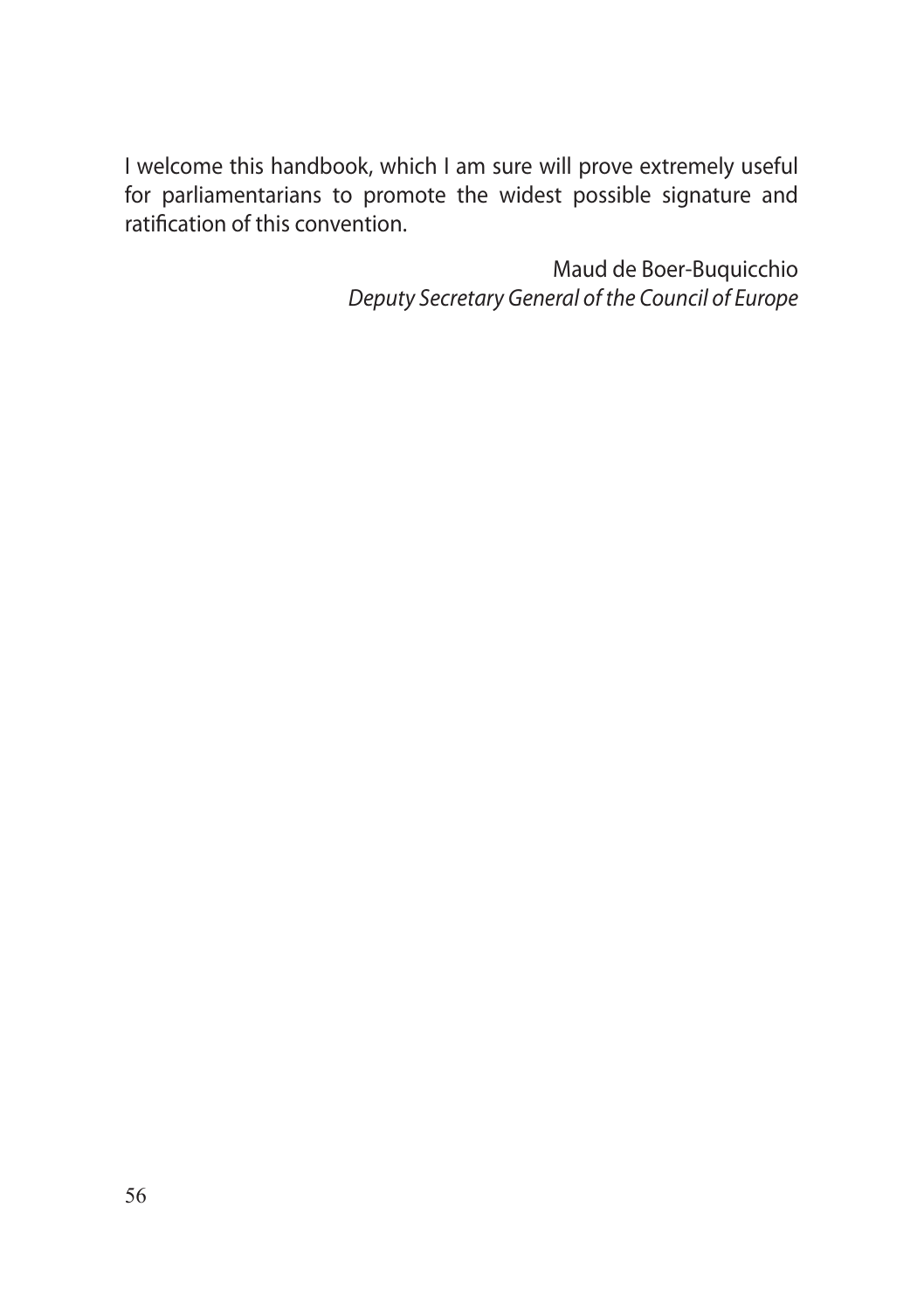**Appendix I**

**Council of Europe Convention on Action against Trafficking in Human Beings**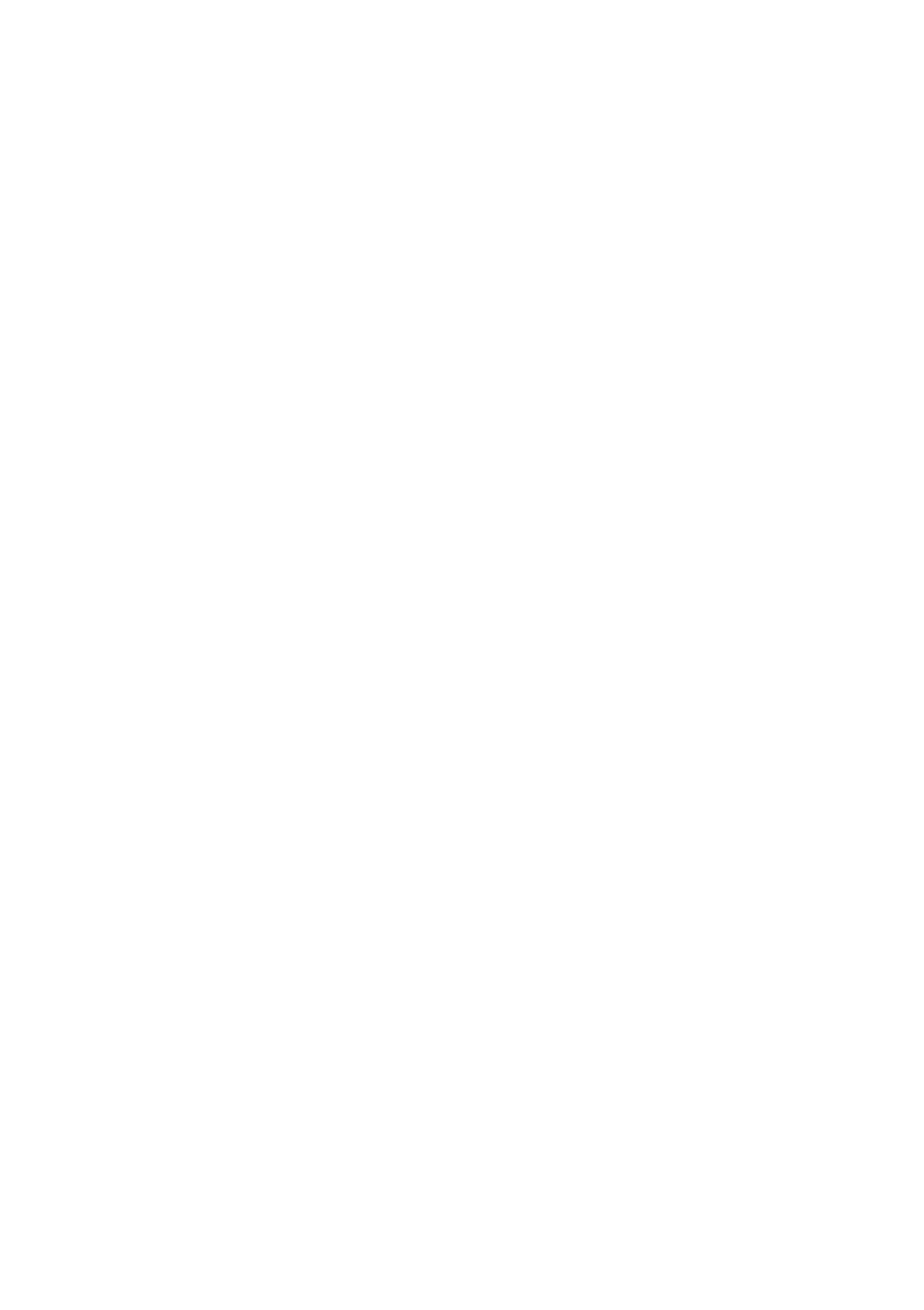## **Preamble**

The member States of the Council of Europe and the other Signatories hereto,

Considering that the aim of the Council of Europe is to achieve a greater unity between its members;

Considering that trafficking in human beings constitutes a violation of human rights and an offence to the dignity and the integrity of the human being;

Considering that trafficking in human beings may result in slavery for victims;

Considering that respect for victims' rights, protection of victims and action to combat trafficking in human beings must be the paramount objectives;

Considering that all actions or initiatives against trafficking in human beings must be non-discriminatory, take gender equality into account as well as a child-rights approach;

Recalling the declarations by the Ministers for Foreign Affairs of the Member States at the 112th (14-15 May 2003) and the 114th (12-13 May 2004) Sessions of the Committee of Ministers calling for reinforced action by the Council of Europe on trafficking in human beings;

Bearing in mind the Convention for the Protection of Human Rights and Fundamental Freedoms (1950) and its protocols;

Bearing in mind the following recommendations of the Committee of Ministers to member states of the Council of Europe: Recommendation No. R (91) 11 on sexual exploitation, pornography and prostitution of, and trafficking in, children and young adults; Recommendation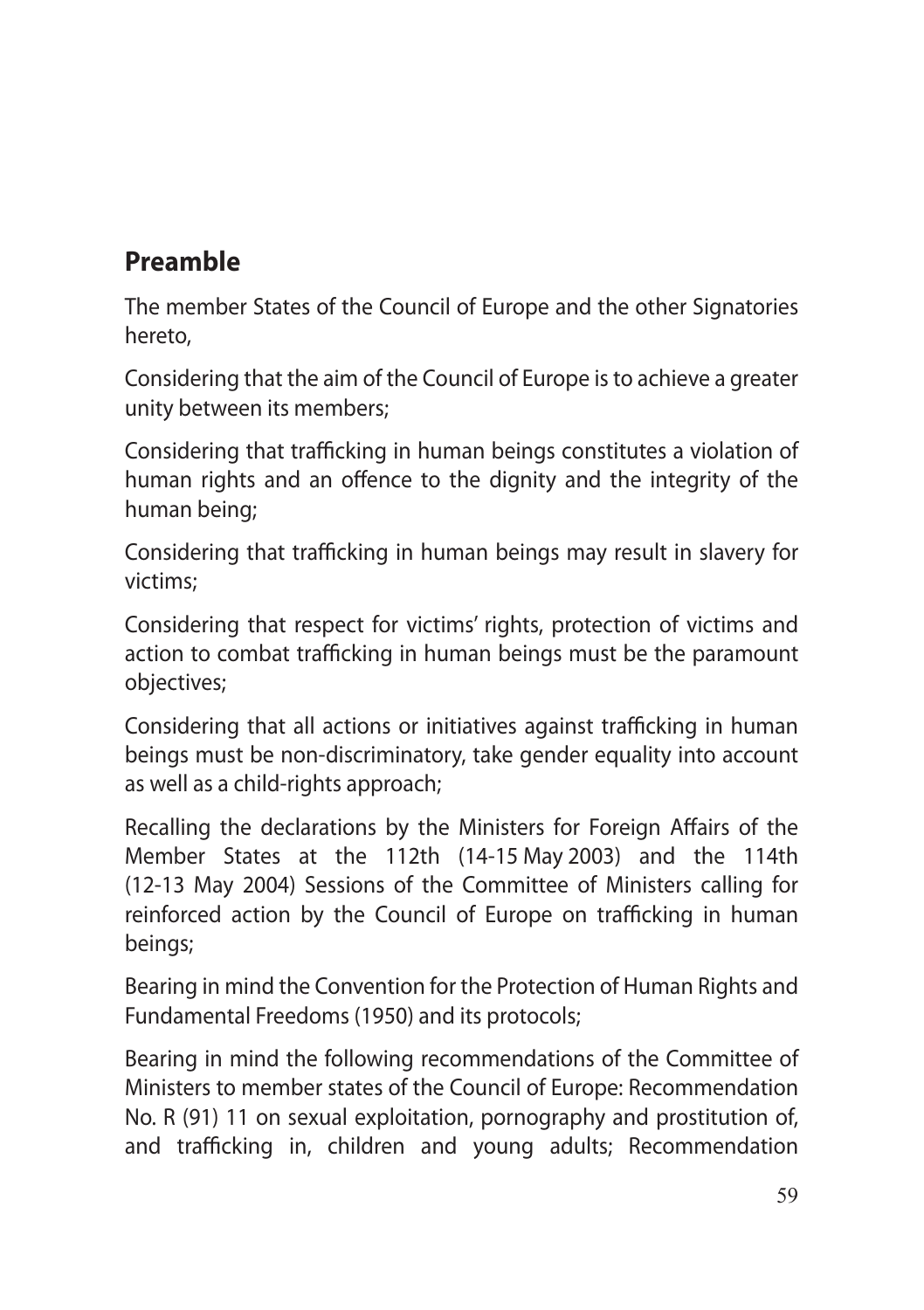No. R (97) 13 concerning intimidation of witnesses and the rights of the defence; Recommendation No. R (2000) 11 on action against trafficking in human beings for the purpose of sexual exploitation and Recommendation Rec (2001) 16 on the protection of children against sexual exploitation; Recommendation Rec (2002) 5 on the protection of women against violence;

Bearing in mind the following recommendations of the Parliamentary Assembly of the Council of Europe: Recommendation 1325 (1997) on traffic in women and forced prostitution in Council of Europe member states; Recommendation 1450 (2000) on violence against women in Europe; Recommendation 1545 (2002) on a campaign against trafficking in women; Recommendation 1610 (2003) on migration connected with trafficking in women and prostitution; Recommendation 161 (2003) on trafficking in organs in Europe; Recommendation 1663 (2004) Domestic slavery: servitude, au pairs and mail-order brides;

Bearing in mind the European Union Council Framework Decision of 19 July 2002 on combating trafficking in human beings, the European Union Council Framework Decision of 15 March 2001 on the standing of victims in criminal proceedings and the European Union Council Directive of 29 April 2004 on the residence permit issued to third-country nationals who are victims of trafficking in human beings or who have been the subject of an action to facilitate illegal immigration, who cooperate with the competent authorities;

Taking due account of the United Nations Convention against Transnational Organized Crime and the Protocol thereto to Prevent, Suppress and Punish Trafficking in Persons, Especially Women and Children with a view to improving the protection which they afford and developing the standards established by them;

Taking due account of the other international legal instruments relevant in the field of action against trafficking in human beings;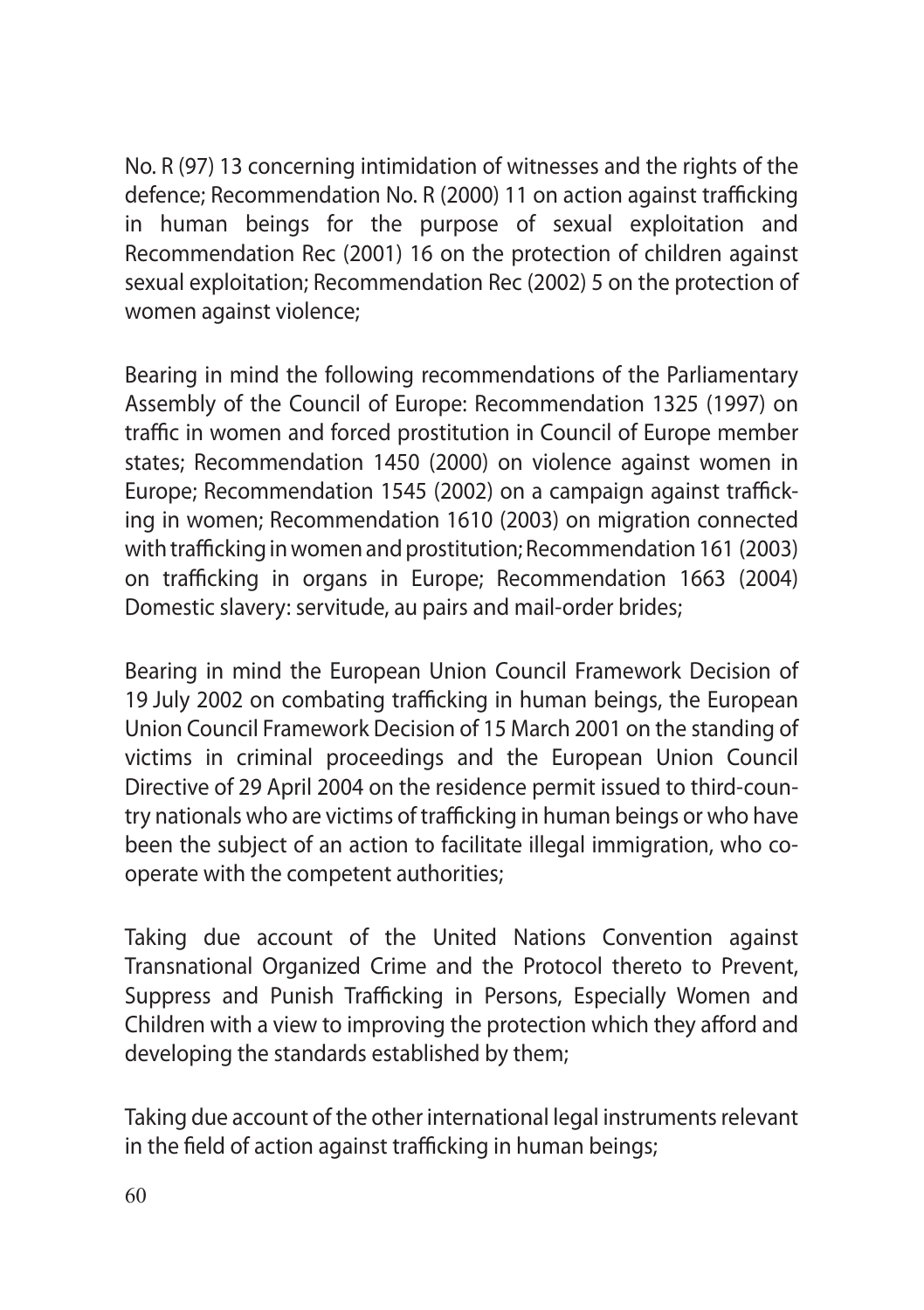Taking into account the need to prepare a comprehensive international legal instrument focusing on the human rights of victims of trafficking and setting up a specific monitoring mechanism,

Have agreed as follows:

# **Chapter I – Purposes, scope, non-discrimination principle and definitions**

*Article 1 – Purposes of the Convention*

- 1. The purposes of this Convention are:
	- a. to prevent and combat trafficking in human beings, while guaranteeing gender equality;
	- b. to protect the human rights of the victims of trafficking, design a comprehensive framework for the protection and assistance of victims and witnesses, while guaranteeing gender equality, as well as to ensure effective investigation and prosecution;
	- c. to promote international co-operation on action against trafficking in human beings.
- 2. In order to ensure effective implementation of its provisions by the Parties, this Convention sets up a specific monitoring mechanism.

### *Article 2 – Scope*

This Convention shall apply to all forms of trafficking in human beings, whether national or transnational, whether or not connected with organised crime.

### *Article 3 – Non-discrimination principle*

The implementation of the provisions of this Convention by Parties, in particular the enjoyment of measures to protect and promote the rights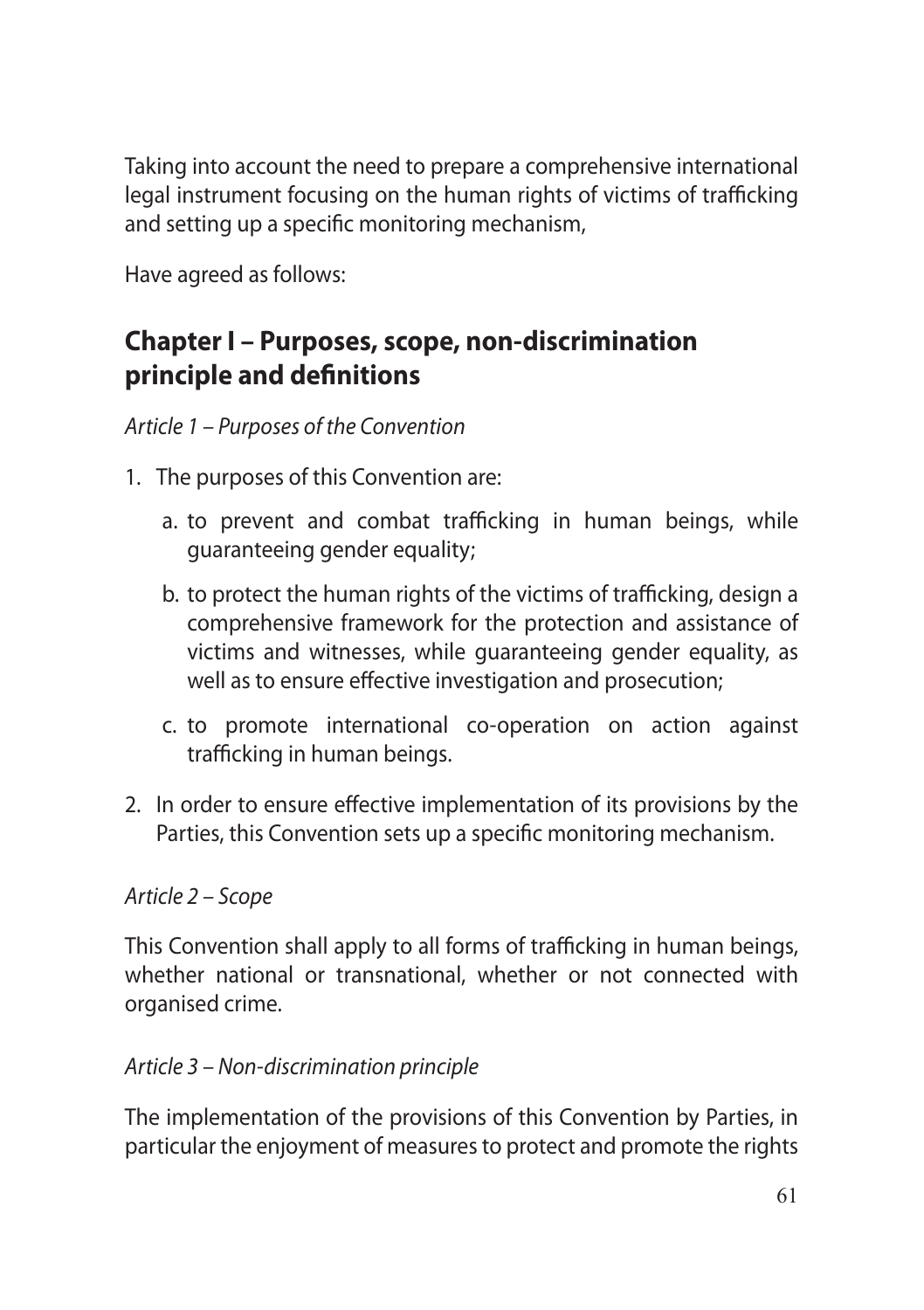of victims, shall be secured without discrimination on any ground such as sex, race, colour, language, religion, political or other opinion, national or social origin, association with a national minority, property, birth or other status.

### *Article 4 – Definitions*

For the purposes of this Convention:

- a. "Trafficking in human beings" shall mean the recruitment, transportation, transfer, harbouring or receipt of persons, by means of the threat or use of force or other forms of coercion, of abduction, of fraud, of deception, of the abuse of power or of a position of vulnerability or of the giving or receiving of payments or benefits to achieve the consent of a person having control over another person, for the purpose of exploitation. Exploitation shall include, at a minimum, the exploitation of the prostitution of others or other forms of sexual exploitation, forced labour or services, slavery or practices similar to slavery, servitude or the removal of organs;
- b. The consent of a victim of "trafficking in human beings" to the intended exploitation set forth in subparagraph (a) of this article shall be irrelevant where any of the means set forth in subparagraph (a) have been used;
- c. The recruitment, transportation, transfer, harbouring or receipt of a child for the purpose of exploitation shall be considered "trafficking in human beings" even if this does not involve any of the means set forth in subparagraph (a) of this article;
- d. Child" shall mean any person under eighteen years of age;
- e. "Victim" shall mean any natural person who is subject to trafficking in human beings as defined in this article.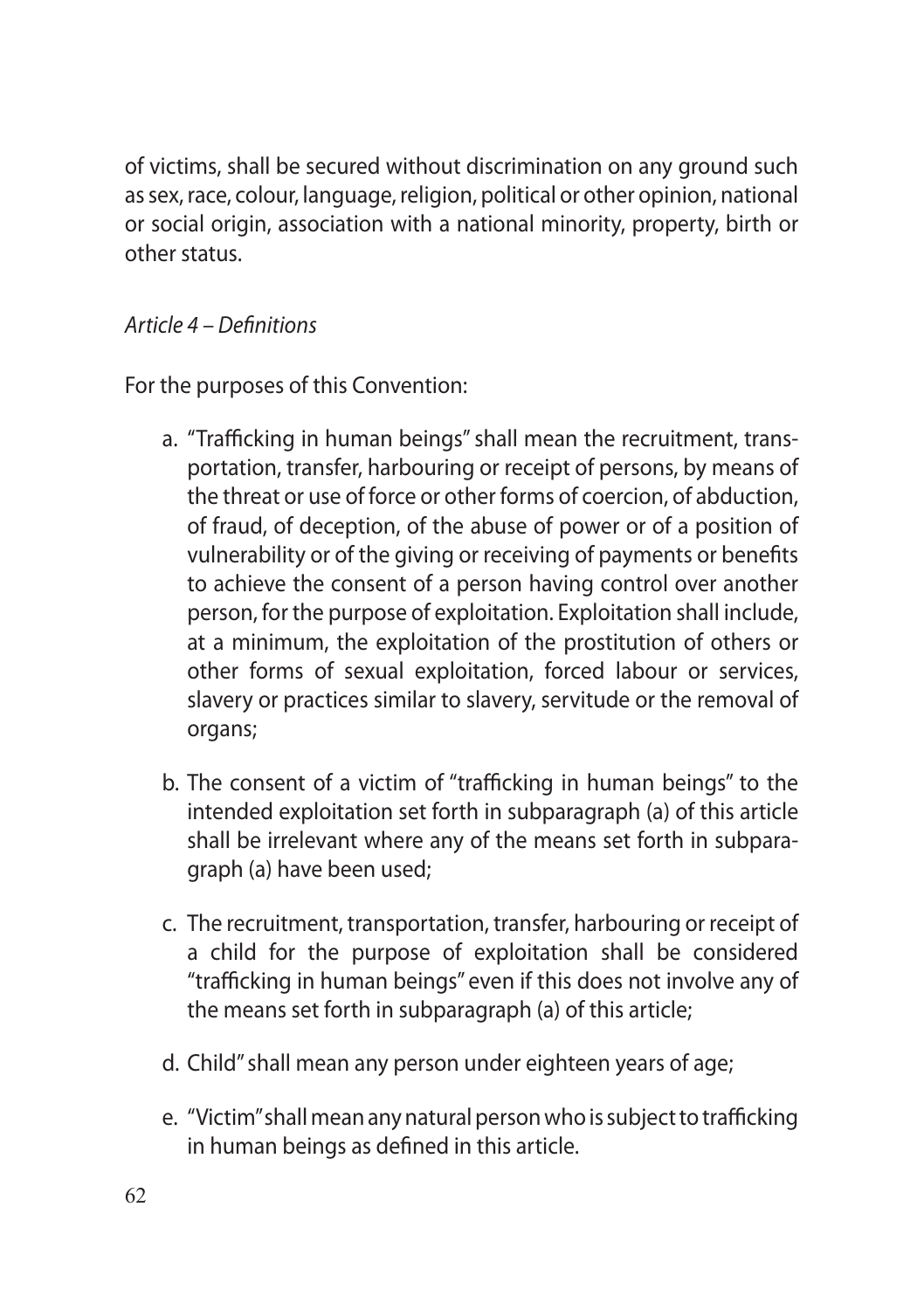## **Chapter II – Prevention, co-operation and other measures**

### *Article 5 – Prevention of trafficking in human beings*

- 1. Each Party shall take measures to establish or strengthen national co-ordination between the various bodies responsible forpreventing and combating trafficking in human beings.
- 2. Each Party shall establish and/or strengthen effective policies and programmes to prevent trafficking in human beings, by such means as: research, information, awareness raising and education campaigns, social and economic initiatives and training programmes, in particular for persons vulnerable to trafficking and forprofessionals concerned with trafficking in human beings.
- 3. Each Party shall promote a Human Rights-based approach and shall use gender mainstreaming and a child-sensitive approach in the development, implementation and assessment of all the policies and programmes referred to in paragraph 2.
- 4. Each Party shall take appropriate measures, as may be necessary, to enable migration to take place legally, in particular through dissemination of accurate information by relevant offices, on the conditions enabling the legal entry in and stay on its territory.
- 5. Each Party shall take specific measures to reduce children's vulnerability to trafficking, notably by creating a protective environment for them.
- 6. Measures established in accordance with this article shall involve, where appropriate, non-governmental organisations, other relevant organisations and other elements of civil society committed to the prevention of trafficking in human beings and victim protection or assistance.

### *Article 6 – Measures to discourage the demand*

To discourage the demand that fosters all forms of exploitation of persons, especially women and children, that leads to trafficking, each Party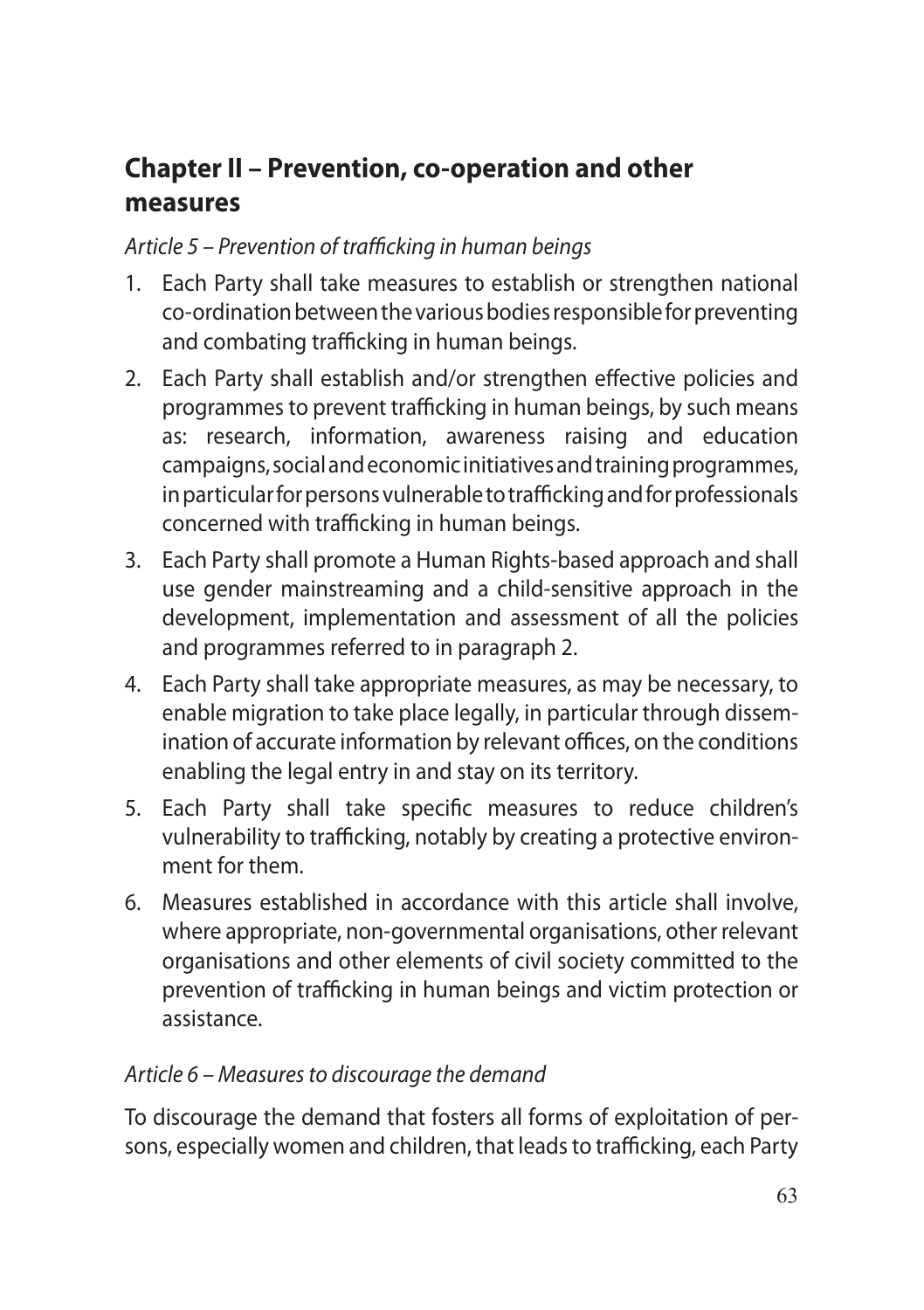shall adopt or strengthen legislative, administrative, educational, social, cultural or other measures including:

- a. research on best practices, methods and strategies;
- b. raising awareness of the responsibility and important role of media and civil society in identifying the demand as one of the root causes of trafficking in human beings;
- c. target information campaigns involving, as appropriate, inter alia, public authorities and policy makers;
- d. preventive measures, including educational programmes for boys and girls during their schooling, which stress the unacceptable nature of discrimination based on sex, and its disastrous consequences, the importance of gender equality and the dignity and integrity of every human being.

#### *Article 7 – Border measures*

- 1. Without prejudice to international commitments in relation to the free movement of persons, Parties shall strengthen, to the extent possible, such border controls as may be necessary to prevent and detect trafficking in human beings.
- 2. Each Party shall adopt legislative or other appropriate measures to prevent, to the extent possible, means of transport operated by commercial carriers from being used in the commission of offences established in accordance with this Convention.
- 3. Where appropriate, and without prejudice to applicable international conventions, such measures shall include establishing the obligation of commercial carriers, including any transportation company or the owner or operator of any means of transport, to ascertain that all passengers are in possession of the travel documents required for entry into the receiving State.
- 4. Each Party shall take the necessary measures, in accordance with its internal law, to provide for sanctions in cases of violation of the obligation set forth in paragraph 3 of this article.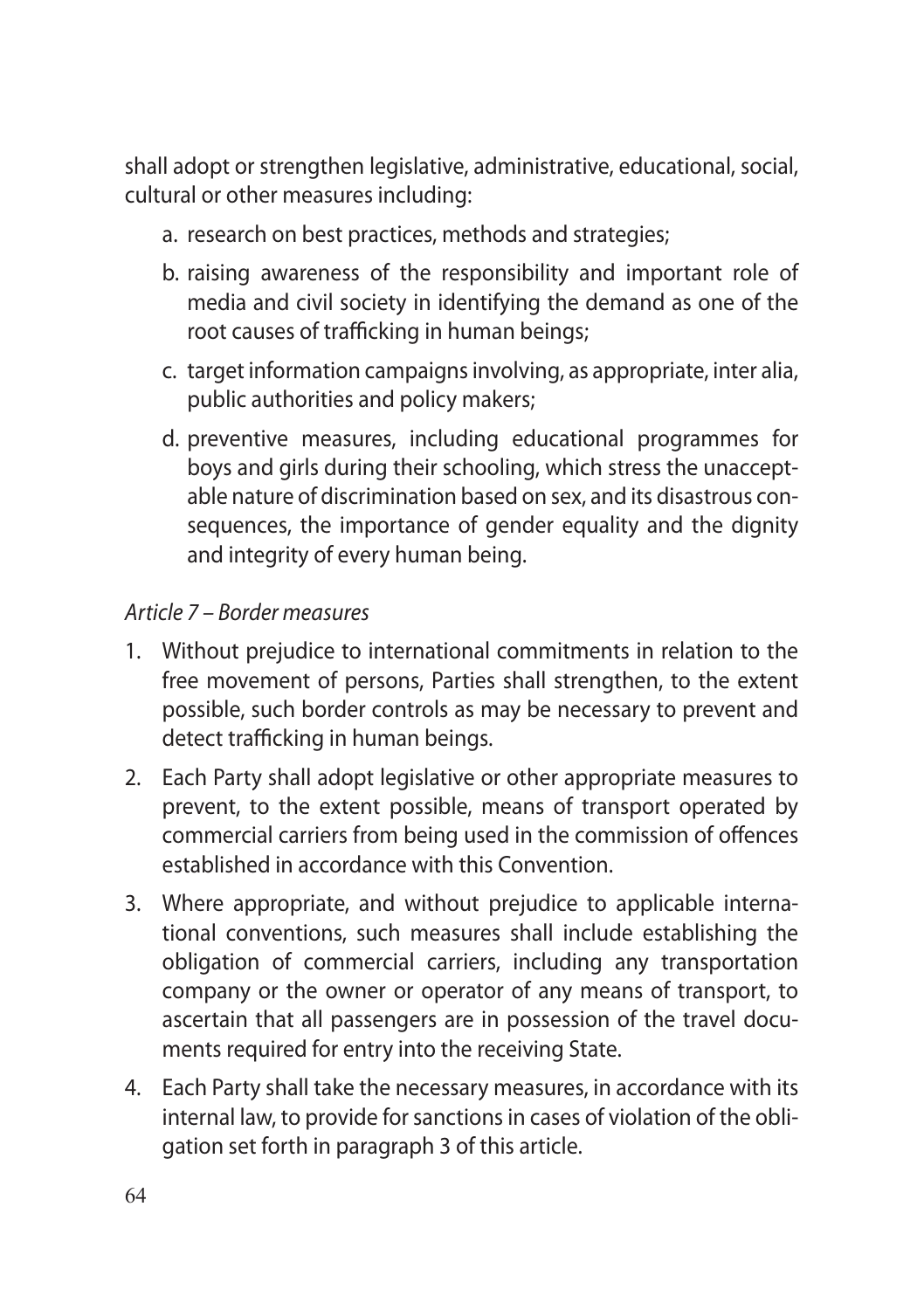- 5. Each Party shall adopt such legislative or other measures as may be necessary to permit, in accordance with its internal law, the denial of entry or revocation of visas of persons implicated in the commission of offences established in accordance with this Convention.
- 6. Parties shall strengthen co-operation among border controlagencies by, *inter alia*, establishing and maintaining direct channels of communication.

### *Article 8 – Security and control of documents*

Each Party shall adopt such measures as may be necessary:

- a. To ensure that travel or identity documents issued by it are of such quality that they cannot easily be misused and cannot readily be falsified or unlawfully altered, replicated or issued; and
- b. To ensure the integrity and security of travel or identitydocuments issued by or on behalf of the Party and to prevent their unlawful creation and issuance.

## *Article 9 – Legitimacy and validity of documents*

At the request of another Party, a Party shall, in accordance with its internal law, verify within a reasonable time the legitimacy and validity of travel or identity documents issued or purported to have been issued in its name and suspected of being used for trafficking in human beings.

## **Chapter III – Measures to protect and promote the rights of victims, guaranteeing gender equality**

### *Article 10 – Identification of the victims*

1. Each Party shall provide its competent authorities with persons who are trained and qualified in preventing and combating trafficking in human beings, in identifying and helping victims, including children, and shall ensure that the different authorities collaborate with each other as well as with relevant support organisations, so that victims can be identified in a procedure duly taking into account the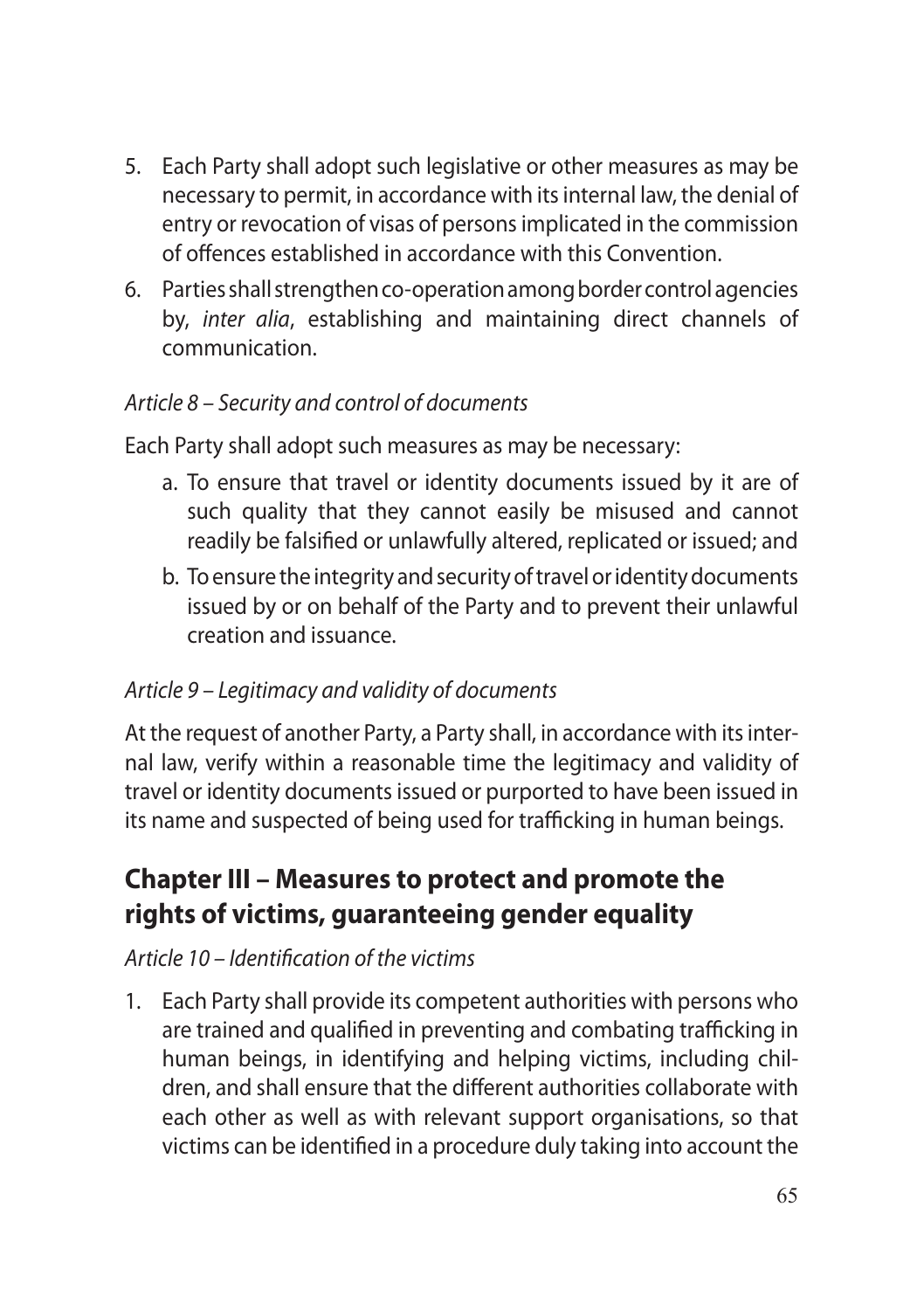special situation of women and child victims and, in appropriate cases, issued with residence permits under the conditions provided for in Article 14 of the present Convention.

- 2. Each Party shall adopt such legislative or other measures as may be necessary to identify victims as appropriate in collaboration with other Parties and relevant support organisations. Each Party shall ensure that, if the competent authorities have reasonable grounds to believe that a person has been victim of trafficking in human beings, that person shall not be removed from its territory until the identification process as victim of an offence provided for in Article 18 of this Convention has been completed by the competent authorities and shall likewise ensure that that person receives the assistance provided for in Article 12, paragraphs 1 and 2.
- 3. When the age of the victim is uncertain and there are reasons to believe that the victim is a child, he or she shall be presumed to be a child and shall be accorded special protection measures pending verification of his/her age.
- 4. As soon as an unaccompanied child is identified as a victim, each Party shall:
	- a. provide for representation of the child by a legal guardian, organisation or authority which shall act in the best interests of that child;
	- b. take the necessary steps to establish his/her identity and nationality;
	- c. make every effort to locate his/her family when this is in the best interests of the child.

### *Article 11 – Protection of private life*

1. Each Party shall protect the private life and identity of victims. Personal data regarding them shall be stored and used in conformity with the conditions provided for by the Convention for the Protection of Individuals with regard to Automatic Processing of Personal Data (ETS No. 108).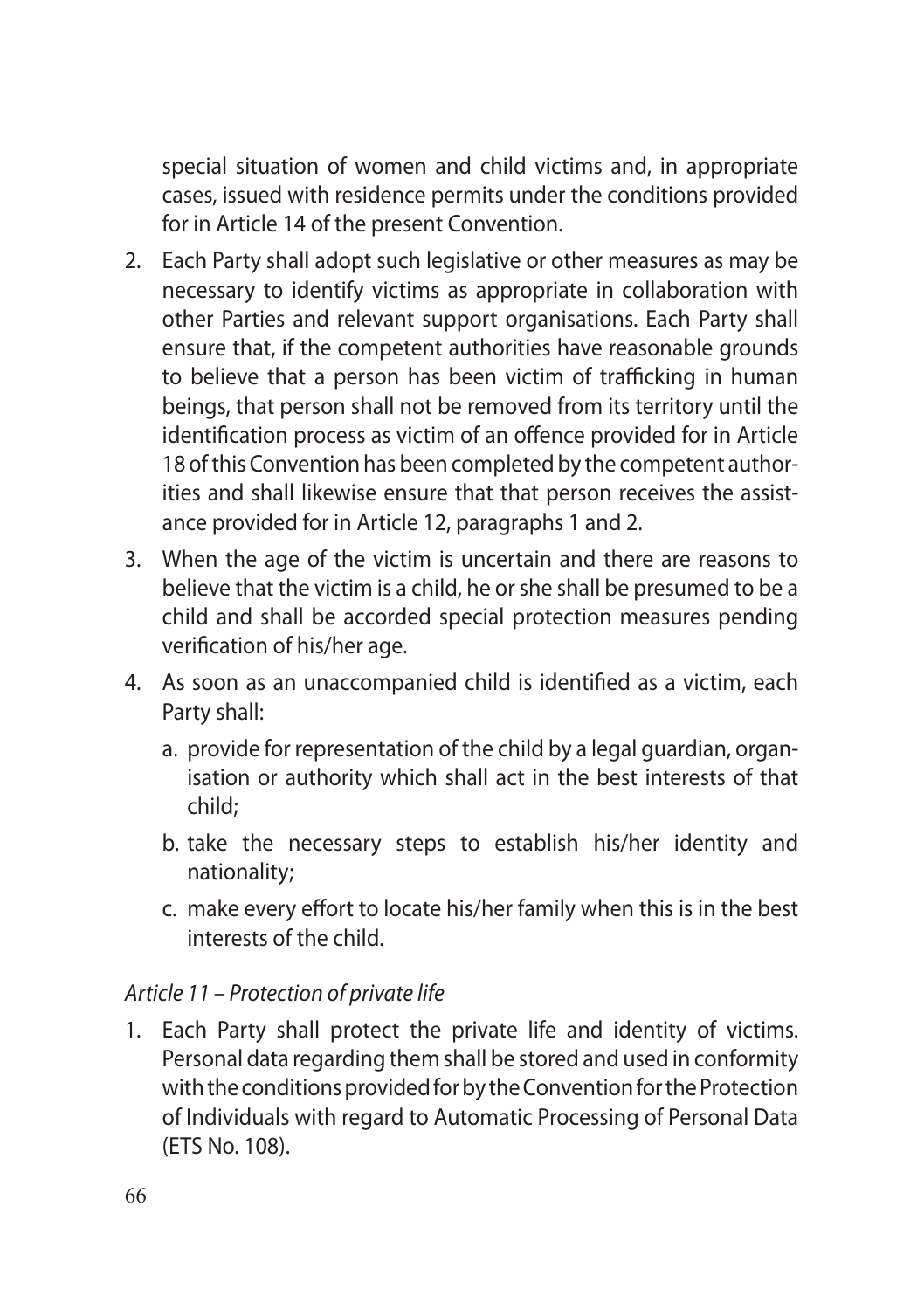- 2. Each Party shall adopt measures to ensure, in particular, that the identity, or details allowing the identification, of a child victim of trafficking are not made publicly known, through the media or by any other means, except, in exceptional circumstances, in order to facilitate the tracing of family members or otherwise secure the well-being and protection of the child.
- 3. Each Party shall consider adopting, in accordance with Article 10 of the Convention for the Protection of Human Rights and Fundamental Freedoms as interpreted by the European Court of Human Rights, measures aimed at encouraging the media to protect the private life and identity of victims through self-regulation or through regulatory or co-regulatory measures.

#### *Article 12 – Assistance to victims*

- 1. Each Party shall adopt such legislative or other measures as may be necessary to assist victims in their physical, psychological and social recovery. Such assistance shall include at least:
	- a. standards of living capable of ensuring their subsistence, through such measures as: appropriate and secure accommodation, psychological and material assistance;
	- b. access to emergency medical treatment;
	- c. translation and interpretation services, when appropriate;
	- d. counselling and information, in particular as regards their legal rights and the services available to them, in a language that they can understand;
	- e. assistance to enable their rights and interests to be presented and considered at appropriate stages of criminal proceedings against offenders;
	- f. access to education for children.
- 2. Each Party shall take due account of the victim's safety and protection needs.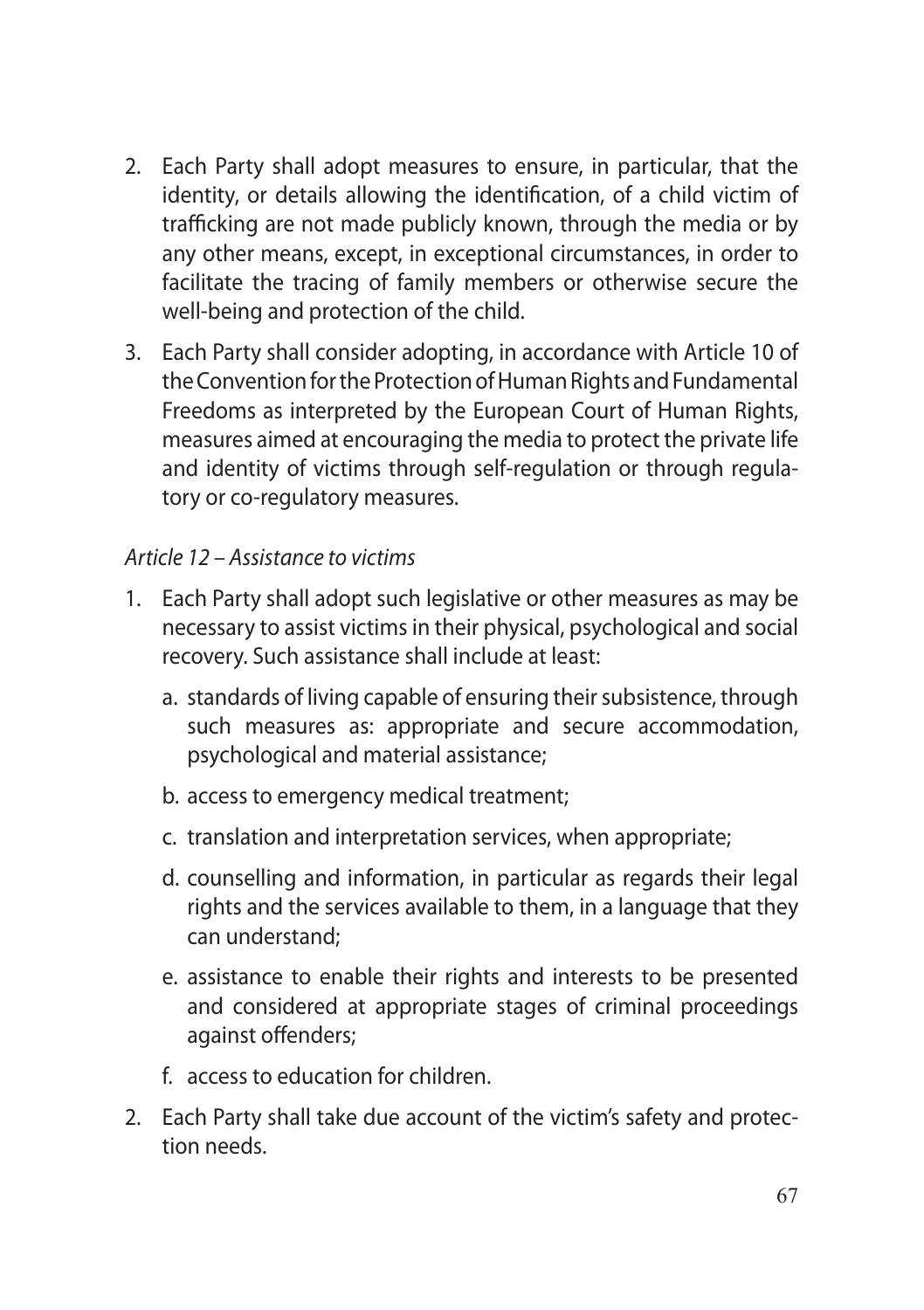- 3. In addition, each Party shall provide necessary medical or other assistance to victims lawfully resident within its territory who do not have adequate resources and need such help.
- 4. Each Party shall adopt the rules under which victims lawfully resident within its territory shall be authorised to have access to the labour market, to vocational training and education.
- 5. Each Party shall take measures, where appropriate and under the conditions provided for by its internal law, to co-operate with nongovernmental organisations, other relevant organisations or other elements of civil society engaged in assistance to victims.
- 6. Each Party shall adopt such legislative or other measures as may be necessary to ensure that assistance to a victim is not made conditional on his or her willingness to act as a witness.
- 7. For the implementation of the provisions set out in this article, each Party shall ensure that services are provided on a consensual and informed basis, taking due account of the special needs of persons in a vulnerable position and the rights of children in terms of accommodation, education and appropriate health care.

### *Article 13 – Recovery and reflection period*

1. Each Party shall provide in its internal law a recovery and reflection period of at least 30 days, when there are reasonable grounds to believe that the person concerned is a victim. Such a period shall be sufficient for the person concerned to recover and escape the influence of traffickers and/or to take an informed decision on co-operating with the competent authorities. During this period it shall not be possible to enforce any expulsion order against him or her. This provision is without prejudice to the activities carried out by the competent authorities in all phases of the relevant national proceedings, and in particular when investigating and prosecuting the offences concerned. During this period, the Parties shallauthorise the persons concerned to stay in their territory.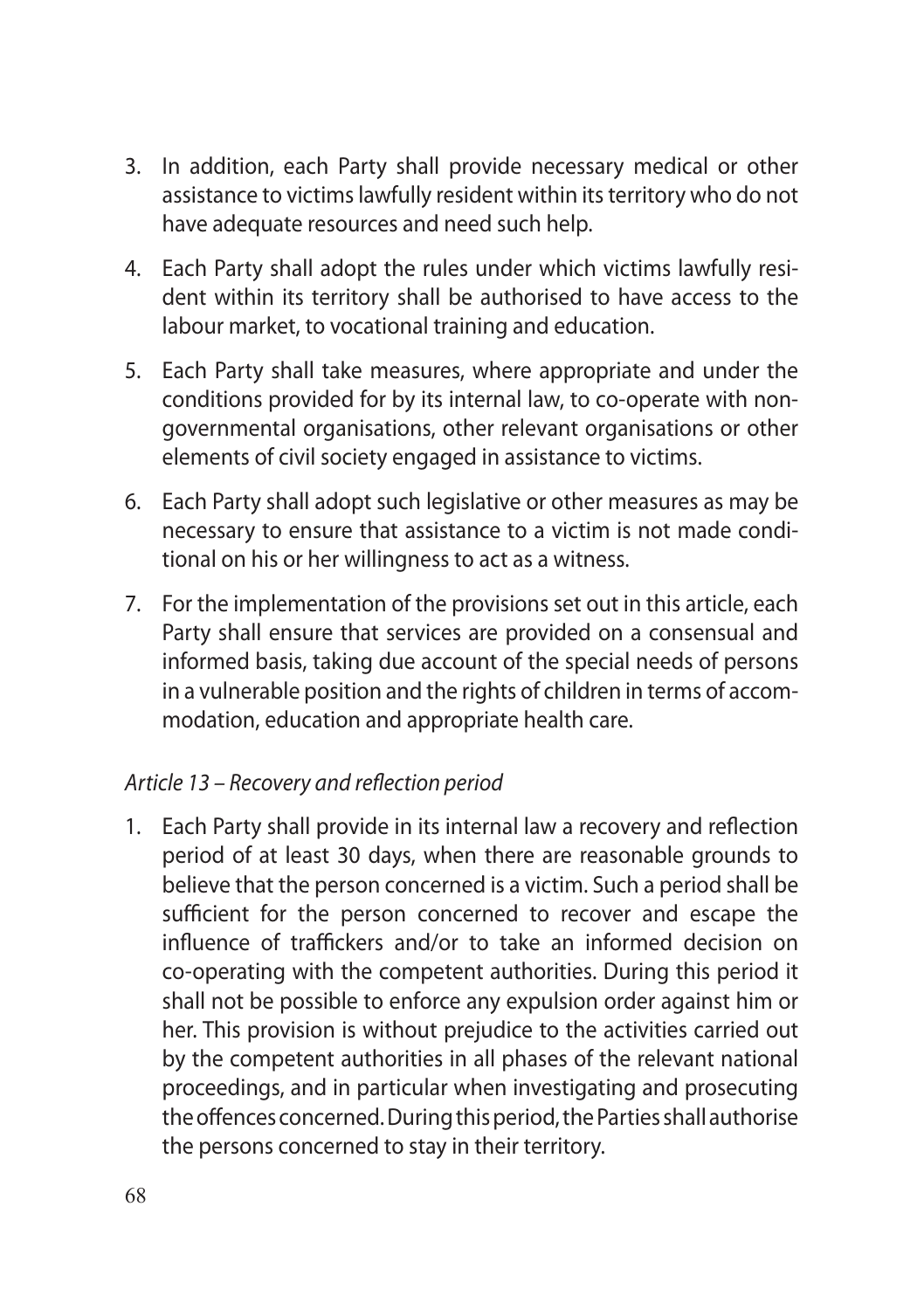- 2. During this period, the persons referred to in paragraph 1 of this Article shall be entitled to the measures contained in Article 12, paragraphs 1 and 2.
- 3. The Parties are not bound to observe this period if grounds of public order prevent it or if it is found that victim status is being claimed improperly.

### *Article 14 – Residence permit*

- 1. Each Party shall issue a renewable residence permit to victims, in one or other of the two following situations or in both:
	- a. the competent authority considers that their stay is necessary owing to their personal situation;
	- b. the competent authority considers that their stay is necessary for the purpose of their co-operation with the competent authorities in investigation or criminal proceedings.
- 2. The residence permit for child victims, when legally necessary, shall be issued in accordance with the best interests of the child and, where appropriate, renewed under the same conditions.
- 3. The non-renewal or withdrawal of a residence permit is subject to the conditions provided for by the internal law of the Party.
- 4. If a victim submits an application for another kind of residence permit, the Party concerned shall take into account that he or she holds, or has held, a residence permit in conformity with paragraph 1.
- 5. Having regard to the obligations of Parties to which Article 40 of this Convention refers, each Party shall ensure that granting of a permit according to this provision shall be without prejudice to the right to seek and enjoy asylum.

### *Article 15 – Compensation and legal redress*

1. Each Party shall ensure that victims have access, as from their first contact with the competent authorities, to information on relevant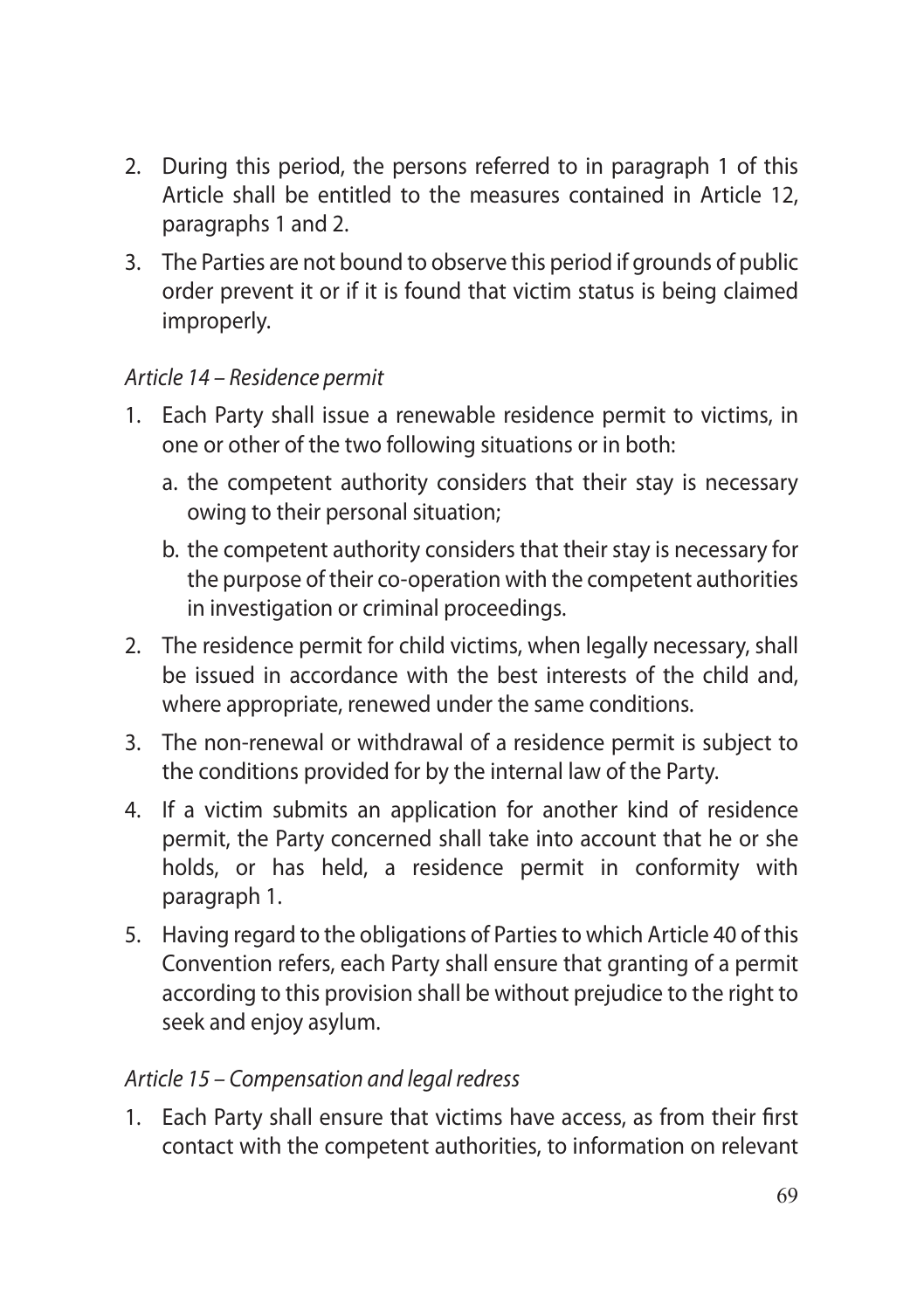judicial and administrative proceedings in a language which they can understand.

- 2. Each Party shall provide, in its internal law, for the right to legal assistance and to free legal aid for victims under the conditions provided by its internal law.
- 3. Each Party shall provide, in its internal law, for the right of victims to compensation from the perpetrators.
- 4. Each Party shall adopt such legislative or other measures as may be necessary to guarantee compensation for victims in accordance with the conditions under its internal law, for instance through the establishment of a fund for victim compensation or measures or programmes aimed at social assistance and social integration of victims, which could be funded by the assets resulting from the application of measures provided in Article 23.

#### *Article 16 – Repatriation and return of victims*

- 1. The Party of which a victim is a national or in which that person had the right of permanent residence at the time of entry into the territory of the receiving Party shall, with due regard for his or her rights, safety and dignity, facilitate and accept, his or her return without undue or unreasonable delay.
- 2. When a Party returns a victim to another State, such return shall be with due regard for the rights, safety and dignity of that person and for the status of any legal proceedings related to the fact that the person is a victim, and shall preferably be voluntary.
- 3. At the request of a receiving Party, a requested Party shall verify whether a person is its national or had the right of permanent residence in its territory at the time of entry into the territory of the receiving Party.
- 4. In order to facilitate the return of a victim who is without proper documentation, the Party of which that person is a national or in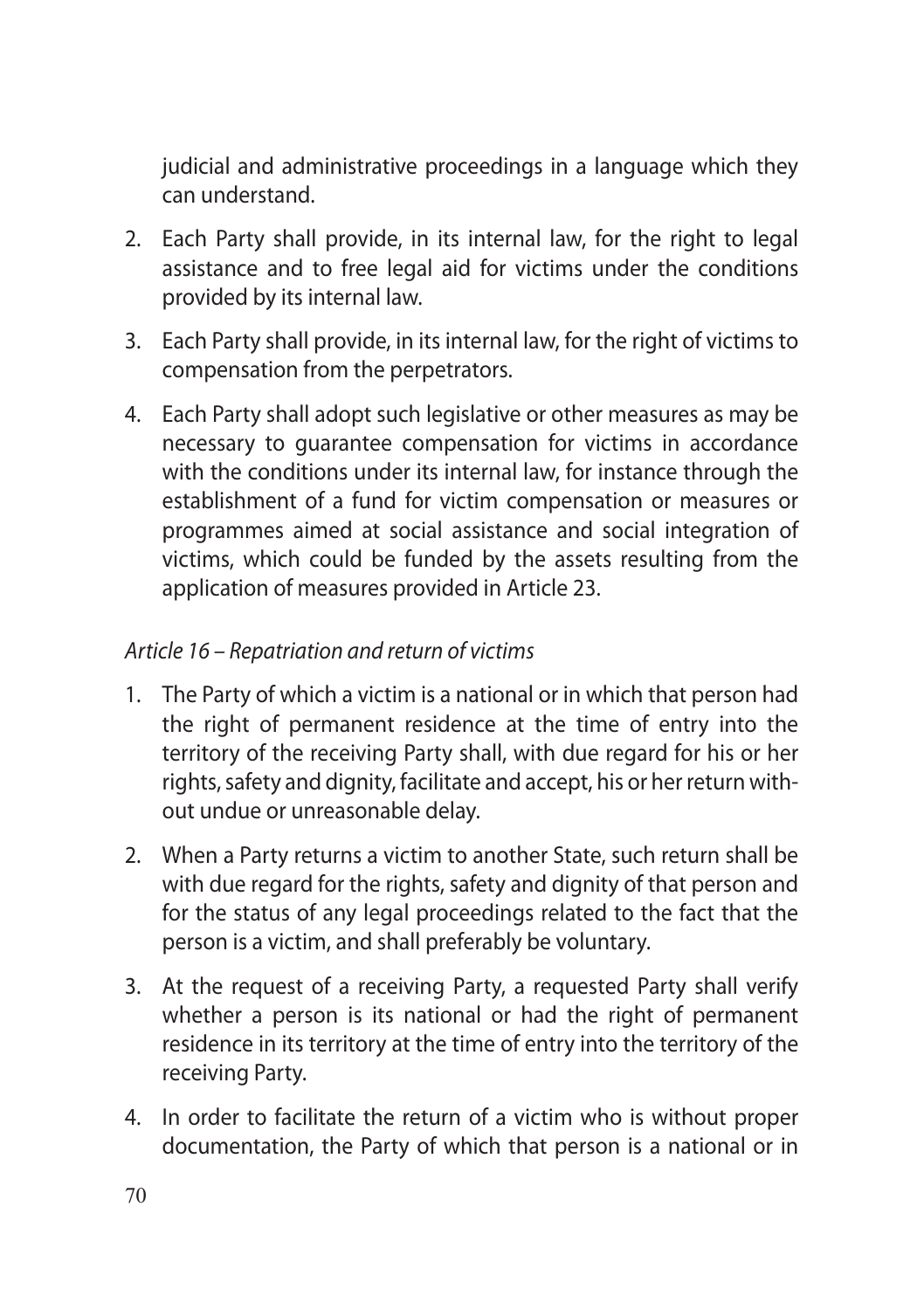which he or she had the right of permanent residence at the time of entry into the territory of the receiving Party shall agree to issue, at the request of the receiving Party, such travel documents or other authorisation as may be necessary to enable the person to travel to and re-enter its territory.

- 5. Each Party shall adopt such legislative or other measures as may be necessary to establish repatriation programmes, involving relevant national or international institutions and non-governmental organisations. These programmes aim at avoiding re-victimisation. Each Party should make its best effort to favour the reintegration of victims into the society of the State of return, including reintegration into the education system and the labour market, in particular through the acquisition and improvement of their professional skills. With regard to children, these programmes should include enjoyment of the right to education and measures to secure adequate care or receipt by the family or appropriate care structures.
- 6. Each Party shall adopt such legislative or other measures as may be necessary to make available to victims, where appropriate in cooperation with any other Party concerned, contact information of structures that can assist them in the country where they are returned or repatriated, such as law enforcement offices, non-governmental organisations, legal professions able to provide counselling and social welfare agencies.
- 7. Child victims shall not be returned to a State, if there is indication, following a risk and security assessment, that such return would not be in the best interests of the child.

### *Article 17 – Gender equality*

Each Party shall, in applying measures referred to in this chapter, aim to promote gender equality and use gender mainstreaming in the development, implementation and assessment of the measures.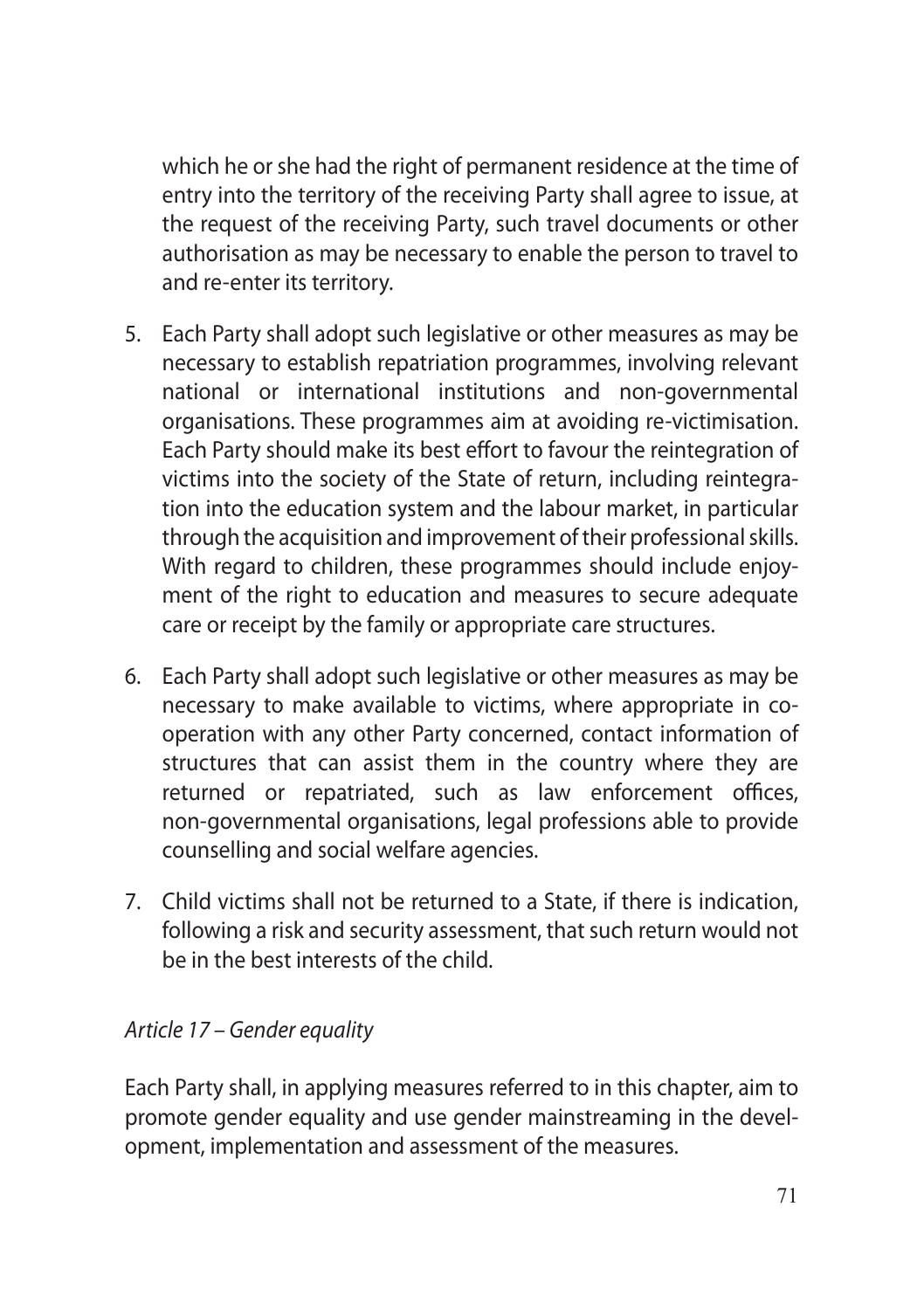# **Chapter IV – Substantive criminal law**

### *Article 18 – Criminalisation of trafficking in human beings*

Each Party shall adopt such legislative and other measures as may be necessary to establish as criminal offences the conduct contained in article 4 of this Convention, when committed intentionally.

## *Article 19 – Criminalisation of the use of services of a victim*

Each Party shall consider adopting such legislative and other measures as may be necessary to establish as criminal offences under its internal law, the use of services which are the object of exploitation as referred to in Article 4 paragraph a of this Convention, with the knowledge that the person is a victim of trafficking in human beings.

## *Article 20 – Criminalisation of acts relating to travel or identity documents*

Each Party shall adopt such legislative and other measures as may be necessary to establish as criminal offences the following conducts, when committed intentionally and for the purpose of enabling the trafficking in human beings:

- a. forging a travel or identity document;
- b. procuring or providing such a document;
- c. retaining, removing, concealing, damaging or destroying a travel or identity document of another person.

## *Article 21 – Attempt and aiding or abetting*

- 1. Each Party shall adopt such legislative and other measures as may be necessary to establish as criminal offences when committed intentionally, aiding or abetting the commission of any of the offences established in accordance with Articles 18 and 20 of the present Convention.
- 2. Each Party shall adopt such legislative and other measures as may be necessary to establish as criminal offences when committed intentionally, an attempt to commit the offences established in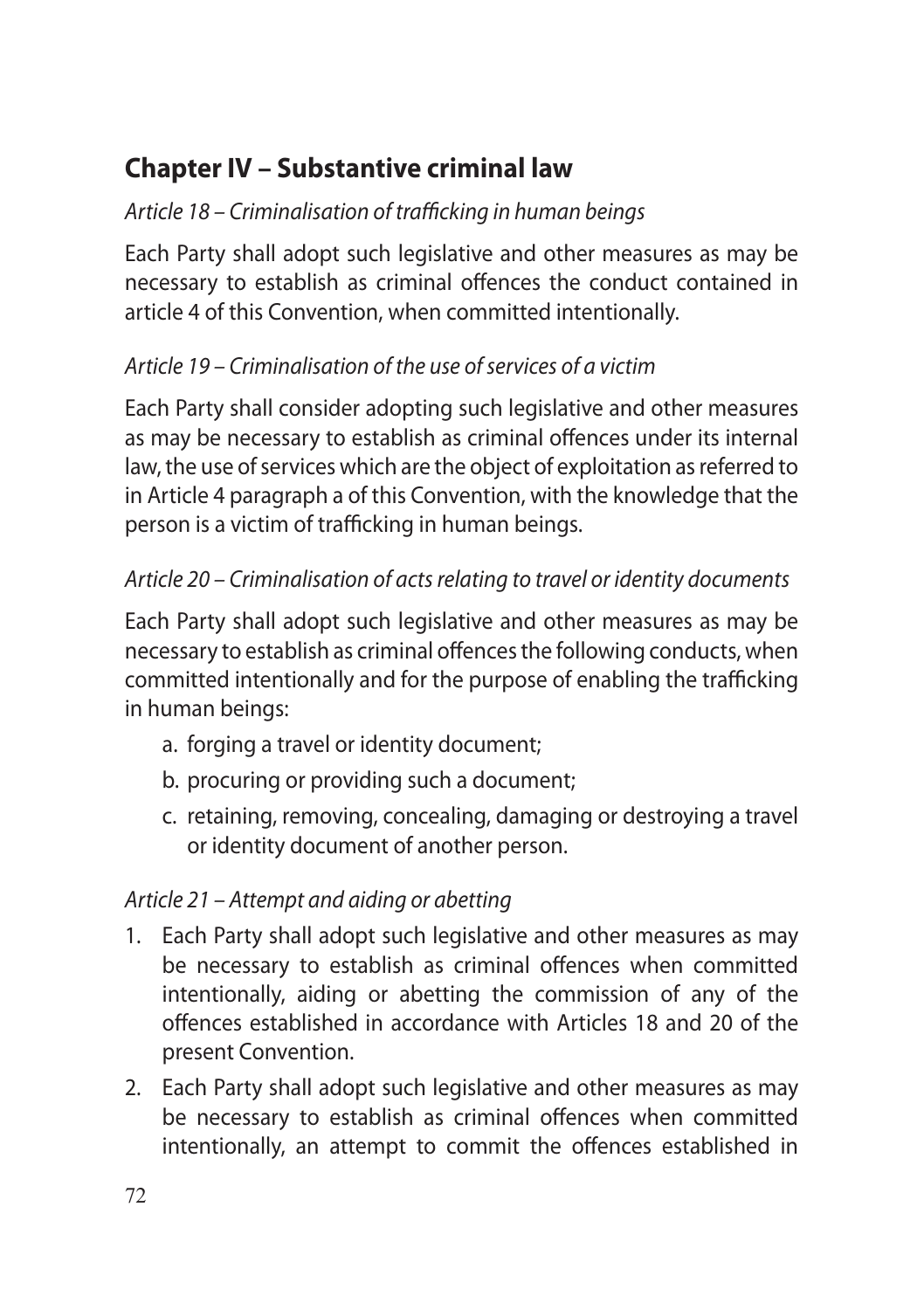accordance with Articles 18 and 20, paragraph a, of this Convention.

## *Article 22 – Corporate liability*

1. Each Party shall adopt such legislative and other measures as may be necessary to ensure that a legal person can be held liable for a criminal offence established in accordance with this Convention, committed for its benefit by any natural person, acting either individually or as part of an organ of the legal person, who has a leading position within the legal person, based on:

a. a power of representation of the legal person;

- b. an authority to take decisions on behalf of the legal person;
- c. an authority to exercise control within the legal person.
- 2. Apart from the cases already provided for in paragraph 1, each Party shall take the measures necessary to ensure that a legal person can be held liable where the lack of supervision or control by a natural person referred to in paragraph 1 has made possible the commission of a criminal offence established in accordance with this Convention for the benefit of that legal person by a natural person acting under its authority.
- 3. Subject to the legal principles of the Party, the liability of a legal person may be criminal, civil or administrative.
- 4. Such liability shall be without prejudice to the criminal liability of the natural persons who have committed the offence.

## *Article 23 – Sanctions and measures*

1. Each Party shall adopt such legislative and other measures as may be necessary to ensure that the criminal offences established in accordance with Articles 18 to 21 are punishable by effective, proportionate and dissuasive sanctions. These sanctions shall include, for criminal offences established in accordance with Article 18 when committed by natural persons, penalties involving deprivation of liberty which can give rise to extradition.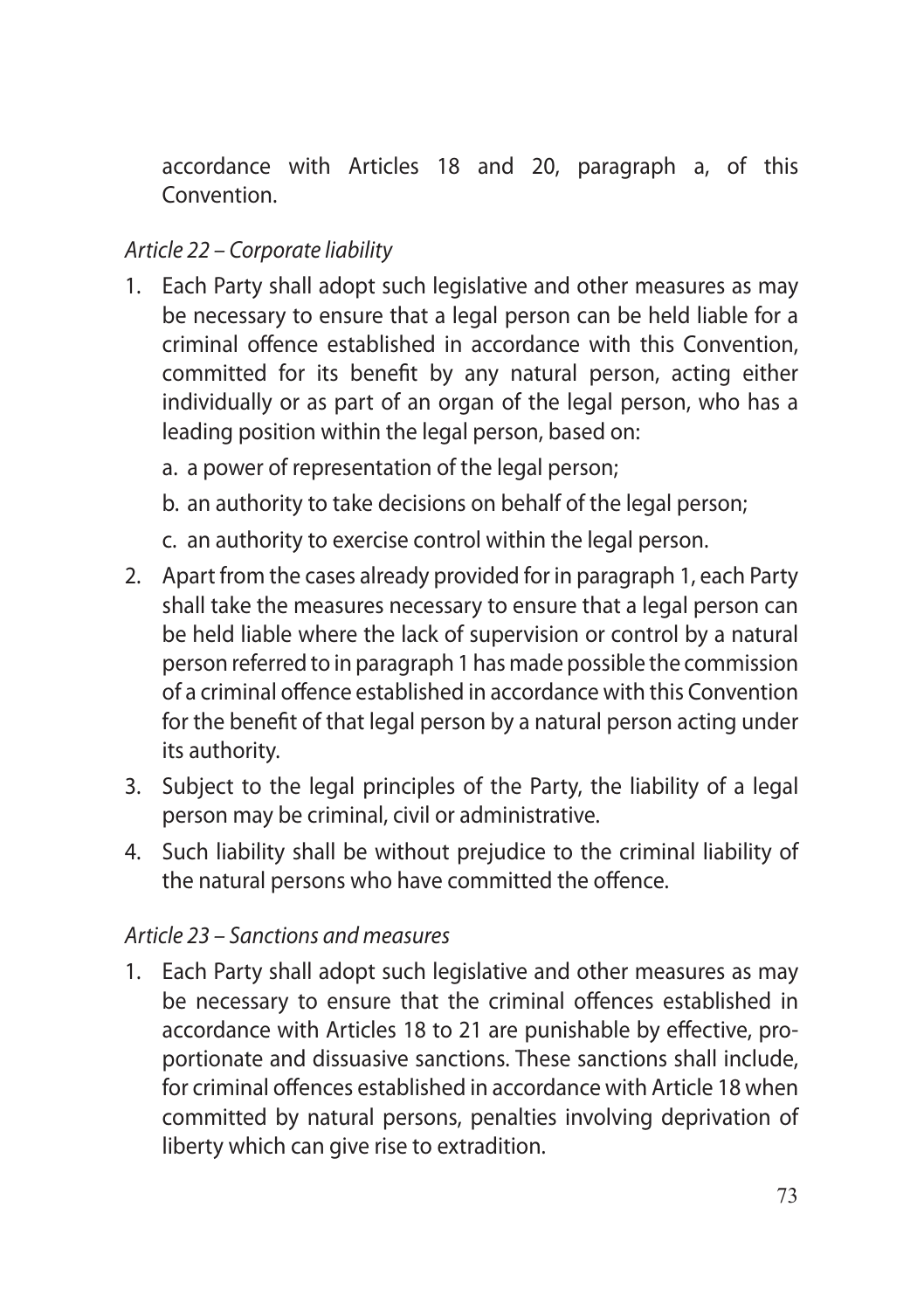- 2. Each Party shall ensure that legal persons held liable in accordance with Article 22 shall be subject to effective, proportionate and dissuasive criminal or non-criminal sanctions or measures, including monetary sanctions.
- 3. Each Party shall adopt such legislative and other measures as may be necessary to enable it to confiscate or otherwise deprive the instrumentalities and proceeds of criminal offences established in accordance with Articles 18 and 20, paragraph a, of this Convention, or property the value of which corresponds to such proceeds.
- 4. Each Party shall adopt such legislative or other measures as may be necessary to enable the temporary or permanent closure of any establishment which was used to carry out trafficking in human beings, without prejudice to the rights of *bona fide* third parties or to deny the perpetrator, temporary or permanently, the exercise of the activity in the course of which this offence was committed.

# *Article 24 – Aggravating circumstances*

Each Party shall ensure that the following circumstances are regarded as aggravating circumstances in the determination of the penalty for offences established in accordance with Article 18 of this Convention:

- a. the offence deliberately or by gross negligence endangered the life of the victim;
- b. the offence was committed against a child;
- c. the offence was committed by a public official in the performance of her/his duties;
- d. the offence was committed within the framework of a criminal organisation.

# *Article 25 – Previous convictions*

Each Party shall adopt such legislative and other measures providing for the possibility to take into account final sentences passed by another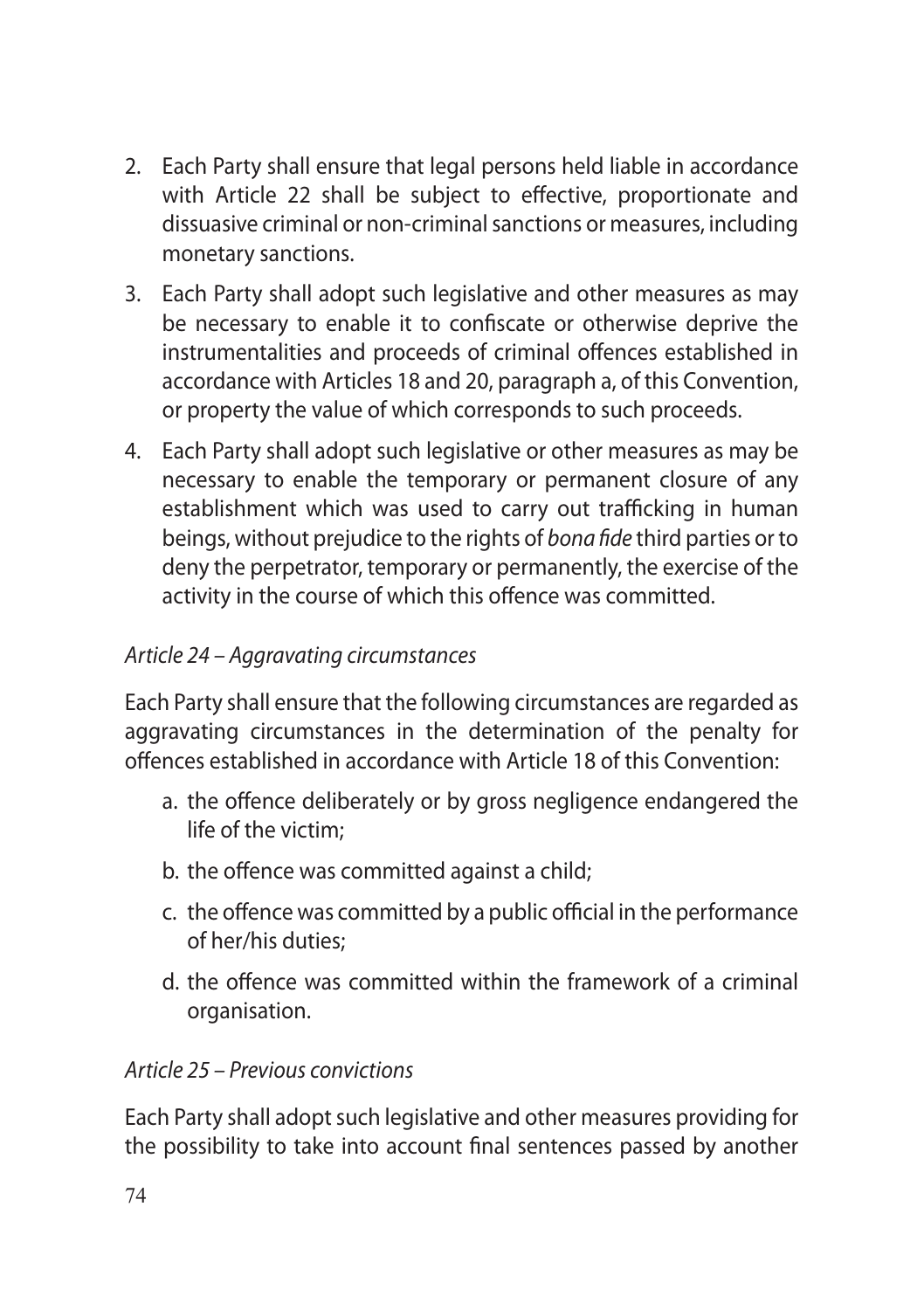Party in relation to offences established in accordance with this Convention when determining the penalty.

## *Article 26 – Non-punishment provision*

Each Party shall, in accordance with the basic principles of its legal system, provide for the possibility of not imposing penalties on victims for their involvement in unlawful activities, to the extent that they have been compelled to do so.

# **Chapter V – Investigation, prosecution and procedural law**

## *Article 27 – Ex parte and ex officio applications*

- 1. Each Party shall ensure that investigations into or prosecution of offences established in accordance with this Convention shall not be dependent upon the report or accusation made by a victim, at least when the offence was committed in whole or in part on its territory.
- 2. Each Party shall ensure that victims of an offence in the territory of a Party other than the one where they reside may make a complaint before the competent authorities of their State of residence. The competent authority to which the complaint is made, insofar as it does not itself have competence in this respect, shall transmit it without delay to the competent authority of the Party in the territory in which the offence was committed. The complaint shall be dealt with in accordance with the internal law of the Party in which the offence was committed.
- 3. Each Party shall ensure, by means of legislative or other measures, in accordance with the conditions provided for by its internal law, to any group, foundation, association or non-governmental organisations which aims at fighting trafficking in human beings or protection of human rights, the possibility to assist and/or support the victim with his or her consent during criminal proceedings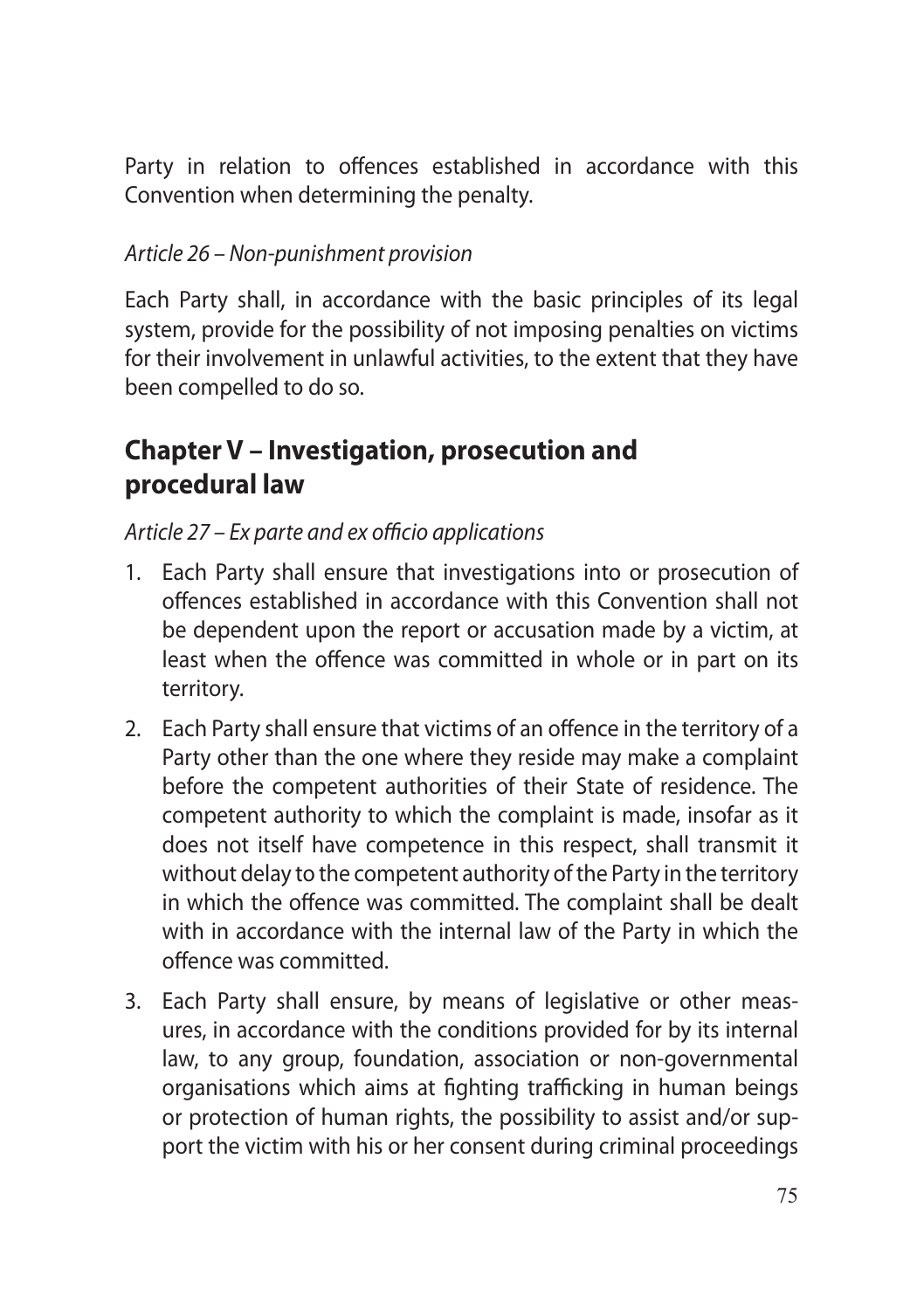concerning the offence established in accordance with Article 18 of this Convention.

*Article 28 – Protection of victims, witnesses and collaborators with the judicial authorities* 

- 1. Each Party shall adopt such legislative or other measures as may be necessary to provide effective and appropriate protection from potential retaliation or intimidation in particular during and after investigation and prosecution of perpetrators, for:
	- a. Victims;
	- b. As appropriate, those who report the criminal offences established in accordance with Article 18 of this Convention or otherwise co-operate with the investigating or prosecuting authorities;
	- c. witnesses who give testimony concerning criminal offences established in accordance with Article 18 of this Convention;
	- d. when necessary, members of the family of persons referred to in subparagraphs a and c.
- 2. Each Party shall adopt such legislative or other measures as may be necessary to ensure and to offer various kinds of protection. This may include physical protection, relocation, identity change and assistance in obtaining jobs.
- 3. A child victim shall be afforded special protection measures taking into account the best interests of the child.
- 4. Each Party shall adopt such legislative or other measures as may be necessary to provide, when necessary, appropriate protection from potential retaliation or intimidation in particular during and after investigation and prosecution of perpetrators, for members of groups, foundations, associations or non-governmental organisations which carry out the activities set out in Article 27, paragraph 3.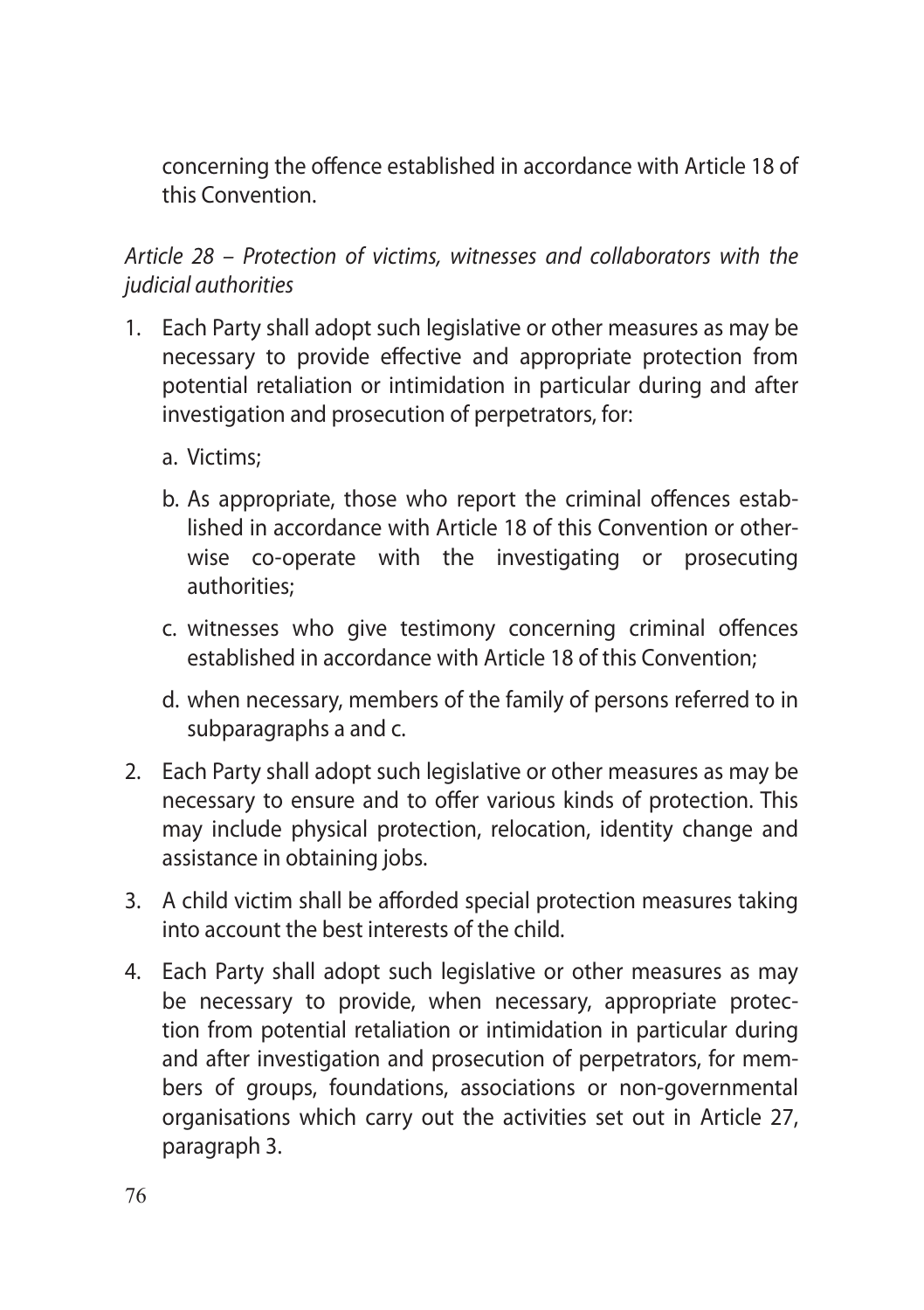5. Each Party shall consider entering into agreements or arrangements with other States for the implementation of this article.

## *Article 29 – Specialised authorities and co-ordinating bodies*

- 1. Each Party shall adopt such measures as may be necessary to ensure that persons or entities are specialised in the fight against trafficking and the protection of victims. Such persons or entities shall have the necessary independence in accordance with the fundamental principles of the legal system of the Party, in order for them to be able to carry out their functions effectively and free from any undue pressure. Such persons or the staffs of such entities shall have adequate training and financial resources for their tasks.
- 2. Each Party shall adopt such measures as may be necessary to ensure co-ordination of the policies and actions of their governments' departments and other public agencies against trafficking in human beings, where appropriate, through setting up co-ordinating bodies.
- 3. Each Party shall provide or strengthen training for relevant officials in the prevention of and fight against trafficking in human beings, including Human Rights training. The training may be agency-specific and shall, as appropriate, focus on: methods used in preventing such trafficking, prosecuting the traffickers and protecting the rights of the victims, including protecting the victims from the traffickers.
- 4. Each Party shall consider appointing National Rapporteurs or other mechanisms for monitoring the anti-trafficking activities of State institutions and the implementation of national legislation requirements.

## *Article 30 – Court proceedings*

In accordance with the Convention for the Protection of Human Rights and Fundamental Freedoms, in particular Article 6, each Party shall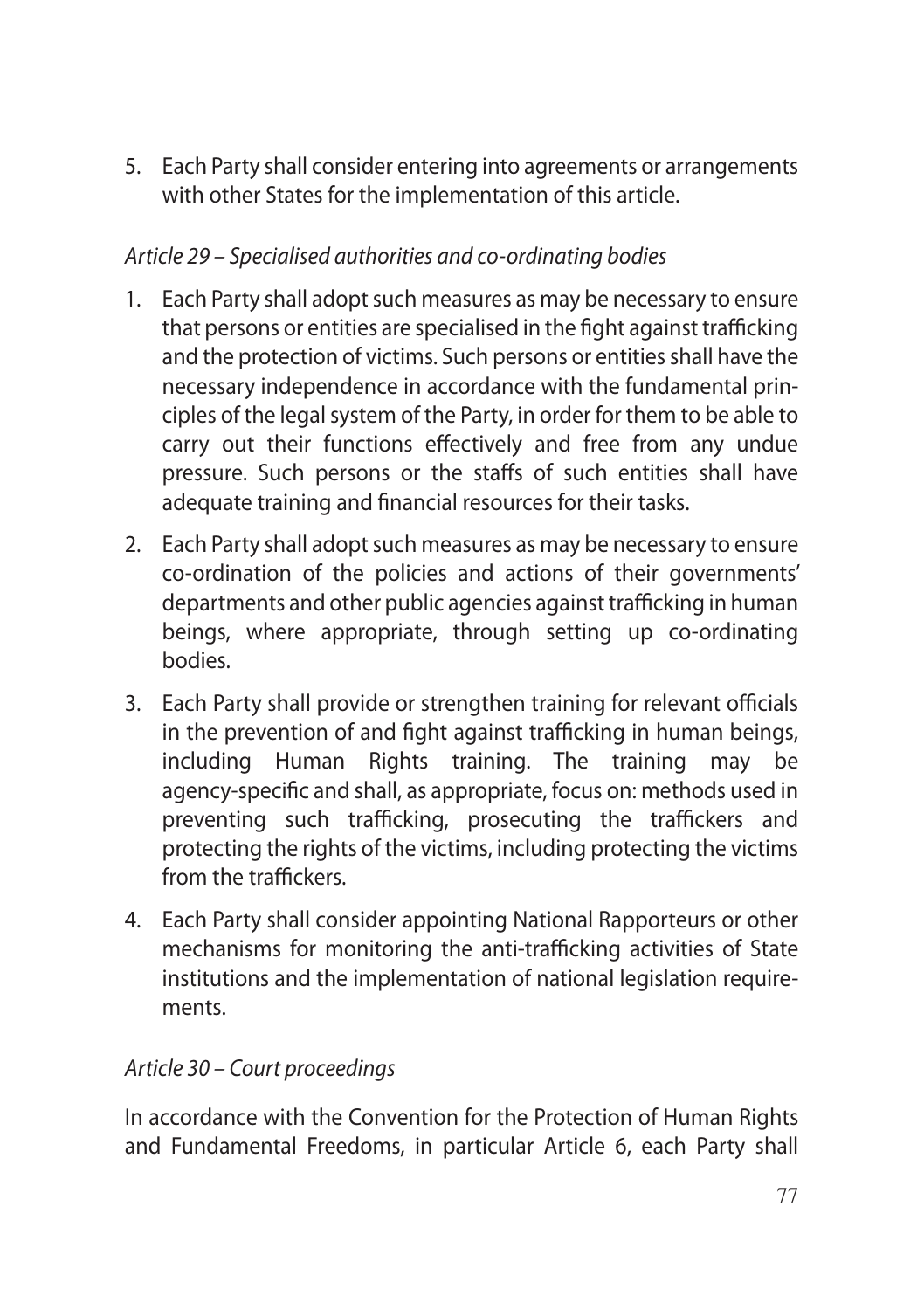adopt such legislative or other measures as may be necessary to ensure in the course of judicial proceedings:

- a. the protection of victims' private life and, where appropriate, identity;
- b. victims' safety and protection from intimidation,

in accordance with the conditions under its internal law and, in the case of child victims, by taking special care of children's needs and ensuring their right to special protection measures.

## *Article 31 – Jurisdiction*

- 1. Each Party shall adopt such legislative and other measures as may be necessary to establish jurisdiction over any offence established in accordance with this Convention, when the offence is committed:
	- a. in its territory; or
	- b. on board a ship flying the flag of that Party; or
	- c. on board an aircraft registered under the laws of that Party; or
	- d. by one of its nationals or by a stateless person who has his or her habitual residence in its territory, if the offence is punishable under criminal law where it was committed or if the offence is committed outside the territorial jurisdiction of any State;
	- e. against one of its nationals.
- 2. Each Party may, at the time of signature or when depositing its instrument of ratification, acceptance, approval or accession, by a declaration addressed to the Secretary General of the Council of Europe, declare that it reserves the right not to apply or to apply only in specific cases or conditions the jurisdiction rules laid down in paragraphs 1 (d) and (e) of this article or any part thereof.
- 3. Each Party shall adopt such measures as may be necessary to establish jurisdiction over the offences referred to in this Convention, in cases where an alleged offender is present in its territory and it does not extradite him/her to another Party, solely on the basis of his/her nationality, after a request for extradition.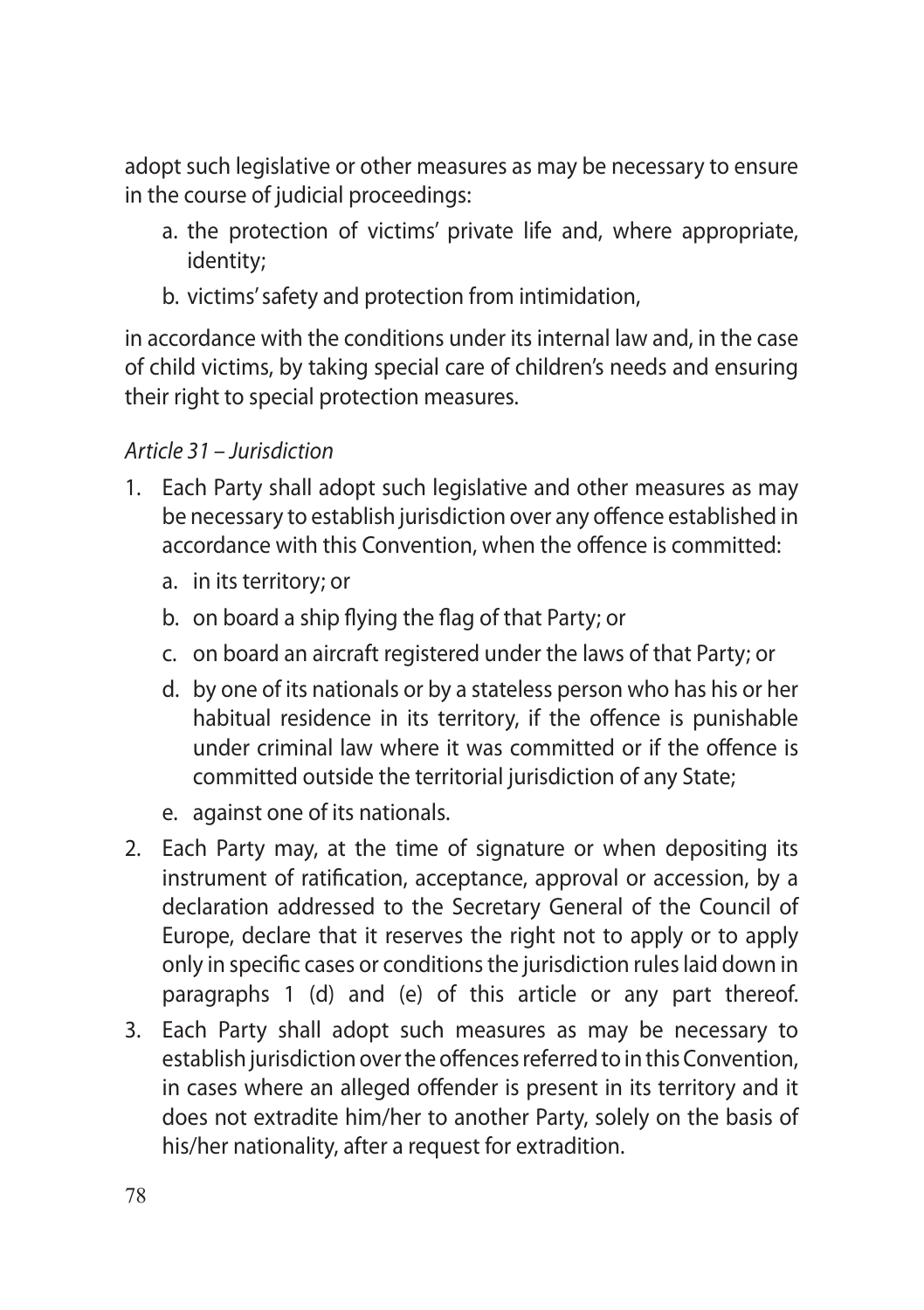- 4. When more than one Party claims jurisdiction over an alleged offence established in accordance with this Convention, the Parties involved shall, where appropriate, consult with a view to determining the most appropriate jurisdiction for prosecution.
- 5. Without prejudice to the general norms of international law, this Convention does not exclude any criminal jurisdiction exercised by a Party in accordance with internal law.

# **Chapter VI – International co-operation and cooperation with civil society**

# *Article 32 – General principles and measures for international co-operation*

The Parties shall co-operate with each other, in accordance with the provisions of this Convention, and through application of relevant applicable international and regional instruments, arrangements agreed on the basis of uniform or reciprocal legislation and internal laws, to the widest extent possible, for the purpose of:

- preventing and combating trafficking in human beings;
- protecting and providing assistance to victims;
- investigations or proceedings concerning criminal offences established in accordance with this Convention.

## *Article 33 – Measures relating to endangered or missing persons*

- 1. When a Party, on the basis of the information at its disposal, has reasonable grounds to believe that the life, the freedom or the physical integrity of a person referred to in Article 28, paragraph 1, is in immediate danger on the territory of another Party, the Party that has the information shall, in such a case of emergency, transmit it without delay to the latter so as to take the appropriate protection measures.
- 2. The Parties to this Convention may consider reinforcing their cooperation in the search for missing people, in particular for missing children, if the information available leads them to believe that she/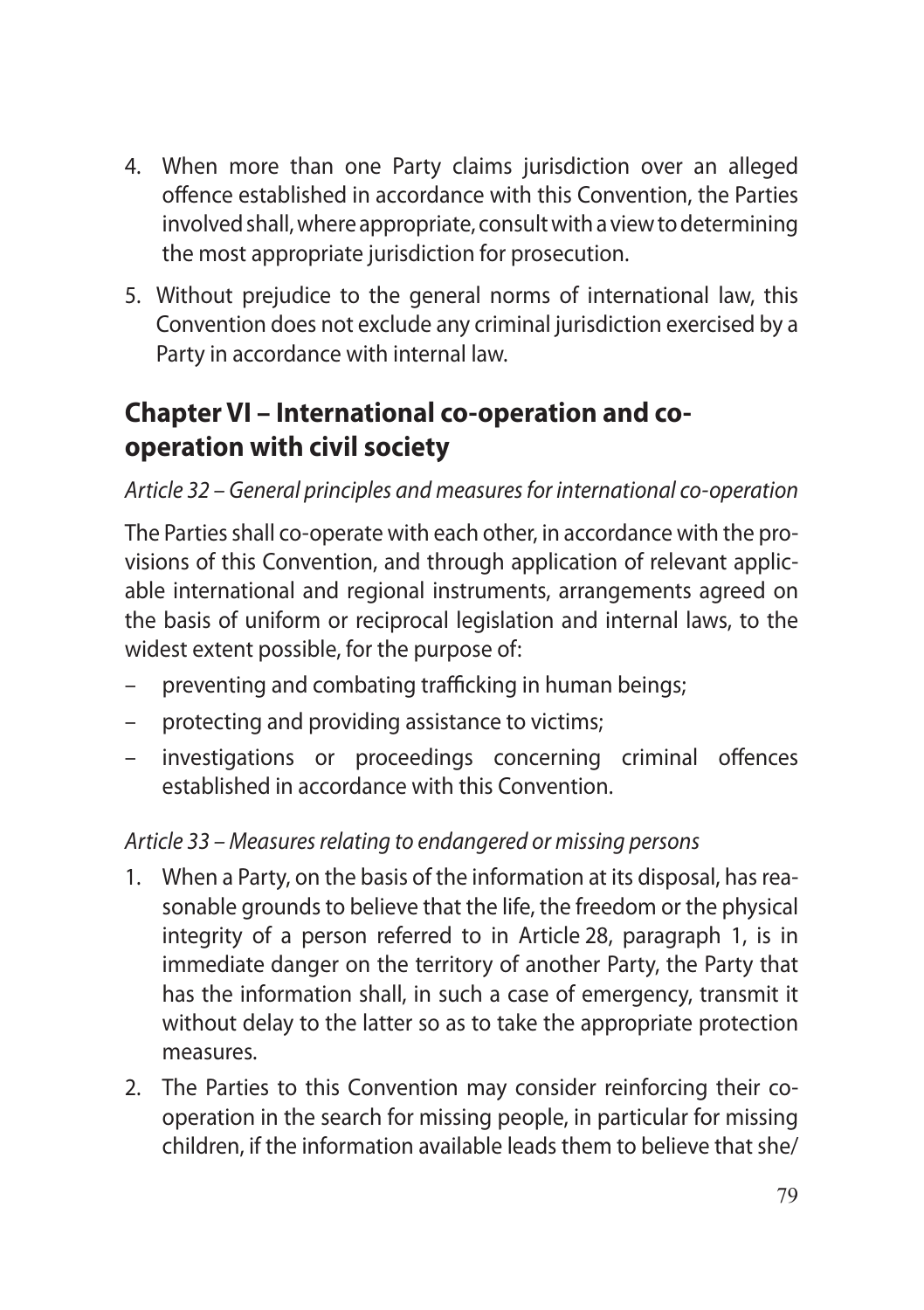he is a victim of trafficking in human beings. To this end, the Parties may conclude bilateral or multilateral treaties with each other.

#### *Article 34 – Information*

- 1. The requested Party shall promptly inform the requesting Party of the final result of the action taken under this chapter. The requested Party shall also promptly inform the requesting Party of any circumstances which render impossible the carrying out of the action sought or are likely to delay it significantly.
- 2. A Party may, within the limits of its internal law, without prior request, forward to another Party information obtained within the framework of its own investigations when it considers that the disclosure of such information might assist the receiving Party in initiating or carrying out investigations or proceedings concerning criminal offences established in accordance with this Convention or might lead to a request for co-operation by that Party under this chapter.
- 3. Prior to providing such information, the providing Party may request that it be kept confidential or used subject to conditions. If the receiving Party cannot comply with such request, it shall notify the providing Party, which shall then determine whether the information should nevertheless be provided. If the receiving Party accepts the information subject to the conditions, it shall be bound by them.
- 4. All information requested concerning Articles 13, 14 and 16, necessary to provide the rights conferred by these Articles, shall be transmitted at the request of the Party concerned without delay with due respect to Article 11 of the present Convention.

## *Article 35 – Co-operation with civil society*

Each Party shall encourage state authorities and public officials to cooperate with non-governmental organisations, other relevant organisations and members of civil society, in establishing strategic partnerships with the aim of achieving the purpose of this Convention.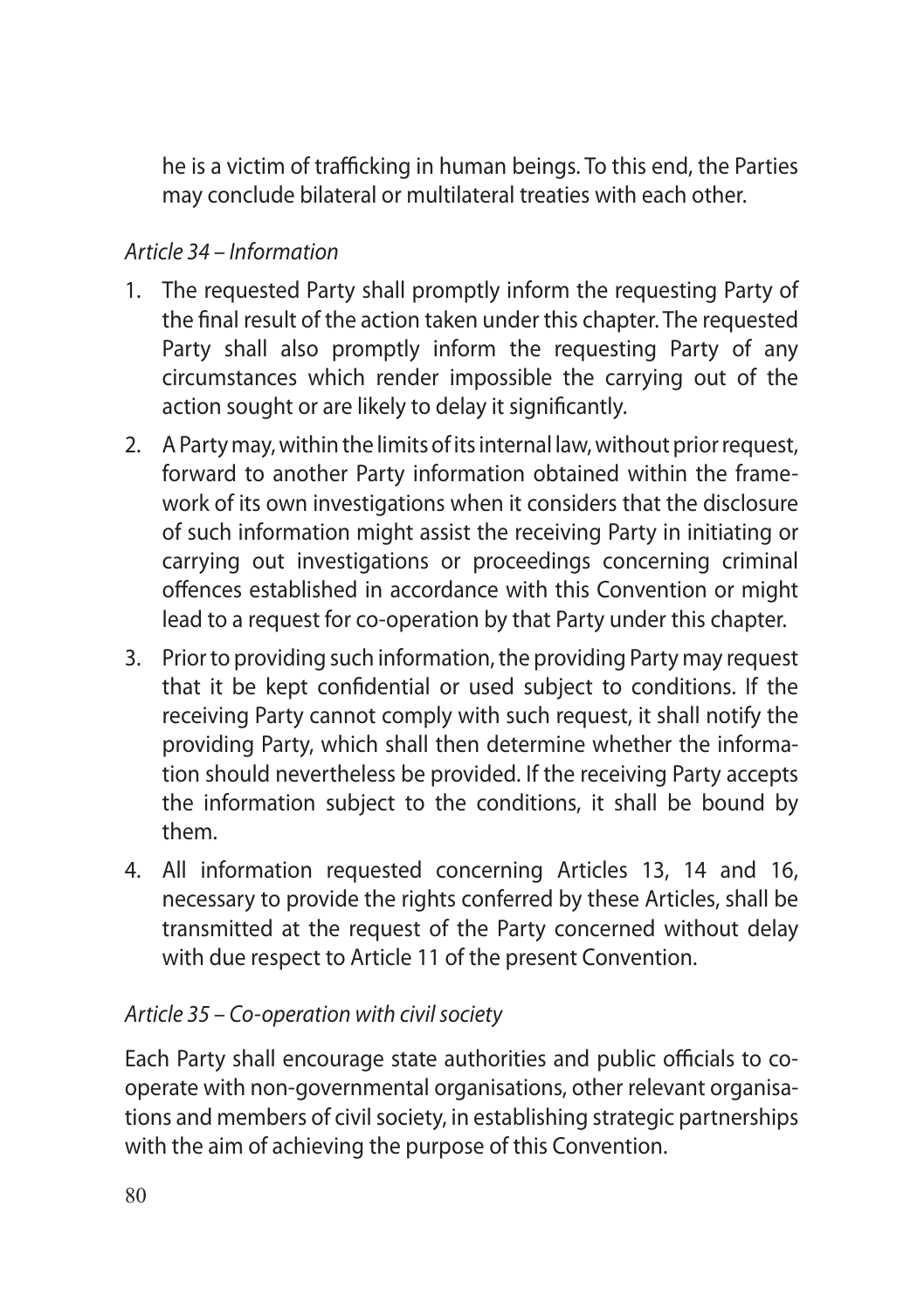# **Chapter VII – Monitoring mechanism**

*Article 36 – Group of experts on action against trafficking in human beings* 

- 1. The Group of experts on action against trafficking in human beings (hereinafter referred to as "GRETA"), shall monitor theimplementation of this Convention by the Parties.
- 2. GRETA shall be composed of a minimum of 10 members and a maximum of 15 members, taking into account a gender and geographical balance, as well as a multidisciplinary expertise. They shall be elected by the Committee of the Parties for a term of office of 4 years, renewable once, chosen from amongst nationals of the States Parties to this Convention.
- 3. The election of the members of GRETA shall be based on the following principles:
	- a. they shall be chosen from among persons of high moral character, known for their recognised competence in the fields of Human Rights, assistance and protection of victims and of action against trafficking in human beings or having professional experience in the areas covered by this Convention;
	- b. they shall sit in their individual capacity and shall be independent and impartial in the exercise of their functions and shall be available to carry out their duties in an effective manner;
	- c. no two members of GRETA may be nationals of the same State;
	- d. they should represent the main legal systems.
- 4. The election procedure of the members of GRETA shall be determined by the Committee of Ministers, after consulting with and obtaining the unanimous consent of the Parties to the Convention, within a period of one year following the entry into force of this Convention. GRETA shall adopt its own rules of procedure.

# *Article 37 – Committee of the Parties*

1. The Committee of the Parties shall be composed of the representatives on the Committee of Ministers of the Council of Europe of the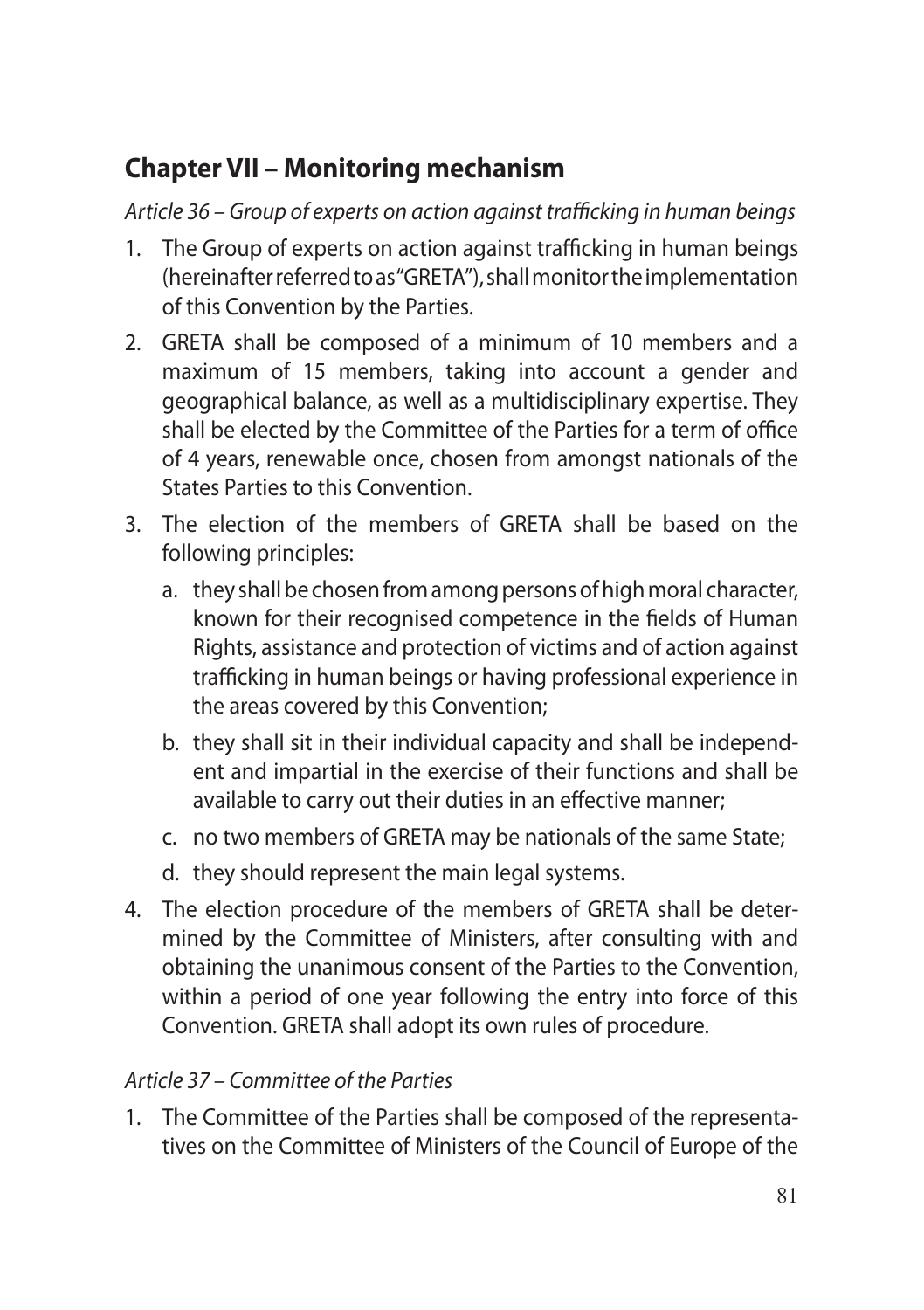member States Parties to the Convention and representatives of the Parties to the Convention, which are not members of the Council of Europe.

- 2. The Committee of the Parties shall be convened by the Secretary General of the Council of Europe. Its first meeting shall be held within a period of one year following the entry into force of this Convention in order to elect the members of GRETA. It shall subsequently meet whenever one-third of the Parties, the President of GRETA or the Secretary General so requests.
- 3. The Committee of the Parties shall adopt its own rules of procedure.

## *Article 38 – Procedure*

- 1. The evaluation procedure shall concern the Parties to the Convention and be divided in rounds, the length of which is determined by GRETA. At the beginning of each round GRETA shall select the specific provisions on which the evaluation procedure shall be based.
- 2. GRETA shall define the most appropriate means to carry out this evaluation. GRETA may in particular adopt a questionnaire for each evaluation round, which may serve as a basis for the evaluation of the implementation by the Parties of the present Convention. Such a questionnaire shall be addressed to all Parties. Parties shall respond to this questionnaire, as well as to any other request of information from GRFTA
- 3. GRETA may request information from civil society.
- 4. GRETA may subsidiarily organise, in co-operation with the national authorities and the "contact person" appointed by the latter, and, if necessary, with the assistance of independent national experts, country visits. During these visits, GRETA may be assisted by specialists in specific fields.
- 5. GRETA shall prepare a draft report containing its analysis concerning the implementation of the provisions on which the evaluation is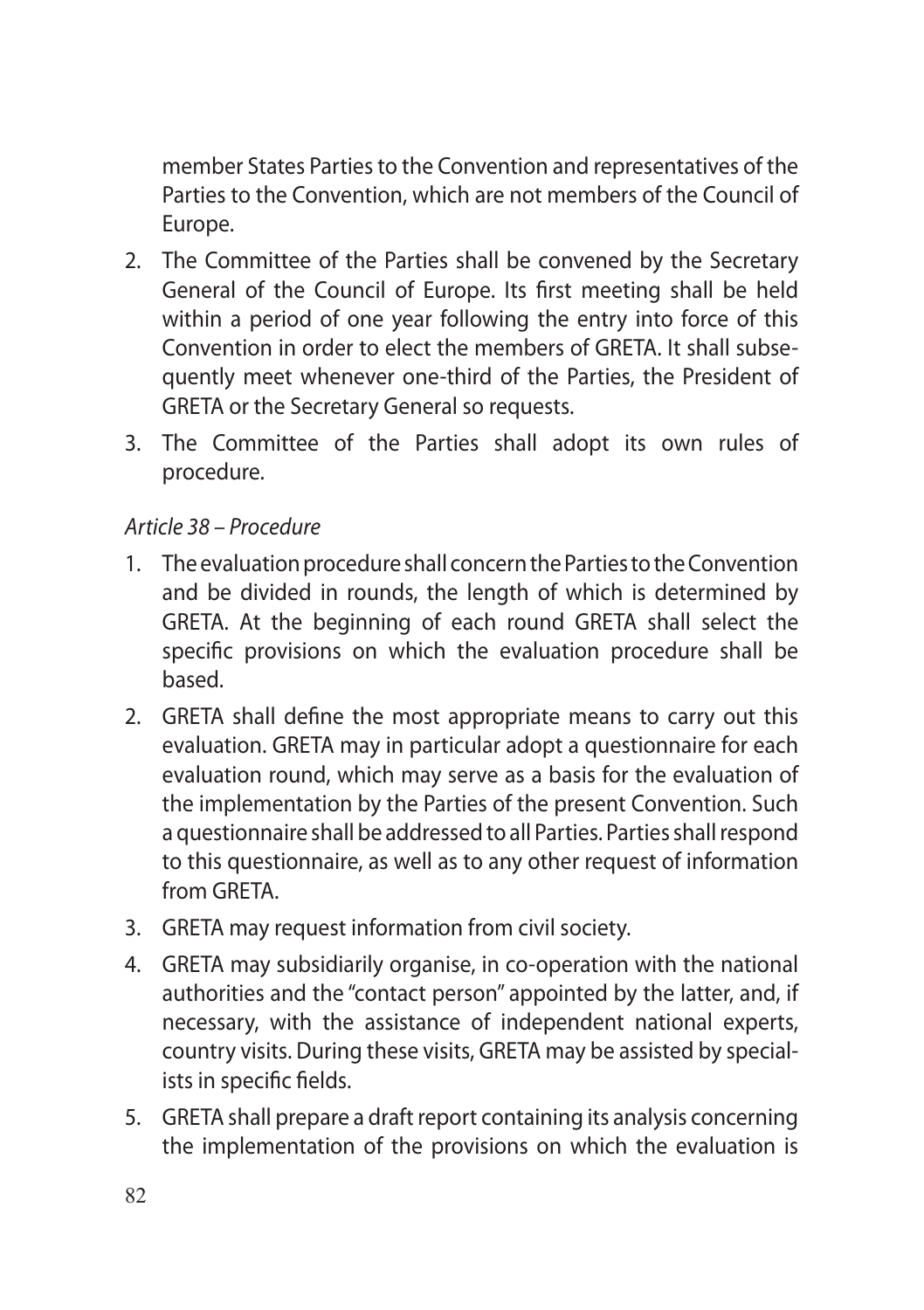based, as well as its suggestions and proposals concerning the way in which the Party concerned may deal with the problems which have been identified. The draft report shall be transmitted for comments to the Party which undergoes the evaluation. Its comments are taken into account by GRETA when establishing its report.

- 6. On this basis, GRETA shall adopt its report and conclusions concerning the measures taken by the Party concerned to implement the provisions of the present Convention. This report and conclusions shall be sent to the Party concerned and to the Committee of the Parties. The report and conclusions of GRETA shall be made public as from their adoption, together with eventual comments by the Party concerned.
- 7. Without prejudice to the procedure of paragraphs 1 to 6 of this article, the Committee of the Parties may adopt, on the basis of the report and conclusions of GRETA, recommendations addressed to this Party (a) concerning the measures to be taken to implement the conclusions of GRETA, if necessary setting a date for submitting information on their implementation, and (b) aiming at promoting co-operation with that Party for the proper implementation of the present Convention.

# **Chapter VIII – Relationship with other international instruments**

*Article 39 – Relationship with the Protocol to prevent, suppress and punish trafficking in persons, especially women and children, supplementing the United Nations Convention against transnational organised crime* 

This Convention shall not affect the rights and obligations derived from the provisions of the Protocol to prevent, suppress and punish trafficking in persons, especially women and children, supplementing the United Nations Convention against transnational organised crime, and is intended to enhance the protection afforded by it and develop the standards contained therein.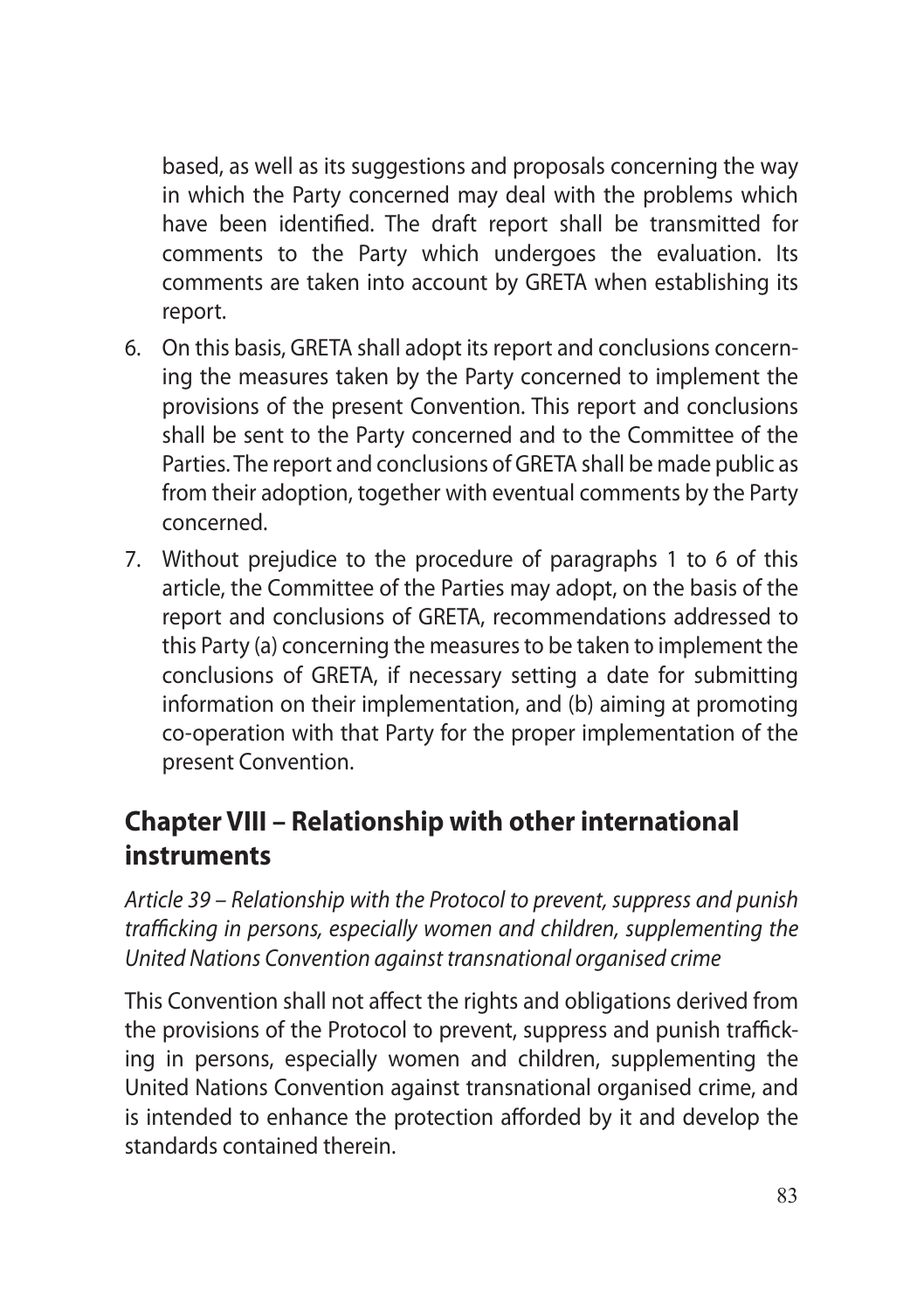# *Article 40 – Relationship with other international instruments*

- 1. This Convention shall not affect the rights and obligations derived from other international instruments to which Parties to the present Convention are Parties or shall become Parties and which contain provisions on matters governed by this Convention and which ensure greater protection and assistance for victims of trafficking.
- 2. The Parties to the Convention may conclude bilateral or multilateral agreements with one another on the matters dealt with in this Convention, for purposes of supplementing or strengthening its provisions or facilitating the application of the principles embodied in it.
- 3. Without prejudice to the object and purpose of the present Convention and without prejudice to its full application with other Parties, Parties which are members of the European Union shall, in their mutual relations, apply Community and European Union rules in so far as there are Community or European Union rules governing the particular subject concerned and applicable to the specific case.
- 4. Nothing in this Convention shall affect the rights, obligations and responsibilities of States and individuals under international law, including international humanitarian law and international human rights law and, in particular, where applicable, the 1951 Convention and the 1967 Protocol relating to the Status of Refugees and the principle of *non-refoulement* as contained therein.

# **Chapter IX – Amendments to the Convention**

# *Article 41 – Amendments*

1. Any proposal for an amendment to this Convention presented by a Party shall be communicated to the Secretary General of the Council of Europe and forwarded by him or her to the member States of the Council of Europe, any signatory, any State Party, the European Community, to any State invited to sign this Convention in accordance with the provisions of Article 42 and to any State invited to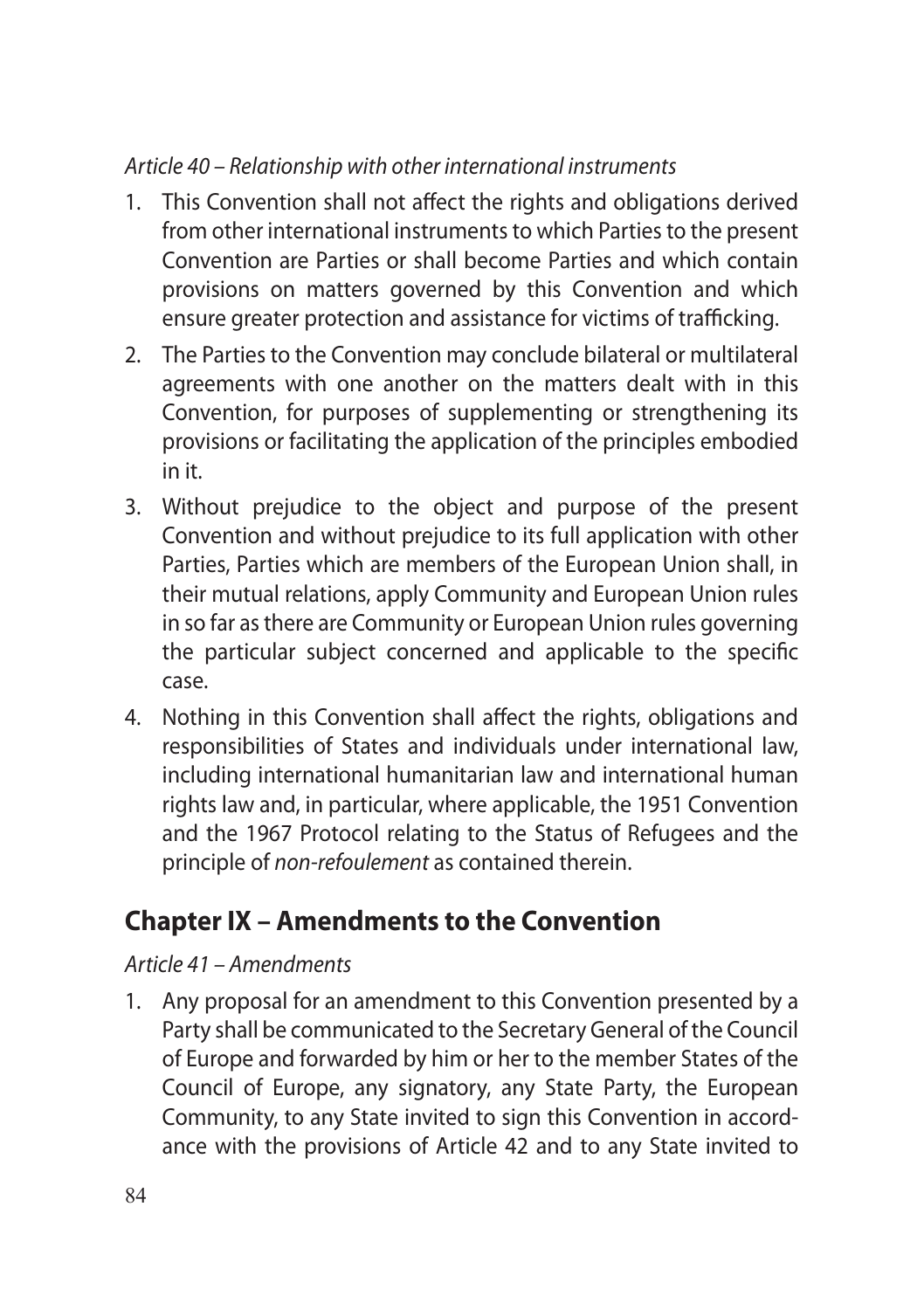accede to this Convention in accordance with the provisions of Article 43.

- 2. Any amendment proposed by a Party shall be communicated to GRETA, which shall submit to the Committee of Ministers its opinion on that proposed amendment.
- 3. The Committee of Ministers shall consider the proposed amendment and the opinion submitted by GRETA and, following consultation of the Parties to this Convention and after obtaining their unanimous consent, may adopt the amendment.
- 4. The text of any amendment adopted by the Committee of Ministers in accordance with paragraph 3 of this article shall be forwarded to the Parties for acceptance.
- 5. Any amendment adopted in accordance with paragraph 3 of this article shall enter into force on the first day of the month following the expiration of a period of one month after the date on which all Parties have informed the Secretary General that they have accepted it.

# **Chapter X – Final clauses**

# *Article 42 – Signature and entry into force*

- 1. This Convention shall be open for signature by the member States of the Council of Europe, the non member States which have participated in its elaboration and the European Community.
- 2. This Convention is subject to ratification, acceptance or approval. Instruments of ratification, acceptance or approval shall be deposited with the Secretary General of the Council of Europe.
- 3. This Convention shall enter into force on the first day of the month following the expiration of a period of three months after the date on which 10 Signatories, including at least 8 member States of the Council of Europe, have expressed their consent to be bound by the Convention in accordance with the provisions of the preceding paragraph.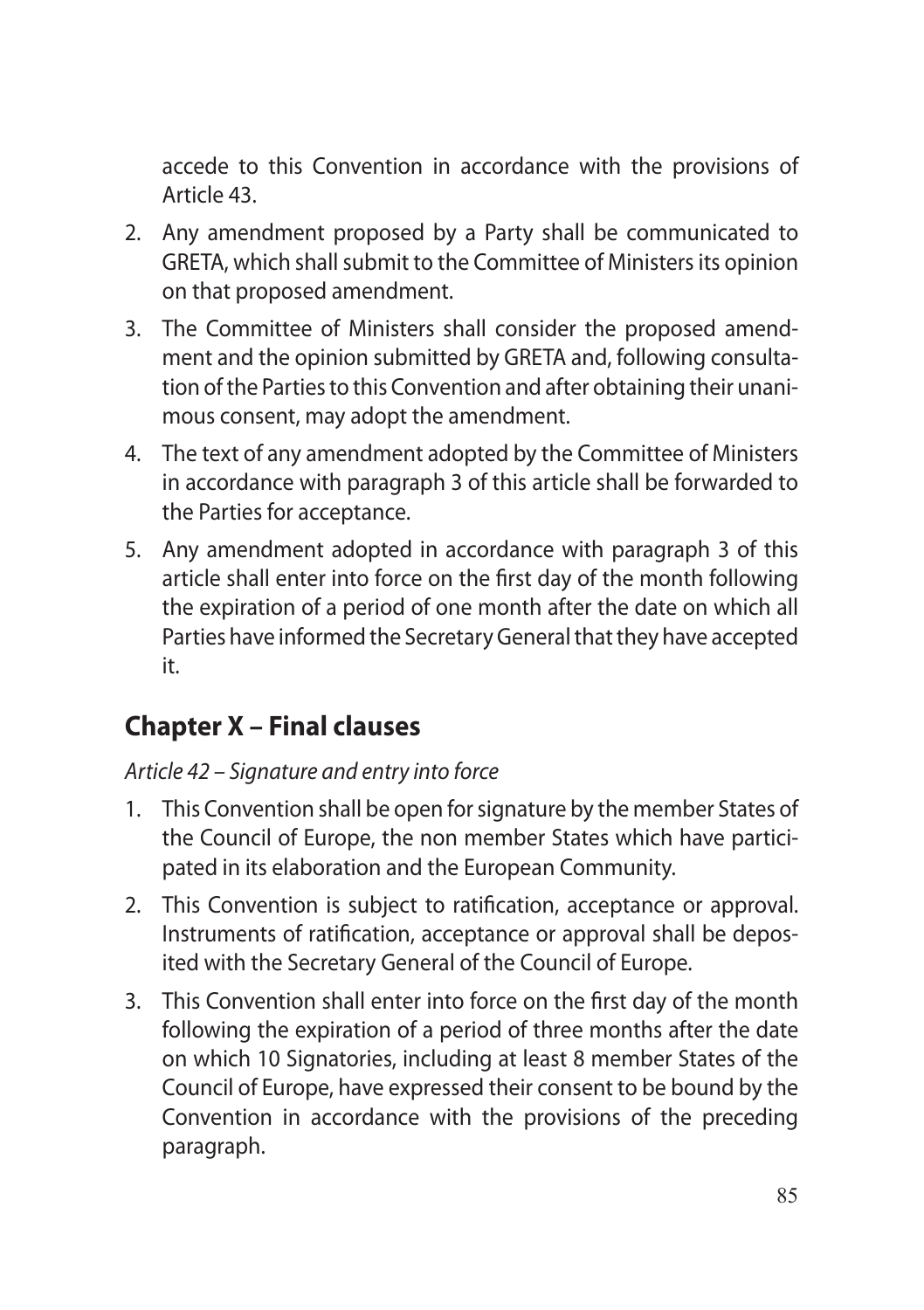4. In respect of any State mentioned in paragraph 1 or the European Community, which subsequently expresses its consent to be bound by it, the Convention shall enter into force on the first day of the month following the expiration of a period of three months after the date of the deposit of its instrument of ratification, acceptance or approval.

#### *Article 43 – Accession to the Convention*

- 1. After the entry into force of this Convention, the Committee of Ministers of the Council of Europe may, after consultation of the Parties to this Convention and obtaining their unanimous consent, invite any non-member State of the Council of Europe, which has not participated in the elaboration of the Convention, to accede to this Convention by a decision taken by the majority provided for in Article 20 *d*. of the Statute of the Council of Europe, and by unanimous vote of the representatives of the Contracting States entitled to sit on the Committee of Ministers.
- 2. In respect of any acceding State, the Convention shall enter into force on the first day of the month following the expiration of a period of three months after the date of deposit of the instrument of accession with the Secretary General of the Council of Europe.

## *Article 44 – Territorial application*

- 1. Any State or the European Community may, at the time of signature or when depositing its instrument of ratification, acceptance, approval or accession, specify the territory or territories to which this Convention shall apply.
- 2. Any Party may, at any later date, by a declaration addressed to the Secretary General of the Council of Europe, extend the application of this Convention to any other territory specified in the declaration and for whose international relations it is responsible or on whose behalf it is authorised to give undertakings. In respect of such territory, the Convention shall enter into force on the first day of the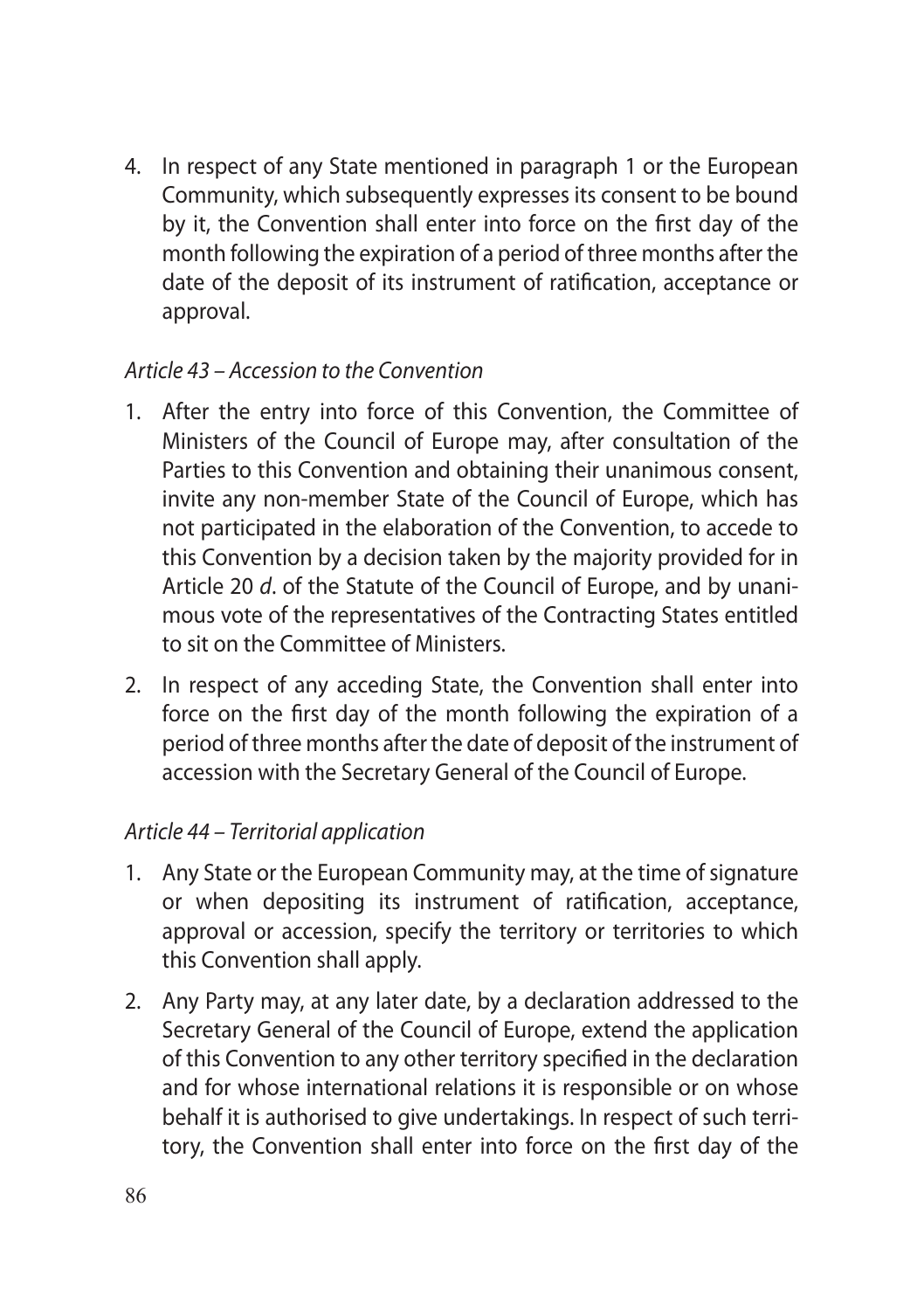month following the expiration of a period of three months after the date of receipt of such declaration by the Secretary General.

3. Any declaration made under the two preceding paragraphs may, in respect of any territory specified in such declaration, be withdrawn by a notification addressed to the Secretary General of the Council of Europe. The withdrawal shall become effective on the first day of the month following the expiration of a period of three months after the date of receipt of such notification by the Secretary General.

#### *Article 45 – Reservations*

No reservation may be made in respect of any provision of this Convention, with the exception of the reservation of Article 31, paragraph 2.

#### *Article 46 – Denunciation*

- 1. Any Party may, at any time, denounce this Convention by means of a notification addressed to the Secretary General of the Council of Europe.
- 2. Such denunciation shall become effective on the first day of the month following the expiration of a period of three months after the date of receipt of the notification by the Secretary General.

## *Article 47 – Notification*

The Secretary General of the Council of Europe shall notify the member States of the Council of Europe, any State signatory, any State Party, the European Community, to any State invited to sign this Convention in accordance with the provisions of Article 42 and to any State invited to accede to this Convention in accordance with the provisions of Article 43 of:

- a. any signature;
- b. the deposit of any instrument of ratification, acceptance, approval or accession;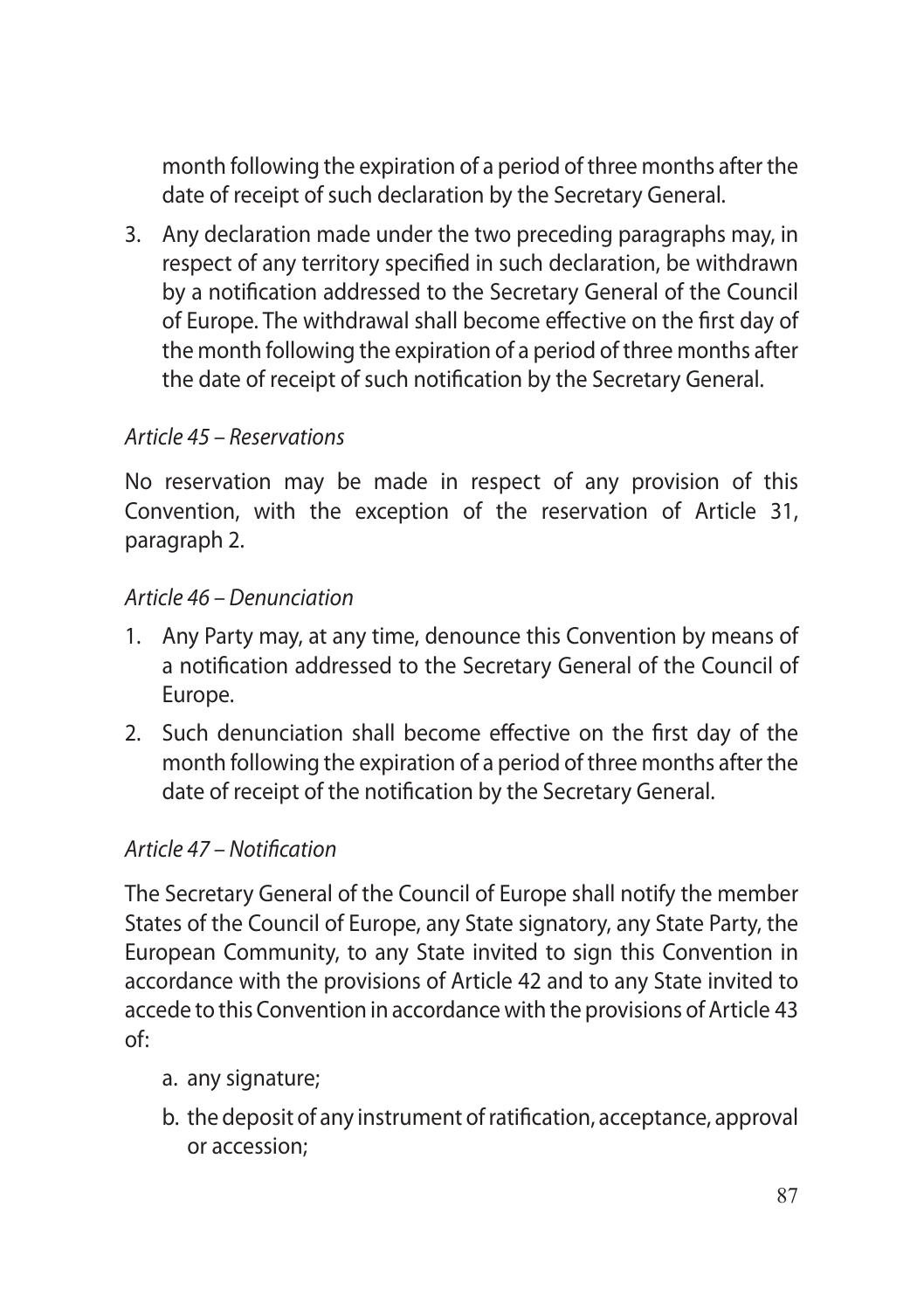- c. any date of entry into force of this Convention in accordance with Articles 42 and 43;
- d. any amendment adopted in accordance with Article 41 and the date on which such an amendment enters into force;
- e. any denunciation made in pursuance of the provisions of Article 46;
- f. any other act, notification or communication relating to this Convention;
- g. any reservation made under Article 45.

In witness whereof the undersigned, being duly authorised thereto, have signed this Convention.

Done at Warsaw, this 16th day of May 2005, in English and in French, both texts being equally authentic, in a single copy which shall be deposited in the archives of the Council of Europe. The Secretary General of the Council of Europe shall transmit certified copies to each member State of the Council of Europe, to the non-member States which have participated in the elaboration of this Convention, to the European Community and to any State invited to accede to this Convention.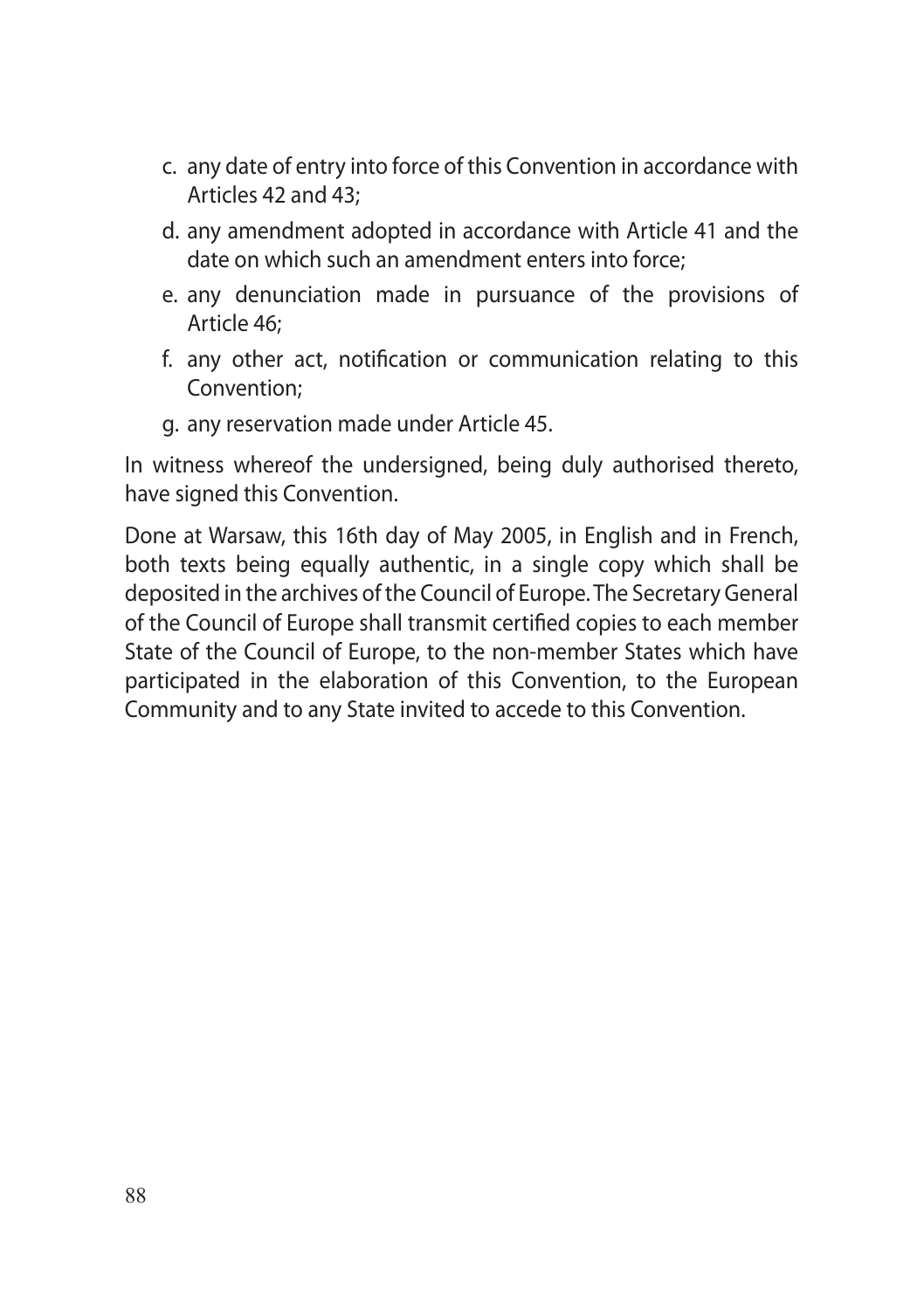# **Appendix II**

# **Chart of signatures and ratifications**

For updated information see the website of the Council of Europe Treaty Office: www.conventions.coe.int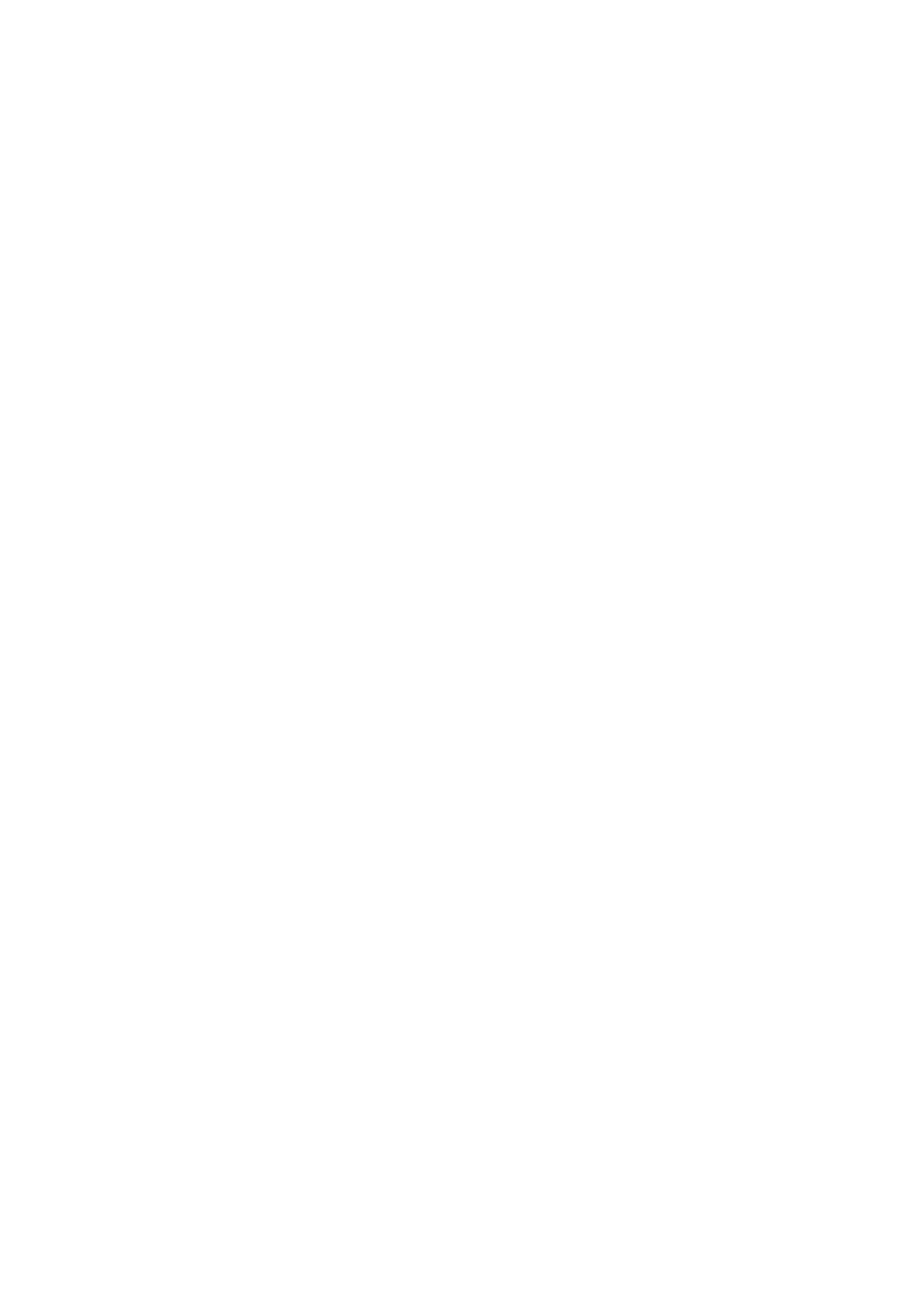# **Council of Europe Convention on Action against Trafficking in Human Beings – CETS No. 197**

Treaty open for signature by the member States, the non-member States which have participated in its elaboration and by the European Community, and for accession by other non-member States

| <b>Opening for signature</b> | <b>Entry into force</b>             |
|------------------------------|-------------------------------------|
| Place: Warsaw                | <b>Conditions: 10 Ratifications</b> |
| Date: 16 May 2005            | including 8 Member                  |
|                              | <b>States</b>                       |
| Status at 18 December 2006   | Date: $-$                           |

#### **Member States of the Council of Europe**

| <b>States</b>          | <b>Signature</b> | <b>Ratification</b> |
|------------------------|------------------|---------------------|
| Albania                | 22.12.05         |                     |
| Andorra                | 17.11.05         |                     |
| Armenia                | 16.05.05         |                     |
| Austria                | 16.05.05         | 12.10.06            |
| Azerbaïjan             |                  |                     |
| Belgium                | 17.11.05         |                     |
| Bosnia and Herzegovina | 19.01.06         |                     |
| <b>Bulgaria</b>        | 22.11.06         |                     |
| Croatia                | 16.05.05         |                     |
| Cyprus                 | 16.05.05         |                     |
| Czech Republic         |                  |                     |
| Denmark                | 05.09.06         |                     |
| Estonia                |                  |                     |
| Finland                | 29.08.06         |                     |
| France                 | 22.05.06         |                     |
| Georgia                | 19.10.05         |                     |
| Germany                | 17.11.05         |                     |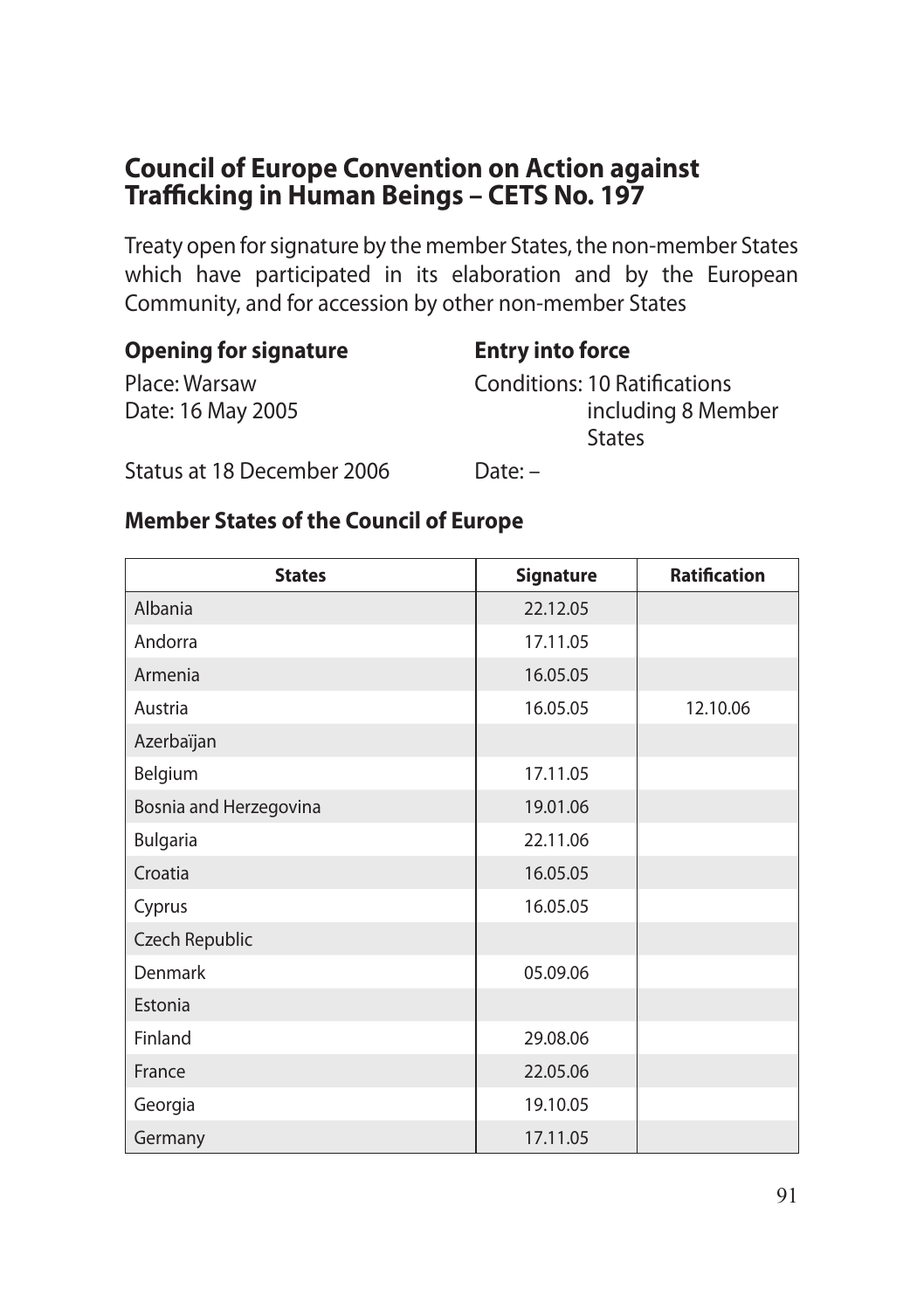| <b>States</b>                               | <b>Signature</b> | <b>Ratification</b> |
|---------------------------------------------|------------------|---------------------|
| Greece                                      | 17.11.05         |                     |
| Hungary                                     |                  |                     |
| Iceland                                     | 16.05.05         |                     |
| Ireland                                     |                  |                     |
| Italy                                       | 08.06.05         |                     |
| Latvia                                      | 19.05.06         |                     |
| Liechtenstein                               |                  |                     |
| Lithuania                                   |                  |                     |
| Luxembourg                                  | 16.05.05         |                     |
| Malta                                       | 16.05.05         |                     |
| Moldova <sup>1</sup>                        | 16.05.05         | 19.05.06            |
| Monaco                                      |                  |                     |
| <b>Netherlands</b>                          | 17.11.05         |                     |
| Norway                                      | 16.05.05         |                     |
| Poland                                      | 16.05.05         |                     |
| Portugal                                    | 16.05.05         |                     |
| Romania                                     | 16.05.05         | 21.08.06            |
| Russia                                      |                  |                     |
| San Marino                                  | 19.05.06         |                     |
| Serbia <sup>2</sup>                         | 16.05.05         |                     |
| Slovakia                                    | 19.05.06         |                     |
| Slovenia                                    | 03.04.06         |                     |
| Spain                                       |                  |                     |
| Sweden                                      | 16.05.05         |                     |
| Switzerland                                 |                  |                     |
| «the former Yugoslav Republic of Macedonia» | 17.11.05         |                     |
| Turkey                                      |                  |                     |
| Ukraine                                     | 17.11.05         |                     |
| United Kingdom                              |                  |                     |